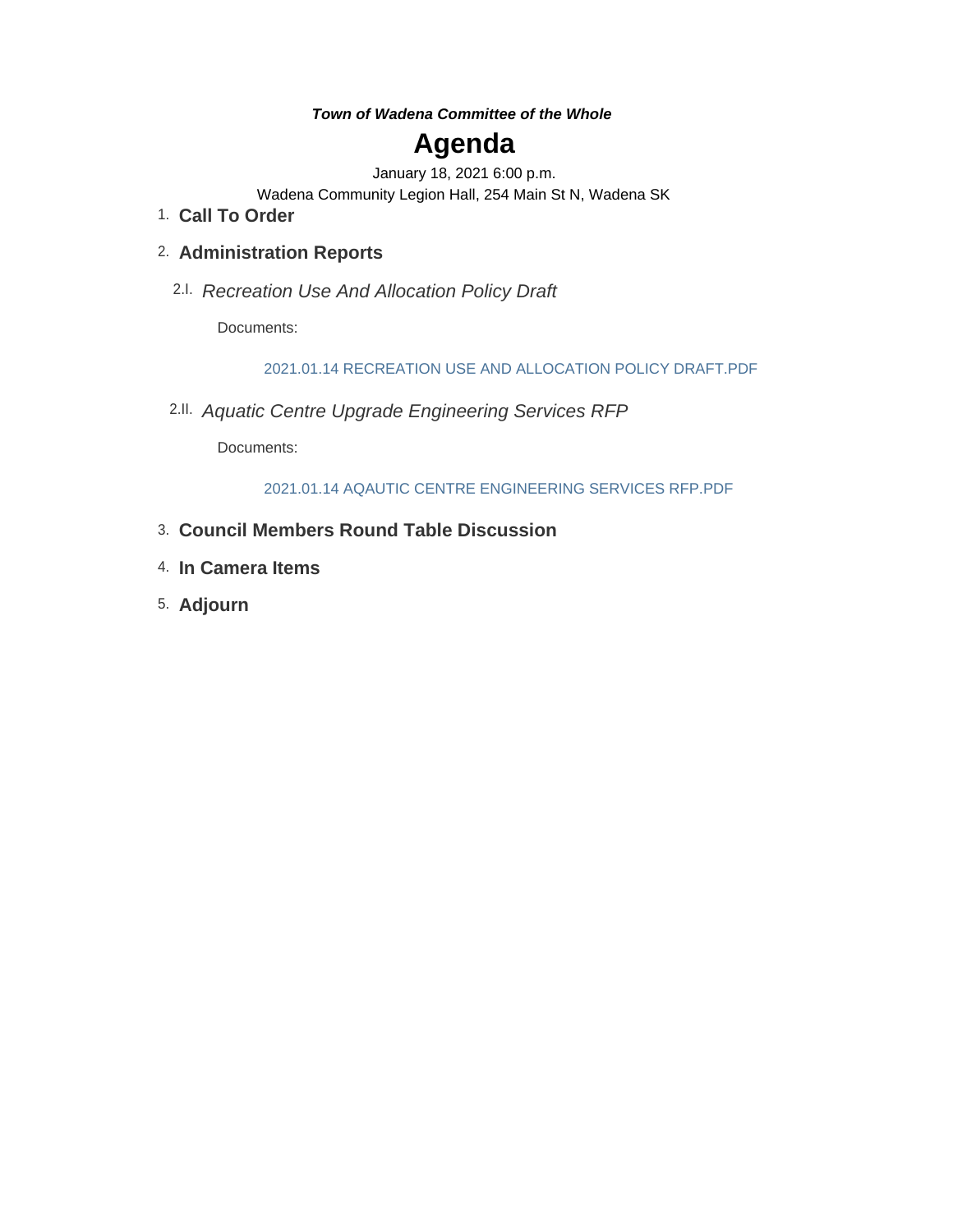

| <b>RE:</b>   | <b>Recreation Facility Use, Booking and Allocation Policy Draft</b>                                   |
|--------------|-------------------------------------------------------------------------------------------------------|
| DATE:        | January 14, 2021                                                                                      |
| <b>FROM:</b> | Jennifer Taylor, Chief Administrative Officer<br>Jocelyn Holowaty, Community Recreational Coordinator |
| TO:          | Committee of the Whole                                                                                |

#### **ISSUE:**

The Town has two policies and a bylaw that have similar, irrelevant or conflicting information.

#### **BACKGROUND:**

In the past, fees and charges were established through numerous bylaws and policies and were not consistently updated over the years. In January 2020, Council adopted the Fees & Charges Bylaw with schedules containing all the Town's fees and charges. The bylaw allows for Council to adjust any fee or charge by resolution rather than bylaw amendment. In addition, Council can conduct a comprehensive review on an annual basis of all fees and charges which form the basis for much of the Town's revenues.

#### **ALTERNATIVES:**

- 1) Committee of the Whole can recommend approval of RC-001 Recreation Facility Use, Booking and Allocation Policy as presented to replace the P2017-006 Recreation Facility Booking and Allocation Policy and P2017-008 Recreation Rates and Use Policy.
- 2) Committee of the Whole can provide feedback and direct changes to the draft Policy RC-001.

#### **FINANCIAL IMPLICATIONS:**

There are no finical implications.

#### **ANALYSIS:**

All fees and charges specified in P2017-008 Recreation Rates & Use Policy have all been applied to the Fees and Charges Bylaw and are no longer necessary in this policy. After the removal of any reference to the fees and charges in P2017-008, the information that was left was similar to that of which is contained in P2017-006 Recreation Facility Booking and Allocation Policy. P2017-006 and P2017-008 also contained numerous references to information that is no longer applicable to Town of Wadena. P2017-006 Recreation Facility Booking and Allocation Policy and the remaining information from the Recreation Rates & Use Policy have been amalgamated into the RC-001 Recreation Facility Use, Booking and Allocation Policy draft (attached). With the assistance of HMC Management Inc. Policy RC-001 was drafted to address the information that was relevant in P2017-008 and P2017-006.

In P2017-008 Recreation Rates & Use Policy under the section for the REC CENTRE – Advertising Rates, the fees are now allocated in the Fees & Charges Bylaw. The remainder of the information is being drafted into a separate Advertising Policy to address advertising in all Town facilities.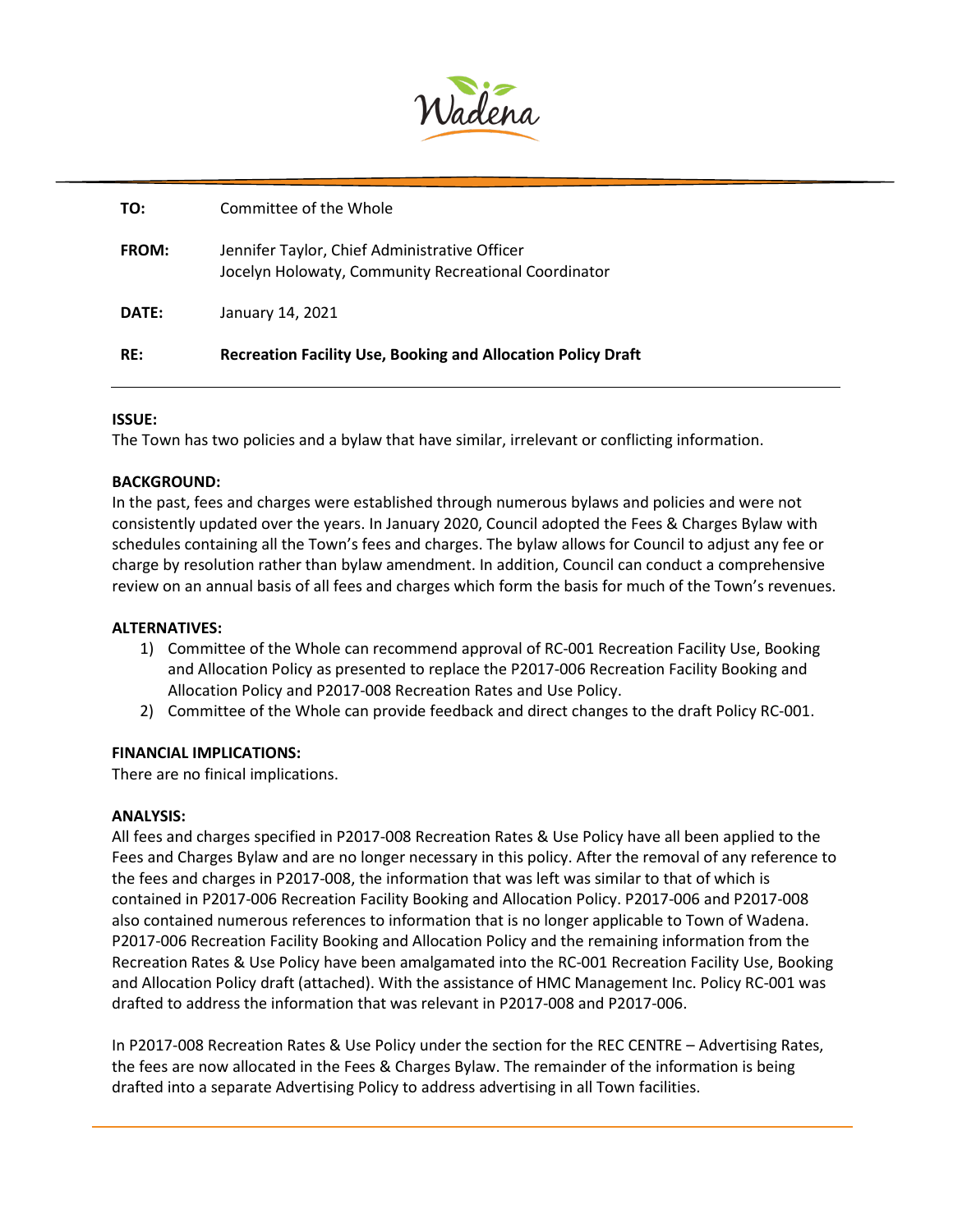

In P2107-008 Recreation Rates & Use Policy under the Section WADENA COMMUNITY LEGION HALL, Storage Rooms/Office Space, has been omitted and is being drafted into a separate Town of Wadena Storage Rooms and rental office space policy.

In the policy RC-001 Section 6 CAMPGROUNDS, this section will be amended to provide further detail closer to the season.

There is information that has been carried forward to the Draft RC-001 regarding "No Charge Events" for the usage of the Town Hall.

The cancellation policy information for the Community Legion Hall has been added to the proposed amendment of Schedule F of the Fees & Charges Bylaw (attached).

#### **ADMINISTRATIVE RECOMMENDATION(S):**

Administration would like feedback on the draft policy and a whole, as more specifically, on the No Charge Events and whether Committee of the Whole would like this be part of the policy or if separate agreements are sufficient.

"THAT RC-001 Recreation Facility Use, Booking and Allocation Policy be approved as presented."

"THAT the revised Schedule "F" to Fees and Charges Bylaw No. 2021-01 be approved as presented."

#### **ATTACHMENT:**

RC-001 Recreation Facility Use, Booking & Allocation Policy DRAFT Schedule "F" Revision Fees & Charges Bylaw P2017-006 Recreation Facility Booking & Allocation Policy P2017-008 Recreation Rates & Use Policy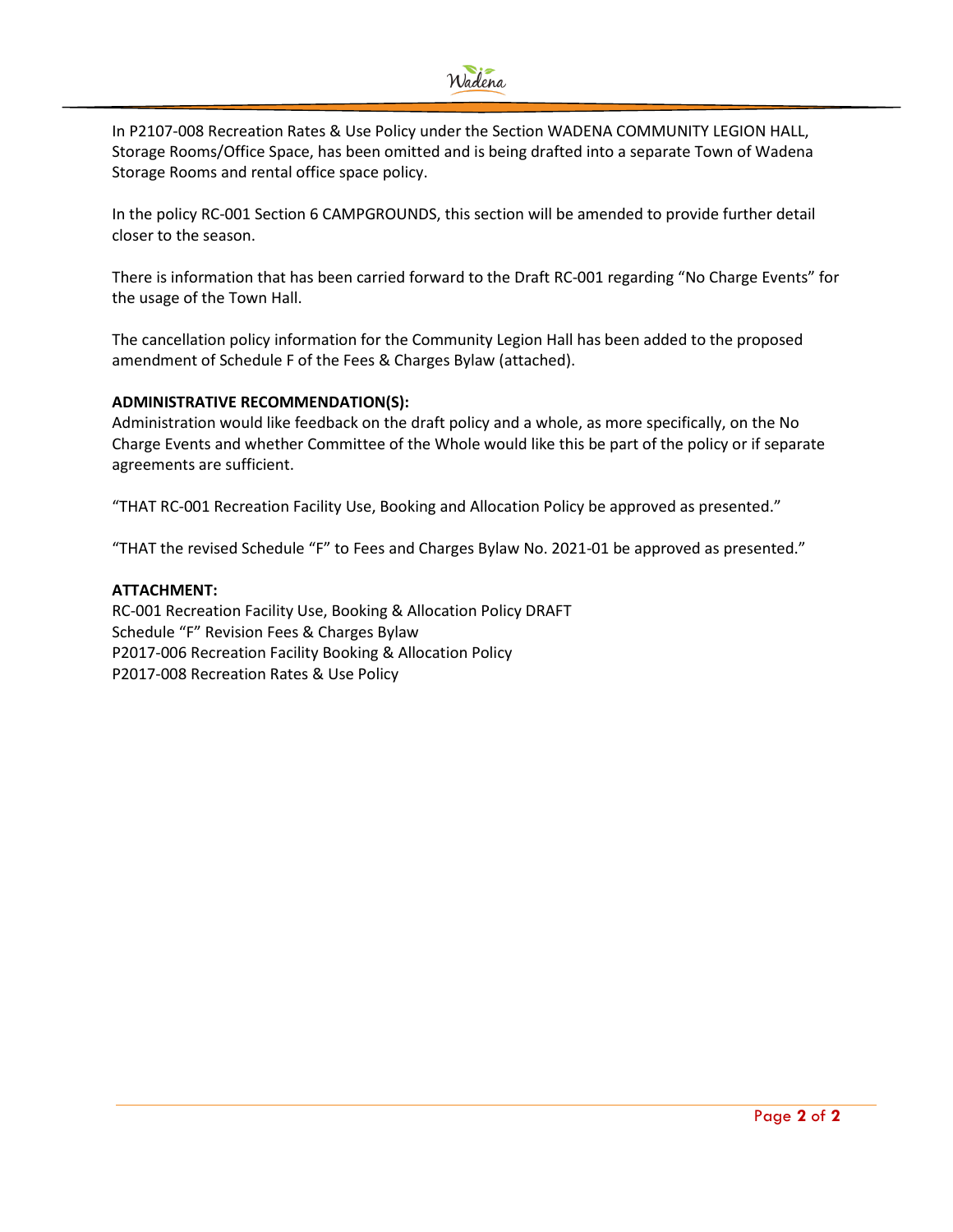

| <b>POLICY NAME:</b>                           | <b>LAST UPDATED:</b>  |                                         |              |
|-----------------------------------------------|-----------------------|-----------------------------------------|--------------|
| Recreation Facility Use, Booking & Allocation | January XX, 2021      |                                         |              |
|                                               |                       | <b>SUPERSEDES POLICY:</b>               |              |
|                                               |                       | P2017-006 Facility Booking & Allocation |              |
|                                               |                       | P2017-008 Recreation Rates & Use        |              |
| <b>POLICY AREA:</b>                           | <b>POLICY NUMBER:</b> | <b>APPROVAL DATE:</b>                   | <b>PAGE:</b> |
| Recreation, Cultural Services RC<br>RC-001    |                       | January xx, 2021                        | 1 of 9       |
|                                               |                       |                                         |              |

#### **POLICY STATEMENT**

The Recreation Facility Use, Booking and Allocation Policy is intended to ensure that Town of Wadena's indoor and outdoor recreation and park facilities are operated in the most equitable, cost-effective, efficient, and fiscally sustainable manner possible.

#### **PURPOSE**

The purpose of this policy is to provide a framework for the booking and allocation of recreation facilities and to ensure the following principles are considered when implementing the policy:

- Access and Equity: Strive for fair and equitable access to Town recreation and parks facilities in terms of regular users, and casual users.
- Efficient Use: Strive for efficient use of recreation and parks facilities by maximizing use, creating efficient and documented Booking procedures, and ensuring that the Town is receiving fair compensation for use.
- Diversity: Promote the widest range of program opportunities in recreation and parks facilities as possible.
- Youth Sport Development: Promote the role that the recreation and parks facilities play in the development of minor sport.
- Partnership: Promote the importance of partnerships in the delivery of programs and activities.
- Ease of Use: Town personnel and the public should be able understand, interpret, and implement this policy.

#### **SCOPE**

All users are subject to the terms and conditions of facility use as outlined in the Fees and Charges Bylaw and booking agreements.

#### **DEFINITIONS**

**Adult Organization or Group** means an organization or group with any portion of its membership or participants composed of individuals eighteen (18) years of age or older.

**Booking** is an individual time slot based on hour(s) and quarterhour(s).

**Casual User** means a user with a total duration of less than three (3) bookings in a one-month period for a given facility.

**CRC** is the Community Recreation Coordinator.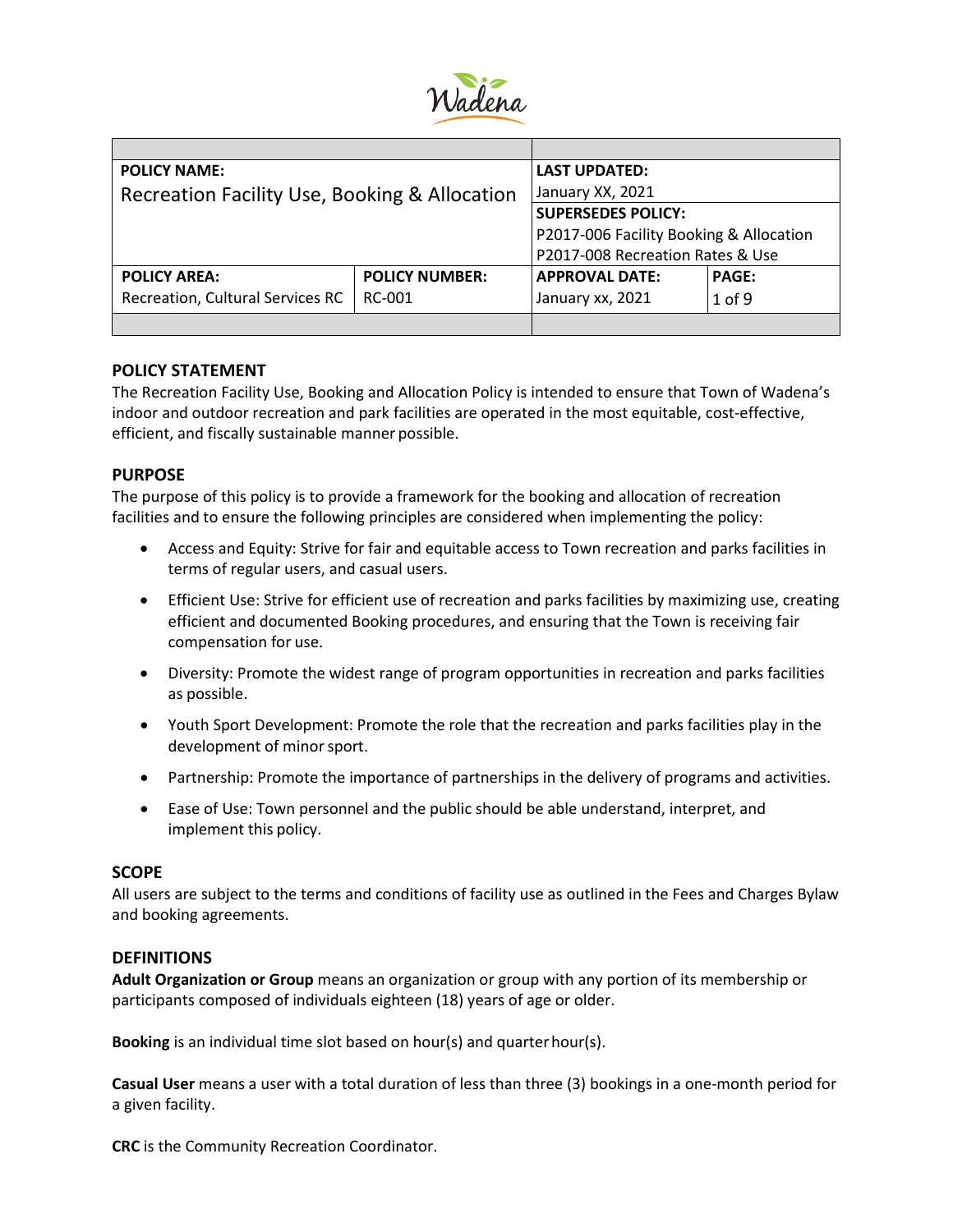**Contact Person** refers to the user's primary account holder(s) or an alternate designated by the primary account holder(s). For casual users, the contact person must be the adult(s) listed on the account.

**Day** refers 12 consecutive hours.

**Exclusive Booking** refers to a booking that provides the User, and persons they approve of, with exclusive and private use of rental rooms, ice surface or surfaces, and Aquatic Centre or spaces therein of each facility component.

**Half-Day** refers up to 6 consecutive hours.

**Hourly** refers to bookings by the hour.

**Ice Floods** will be performed after each ice booking unless otherwise requested by the following User. Ice floods may also be scheduled as deemed necessary by the CRC. The time allotted for an ice flood is 15 minutes. Regular floods are included in the hourly rates and shall not be charged to Users. The time associated with floods occurring between two Bookings or Users is not billable to any party. However, flood times for tournaments, carnivals, junior hockey games, and/or other events longer than four hours shall be included in the billing at the applicable Rental rates.

**Indoor Recreation Facilities** refers to those indoor Town operated venues that are available for User Bookings, including arenas with or without ice, gymnasiums, pools, meeting rooms, programming rooms, dressing rooms, change rooms, and lockers.

**Multi-Day** refers to 48 consecutive hours.

**Non-Prime Time Hours** refers to all those arena operating hours during the operational ice season that fall outside of prime-time hours.

**Operating Hours** refers to the times when the Town facilities are open for bookings and public use. The normal operational hours of the Town facilities are from 8:00 a.m. to 11:00 p.m. Bookings outside of the operating hours must be approved by the CRC. An Operator or Manager has the discretion to discuss increasing or decreasing operating hours in consultation with and with authorization from with the CRC. The facility will be closed on Christmas Eve, Christmas Day, Boxing Day, and Good Friday. Other closures may occur at the discretion of the CRC based on operational requirements and/or the lack of bookings and other holidays.

**Outdoor Recreation Facilities** refers to the outdoor parks facilities that are available for user bookings, including but not limited to the ball diamonds, and the rodeo/fair grounds. Park facilities that are generally reserved for spontaneous use are outdoor ice rinks, and general park areas. The use of park facilities is managed by the CRC.

**Prime Time Hours** refer to those hours in the arena during the operational ice season from 4:00 p.m. to 9:30 p.m. on weekdays, all day on weekends, as well as on all days where public school is not in session (e.g. statutory holidays, school professional development days, etc.).

**Regular Ball Season** means the period of time where Town ball diamonds are available for public use and booking. The regular ball season may vary at the discretion of the CRC but will generally be considered the first week in May through the last week in July.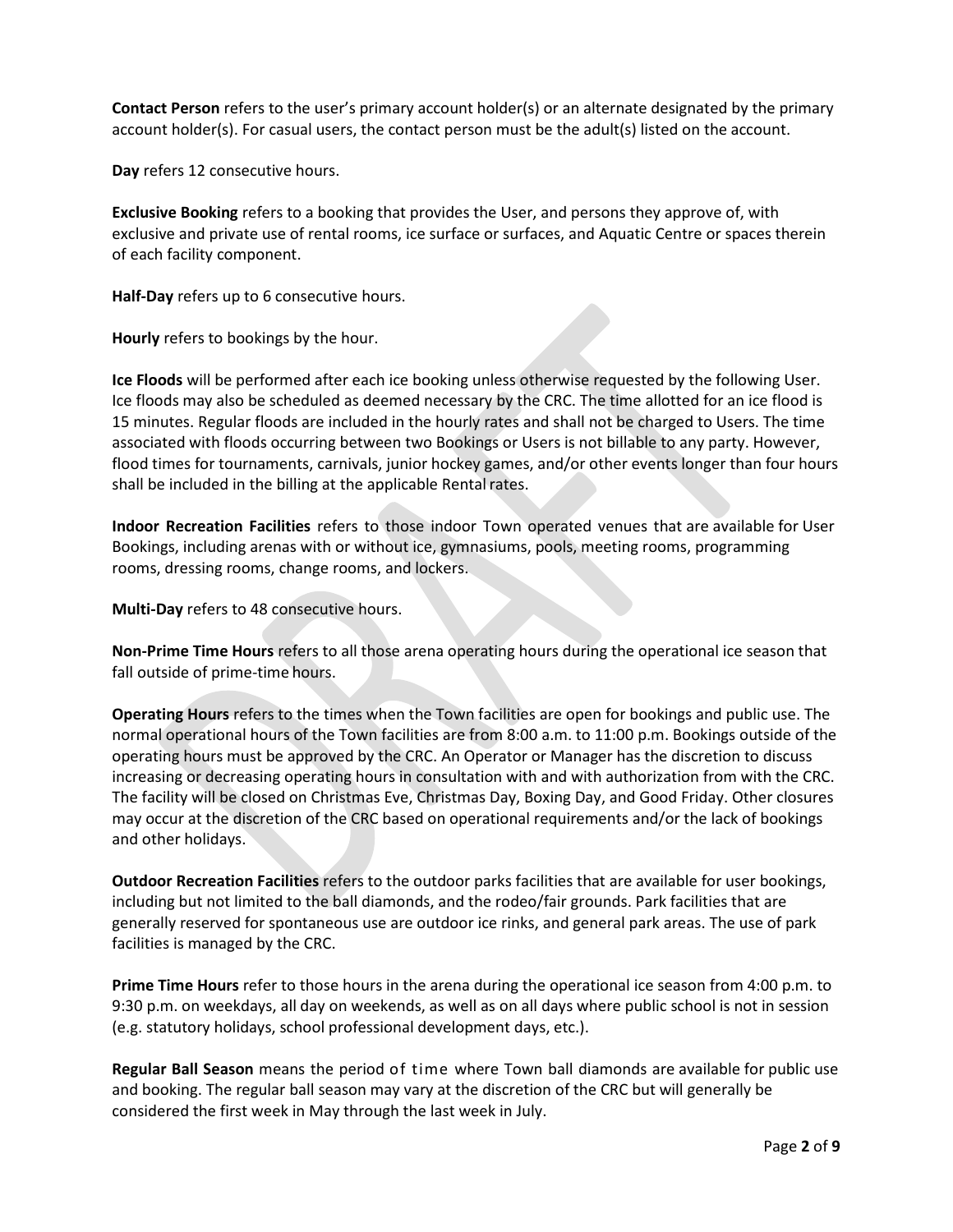**Regular Ice Season** means the period of time where ice is present on the arena's playing surface and the arena is available for public use and booking. The regular ice season may vary at the discretion of the CRC, but generally falls between October 15<sup>th</sup> and March 31<sup>st</sup> of each year. This season may be extended to complete scheduled league playoffs, provincial finals, and to host events of significance.

**Regular User** means a user that averages four (4) or more bookings per month for a given facility.

**Rentals** are made up of either a single booking or multiple bookings. A single booking is defined as a minimum one-hour rental of a recreation facility. Multiple bookings is defined as separate booking within a day, week, and/or month. The total of the bookings would comprise the user's rental.

**School Use** refers to any bookings by schools within the Town of Wadena and Rural Municipality boundaries for activities that occur during regular school operating hours as part of the school curriculum.

**School Recreation Swim** refers to a school booking in the Aquatic Centre where instruction or lesson plans are not provided by Townpersonnel.

**School Swim Lesson** refers to a school booking where Town personnel provide instruction and leadership to participants.

**Special Event** means a public or private event directly operated or sponsored by the Town of Wadena.

**Tournament** refers to any competitions between multiple persons or teams that gather together under the direction of an organization or group for the purpose of determining a winner amongst the competitors.

**Town Programs and Special Events** means any program or special event operated, co-sponsored, or sanctioned by the Town of Wadena.

**Town** means the Town of Wadena.

**User** refers to anyone who wishes to use a recreation facility.

**Youth Organization or Group** means an organization or group, which includes extracurricular school programs, with all of its membership or participants composed of individuals less than eighteen (18) years of age.

#### **POLICY AND PROCEDURES**

#### **1. CANCELLATION POLICY**

**1.1.** Cancellations of less than 48 hours in advance will be subject to a cancellation fee equal to 50% of the hourly rental rate for the total hours booked for the cancelled event. If the cancellation is within reason and outside of the booker's control, subject to the approval by the CRC or the CAO, the cancellation fee may be waived. Applicable all for all facilities except for the Wadena Community Legion Hall which has its own cancellation policy outlined in section 7.4.

#### **2. RECREATION CENTRE**

#### **2.1. REGULAR USER ICE BOOKING PROCEDURES**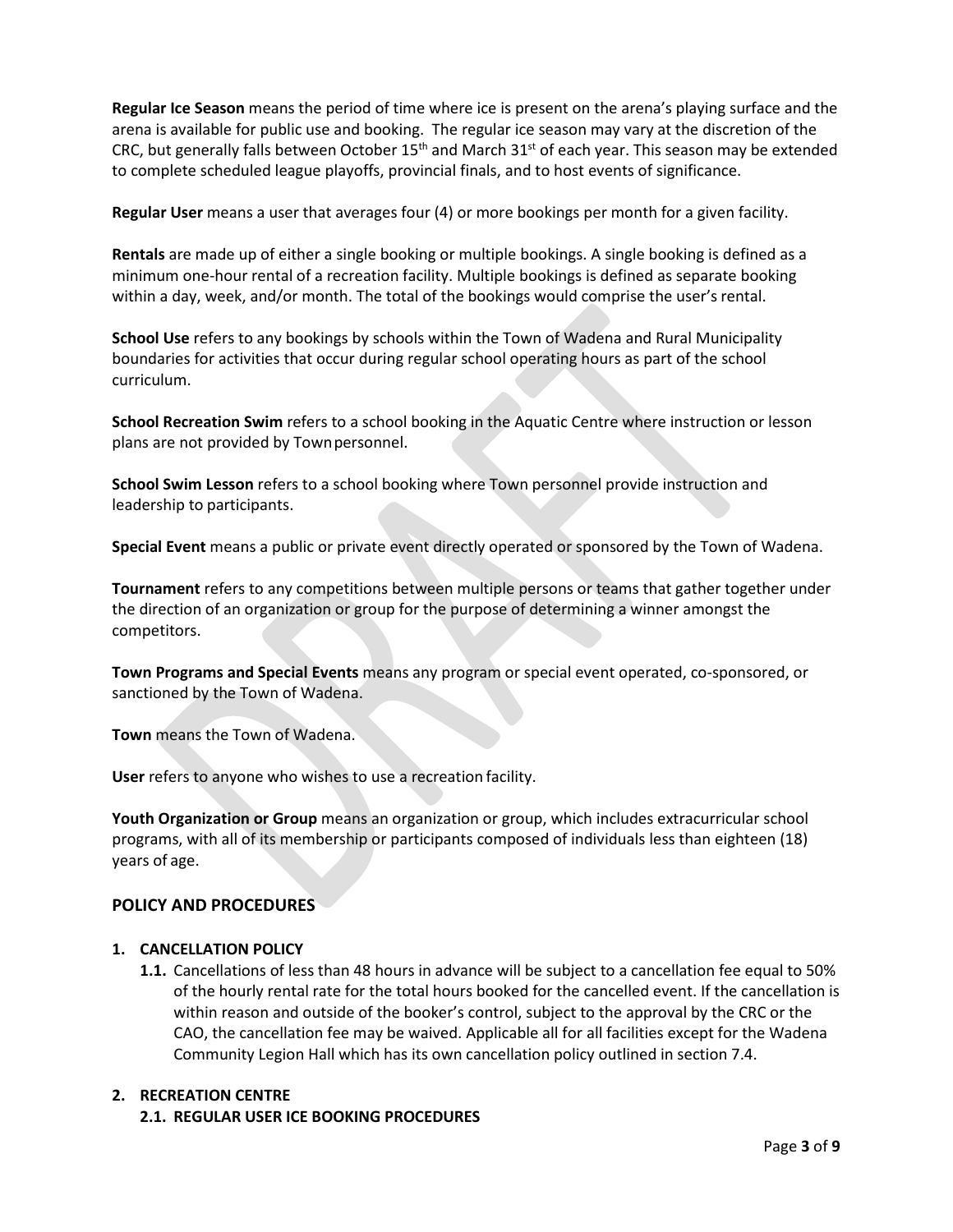- 2.1.1. The responsibility of the Town is to allocate blocks of time to user groups.
- 2.1.2. It is the responsibility of the user groups to internally allocate their facility blocked time to their organization.
- 2.1.3. The following priority ranking will be used to assist with booking request conflict resolution at the start of each year. This will ensure that all Users are given the opportunity to use Town arenas and will help in determining the regular ice season schedule.

**First Priority:** Town of Wadena Special Events and Programs **Second Priority:** Other Special Events and Tournaments **Third Priority:** Senior LeagueGames requiring pre-season booking **Fourth Priority:** Minor Sport LeagueGames requiring pre-season booking **Fifth Priority:** Adult Organizations and Groups requiring pre-season booking **Sixth Priority**: Youth Organizations and Groups non-league activities **Seventh Priority:** Adult Organizations and Groups non-league activities **Eight Priority:** All other users (including casual users)

- 2.1.4. The CRC will initiate discussions with representatives of individual ice user groups prior to the beginning of the season no later than September 1.
- 2.1.5. Where there is a conflict in the development of the regular ice season schedule the higher priority ranked booking will be provided the ice time.
- 2.1.6. Where conflicts arise between bookings of the same ranking the affected users will resolve the conflict. If no resolution is agreed upon, the CRC will make the final determination.
- 2.1.7. The development of the regular ice season schedule will consider the previous year's ice allocations and cancellations. Final determination of ice allocations based on previous use will be at the discretion of the CRC.
- 2.1.8. Regular users may, at the discretion of the Town, be required to take a portion of their total bookings during non-prime time hours.
- 2.1.9. Playoffs for regular users shall be booked so as not to limit the availability of ice to other users. In the event of cancellation of playoff ice and subject to Section 1.1. the user's contact person or alternate shall give notice to the Town immediately upon requiring further playoff game bookings.
- 2.1.10.Upon notification, the Town will allocate the ice time required to host playoff games. Should a required time slot already be allocated to another user, the Town will contact that user to reschedule or cancel their booking. Youth playoff games shall take precedence over all other bookings, except special events, tournaments, and senior hockey.
- 2.1.11.Users shall not pre-book or reserve times for anticipated playoff games. During the playoff season, the contact person or alternate shall notify the Town immediately upon requiring playoff bookings.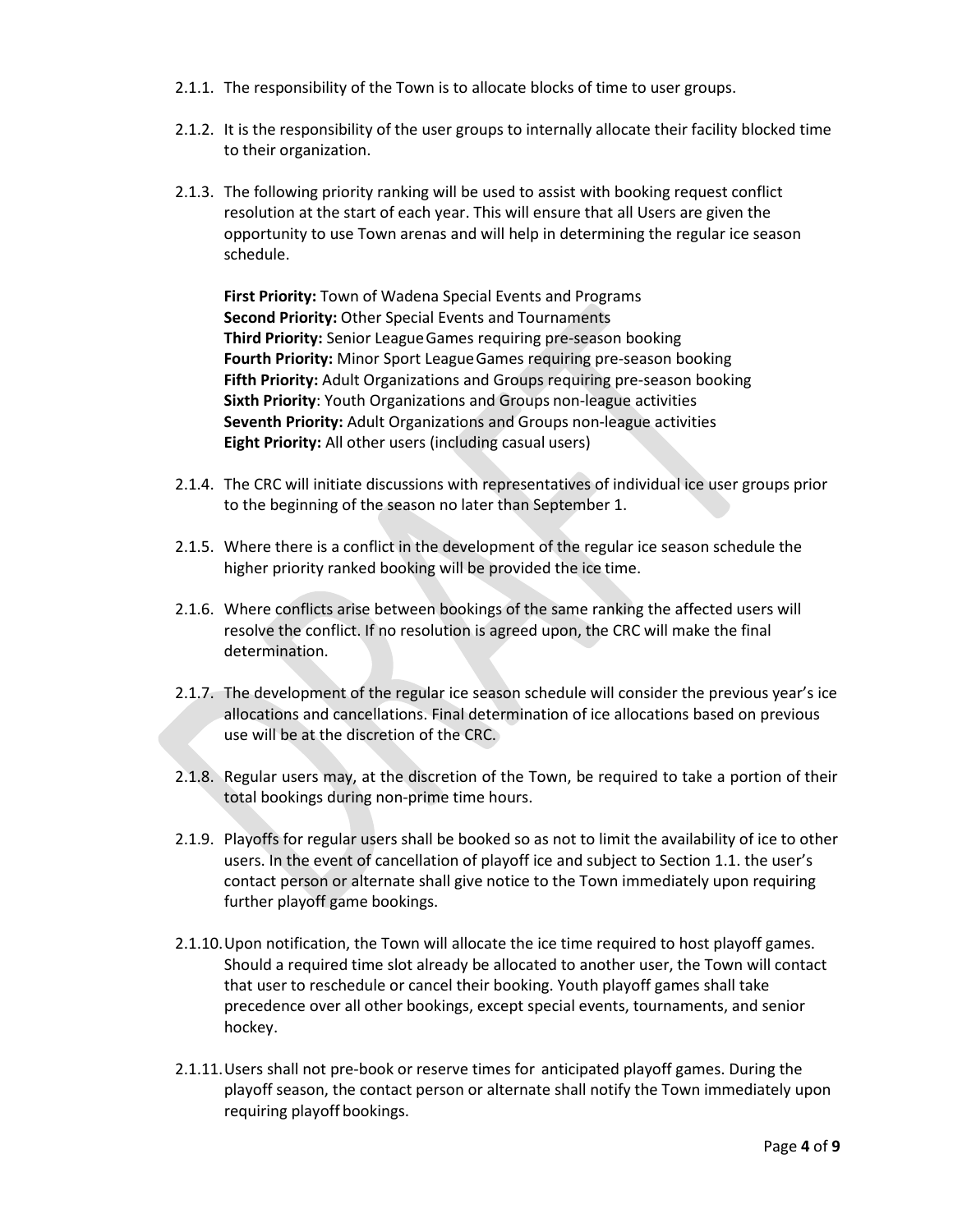#### **2.2. CASUAL USER ICE BOOKING PROCEDURES**

- 2.2.1. Casual user booking requests will be considered after the regular users' ice allocations are set.
- 2.2.2. Casual user booking requests must be made using a facility booking request form and will be considered on a "first come, first served" basis.

#### **2.3. SUMMER ICE BOOKING**

2.3.1. The Town will not provide summer ice.

#### **2.4. OFF ICE SEASON ARENA & MEZZANINE BOOKINGPROCEDURES**

- 2.4.1. User bookings will not displace Town of Wadena special events and programs.
- 2.4.2. Booking requests from users will be made using a facility booking request form and will be considered on a "first come, first served" basis.
- 2.4.3. If multiple users are requesting a given facility at the same time on a regular basis, the CRC will meet with the affected users to resolve the booking request conflicts. In such cases, a regular user booking procedure may be implemented.
- 2.4.4. For off-ice leagues the same booking process as per the operational ice season shall apply.

#### **3. SPORTS GROUNDS**

#### **3.1. REGULAR USER BOOKING PROCEDURES**

- 3.1.1. The responsibility of the Town is to allocate "blocks" of time to user groups.
- 3.1.2. It is the responsibility of the user groups to internally allocate their facility blocked time to their users.
- 3.1.3. The following priority ranking will be utilized to assist with booking conflict resolution at the start of the year. This will ensure that all users are given the opportunity to use Town ball diamonds and will help in determining the regular ball season schedule.

**First Priority:** Town of Wadena Special Events and Programs **Second Priority:** Other Special Events and Tournaments **Third Priority:** Senior LeagueGames requiring pre-season booking **Fourth Priority:** Minor Sport LeagueGames requiring pre-season booking **Fifth Priority:** Adult Organizations and Groups requiring pre-season booking **Sixth Priority**: Youth Organizations and Groups non-league activities **Seventh Priority:** Adult Organizations and Groups non-league activities **Eight Priority:** All other Users (including casual users)

Practices for all groups will take a lower priority then games and shall be held on school ground diamonds, as permitted under the joint use agreement, if there are conflicts with games.

3.1.4. The CRC will initiate discussions with representatives of individual user groups no later than March 1.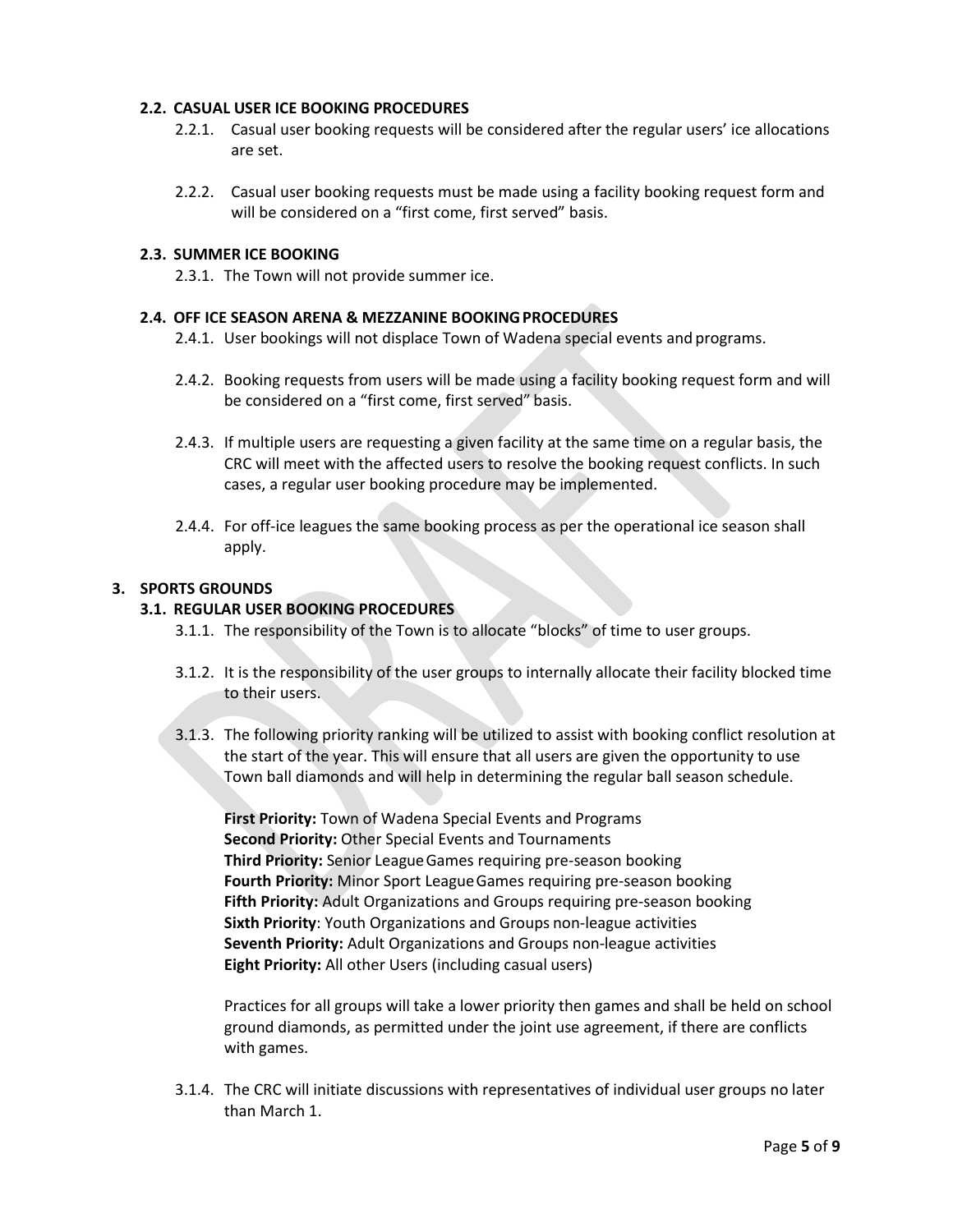- 3.1.5. All ball diamond users and the CRC shall meet as required to resolve booking conflicts between users.
- 3.1.6. The development of the ball season schedule will consider the previous year's allocations and cancellations. Final determination of diamond allocations based on previous use and availability of other booking slots, will be at the discretion of the CRC.
- 3.1.7. Where there is a conflict in the development of the regular ball season schedule, and there is no alternative booking available, the higher priority ranked booking will be provided for the ball diamonds.
- 3.1.8. Where booking conflicts arise between bookings of the same ranking, the users will resolve the conflict. If no resolution is agreed upon, the CRC will make the final determination.
- 3.1.9. Users shall not pre-book or reserve ball diamonds for anticipated playoff games. During the playoff season, the contact person or alternate shall notify the Town immediately upon requiring playoff bookings.

#### **3.2. CASUAL USER BALL BOOKING PROCEDURES**

- 3.2.1. Casual user booking requests will be considered after the regular ball users' allocations are set.
- 3.2.2. Casual user booking requests must be made using a facility booking request form and will be considered on a "first come, first served" basis.

#### **4. AQUATIC CENTRE**

**4.1.** The Wadena Aquatic Centre capacity is 100 people. There must not be more than 100 people within the fence.

#### **4.2. BOOKING PROCEDURES**

- 4.2.1. All booking requests shall be submitted using a facility booking request form and will be considered on a "first-come, first served" basis.
- 4.2.2. Pool may not be rented for private use during lesson or public swim times.
- 4.2.3. Exclusive pool bookings are permitted outside of the normal program and aquatic facility schedule and are subject to the availability of appropriate staffing levels as determined by the CRC. Exclusive pool bookings requested during normal operating hours may be permitted for special events subject to the approval of the CRC.
- 4.2.4. Multiple pool bookings are not permitted to occur at the same time, except for the following:
	- i) When two school recreation swim bookings consist of less than 30 participants each; and/or,
	- ii) When a school recreation swim booking of less than 30 participants is offered at the same time as a school swim lesson.

#### **5. FITNESS CENTRE**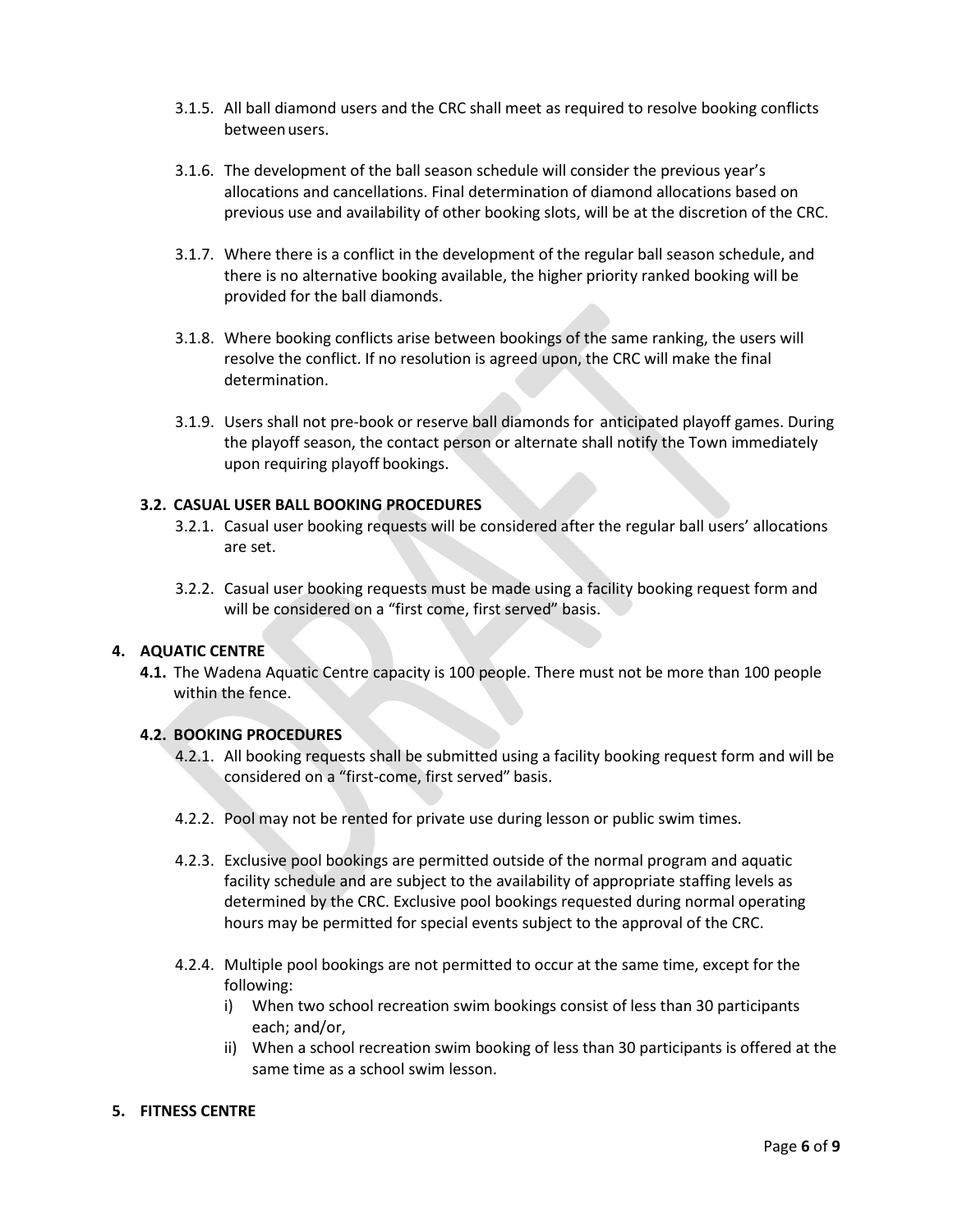#### **5.1. MEMBERSHIPS**

- 5.1.1. All members must sign a membership form and a Par-Q & You Liability form. It is the responsibility of the member to update this form as health conditions arise. Members under the age of 18 must have a legal guardian sign the liability waiver and release form.
- 5.1.2. Members are entitled to use of the facility by way of keycard, during normal operating hours, this includes equipment, change rooms and washrooms on the lower level. Upper level includes use of the equipment and gym floor, but only when not occupied by a booking.
- 5.1.3. Memberships start at the time of purchase, unless otherwise approved by the CRC. In the event that there are days remaining on current membership at the time of renewal, those days are added to the new membership term.
- 5.1.4.A deposit for the keycard is required at the time of registration. The deposit will be refunded when the keycard is returned to the Town Office.
- 5.1.5. Refunds associated with cancellation of membership are subject to the Fees & Charges Bylaw.
- 5.1.6.If a membership is inactive for 90 consecutive calendar days, the deposit on the keycard is non-refundable if the card has not been returned, unless otherwise approved by the CRC.
- 5.1.7. In the event the member does not comply with the current terms and conditions set forth in the membership form, immediate termination shall be considered. Circumstances may be considered at the discretion of the CAO or CRC to revoke the termination. A member whose membership is terminated shall not be entitled to a refund of any membership charges including keycard deposit.

#### **5.2. BOOKING PROCEDURES UPPER ROOM**

- 5.2.1. Town of Wadena Special Events and Bookings take priority.
- 5.2.2. All booking requests must be made using a facility booking request form submitted to the CRC and will be considered on a "first-come, first served" basis.
- 5.2.3. Instructors will book rental time with the CRC but will manage their own registrations, cancellations and collect their own fees and refunds.
- 5.2.4. When hosting a fitness class, Town of Wadena will provide a keycard upon approval of rental agreement to the instructor. The keycard will only be used for the entering of the building for the rented time. The keycard will be returned to the Town Office within 7 days of the final class. If the card is not returned by this time the Instructor will be charged the deposit rate of the keycard.

#### **6. CAMPGROUND**

**6.1.** Camp sites are reserved through the CRC and will be considered on a "first-come, first served" basis.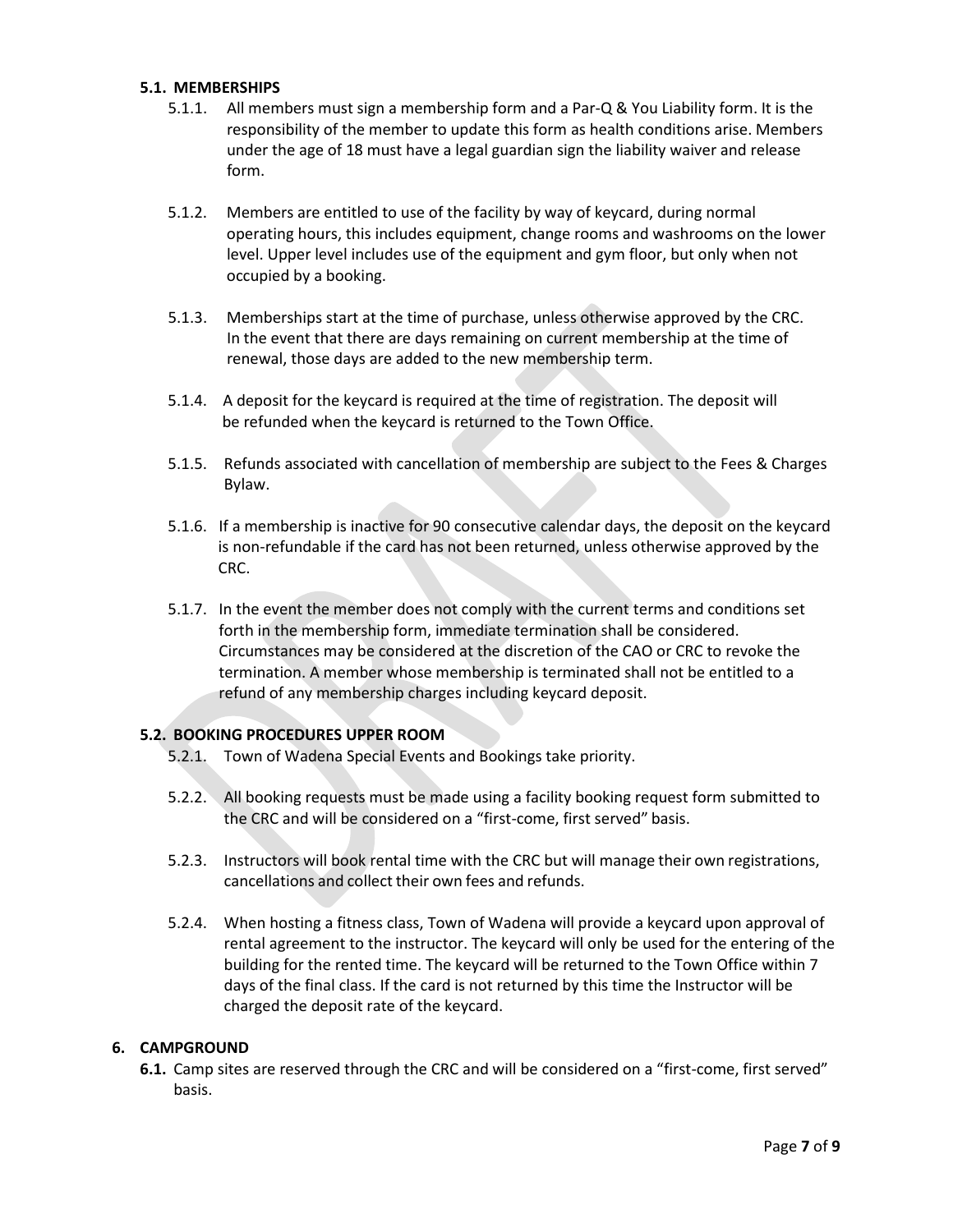#### **7. WADENA COMMUNITY LEGION HALL**

**7.1.** Hall users must be made aware within the booking contract that the Community Legion Hall is the muster point for the Town's Emergency Measures Organization (EMO) and as such, should an emergency arise, all bookings during the period of use by the EMO are effectively cancelled, and will be refunded after the emergency is over and the Town Office is again open for regular business.

#### **7.2. BOOKING**

- 7.2.1. Town of Wadena special events and programs take booking priority.
- 7.2.2. No group can be guaranteed exclusive use of the entire facility during their booking, unless bookingthe complete facility.
- 7.2.3. Use of the bar and stage is included in all main hall rentals.
- 7.2.4. Use of the kitchen can be added to any rental at the applicable kitchen use rate established in the Fees & Charges Bylaw.
- 7.2.5. Users may not access the facility prior to their booked time and must be cleaned up and vacated from the facility no later than their booked end time. Set-up and extra time may be offered pending other bookings and may be adjusted at any time by the CRC to allow for the most efficient and fair use of the facility.
- 7.2.6. Any portions of the facility available to rent by the hour are specified in the Fees and Charges Bylaw.
- 7.2.7. Users receiving discounted rates may not take precedence or priority over those paying full rental rates except for Funerals/Memorials and Court Services, which take booking precedence where possible. The CAO or CRC may determine if a user fits under the purpose and intent of any discounted category, or if a group must be bumped for another booking.
- 7.2.8. Health Action Group's Annual Auction Fundraiser, Town & Country Fair Board's Annual Town & Country Fair, Wadena Elementary School's Christmas Play and the Saskatchewan Health Authority Influenza Immunization Clinics are to receive the use of the facility at no charge.
- 7.2.9. Any user groups requesting discounted or free use of the facility or any portion thereof, must provide any such request in writing for Council's consideration. User groups requesting on-going discounted use will be required to sign an agreement for such use.
- 7.2.10. The Town may enter into an agreement with any Local/Regional, Provincial or Federal Government or Agency, or any non-profit organization to provide discounted rates/services at any rate or under any conditions deemed acceptable to the Town. Each group or organization receiving a discount rate shall sign a rental or usage agreement.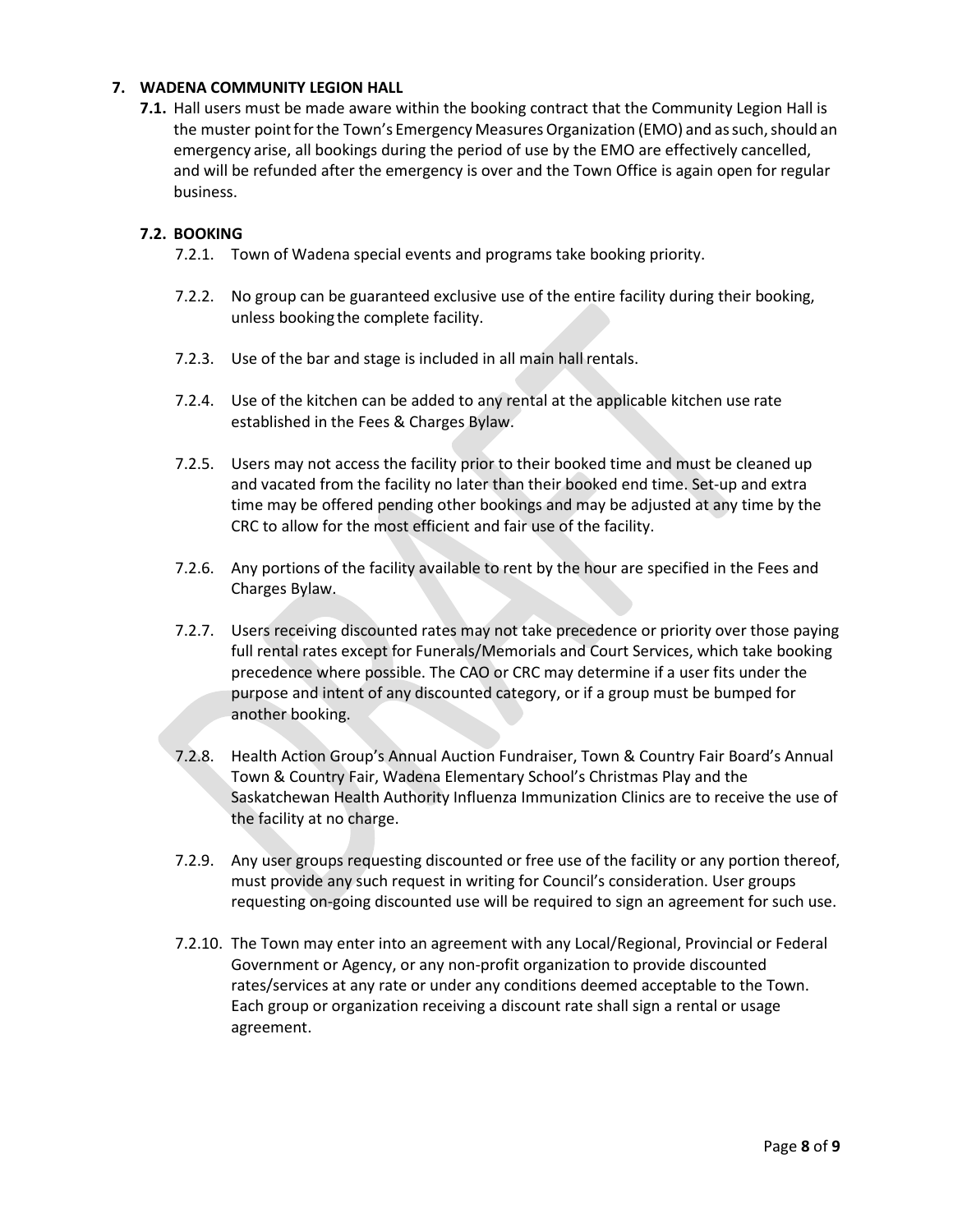#### **7.3. DEPOSITS**

- 7.3.1. Deposit must be paid in full to confirm booking.
- 7.3.2. For all bookings, the full booking fee is due in full a minimum of one week prior to the event, or the booking may be cancelled.
- 7.3.3. Any extra cleaning required beyond the deposit will be charged out at the approved rate/hour as set out in the Fees and Charges Bylaw.
- 7.3.4. All damages with costs beyond the deposit are payable by the person/group booking.
- 7.3.5. Deposits eligible for refund will be processed within 14 business days of the event.

#### **7.4. CANCELLATION**

7.4.1. Cancellations fees are subject to the Fees and Charges Bylaw.

#### **RELATED DOCUMENTS**

Fees and Charges Bylaw

#### **HISTORY**

This policy amalgamates P2017-008 Recreation Rates & Use Policy and P2017-006 Recreation Facility Booking and Allocation Policy.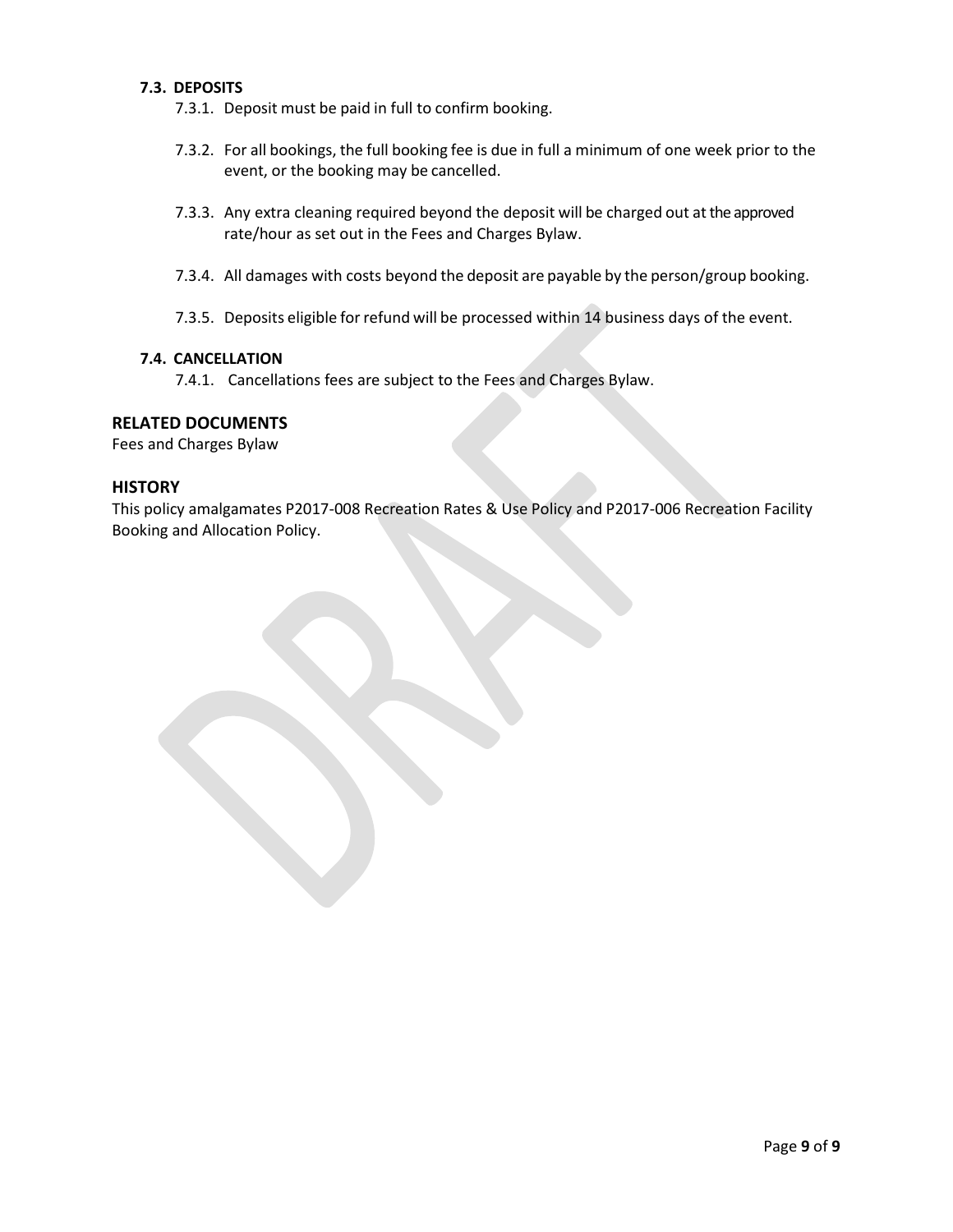# **Schedule "F" Recreation and Cultural Services**

| <b>Account Name</b>                                                                                                                                                                                         | <b>Units</b>       | 2021     |
|-------------------------------------------------------------------------------------------------------------------------------------------------------------------------------------------------------------|--------------------|----------|
|                                                                                                                                                                                                             |                    |          |
| Recreation Centre fees are seasonal - October of one year to April of the following year.<br>Rates are be set to enable 75% user pay cost recovery.                                                         |                    |          |
|                                                                                                                                                                                                             |                    |          |
| Regular Youth User - Minor Sports                                                                                                                                                                           | per hour           | \$51.12  |
| Regular Youth User - Skating Club                                                                                                                                                                           | per hour           | \$51.12  |
| Regular User - Men's Rec                                                                                                                                                                                    | per hour           | \$91.16  |
| Regular User - Women's Rec                                                                                                                                                                                  | per hour           | \$91.16  |
| Regular User - Wildcats                                                                                                                                                                                     | per hour           | \$91.16  |
| Regular Youth Organization Rate                                                                                                                                                                             | per hour           | \$57.75  |
| <b>Regular Rate</b>                                                                                                                                                                                         | per hour           | \$115.50 |
| Town 3-on-3 Tournament                                                                                                                                                                                      | per player         | \$25.00  |
| Cancellation Fee*                                                                                                                                                                                           | < 48 hours' notice | 50%      |
| *If the cancellation is within reason and outside of the booker's control, subject to the approval<br>of the Community Recreation Coordinator or the CAO, the cancellation fee may be reduced or<br>waived. |                    |          |
|                                                                                                                                                                                                             |                    |          |
| <b>RC Rec Centre - Skate Sharpening</b>                                                                                                                                                                     | per pair           | \$5.00   |
| <b>RC Rec Centre - Mezzanine Rental</b>                                                                                                                                                                     |                    |          |
| Mezzanine                                                                                                                                                                                                   | per hour           | \$25.00  |
| Mezzanine                                                                                                                                                                                                   | per day            | \$100.00 |
| <b>Community Service (Non-profit)</b>                                                                                                                                                                       | per hour           | \$20.00  |
| <b>Community Service (Non-profit)</b>                                                                                                                                                                       | per day            | \$60.00  |
| Deposit (when serving Liquor)                                                                                                                                                                               | per event          | \$250.00 |
| <b>Extra Cleaning</b>                                                                                                                                                                                       | per hour           | \$50.00  |
| Cancellation Fee*                                                                                                                                                                                           | < 48 hours' notice | 50%      |
| *If the cancellation is within reason and outside of the booker's control, subject to the approval<br>of the Community Recreation Coordinator or the CAO, the cancellation fee may be reduced or<br>waived. |                    |          |
| <b>RC Rec Centre - Advertising</b>                                                                                                                                                                          |                    |          |
| <b>Board Ads</b>                                                                                                                                                                                            | per year           | \$225.00 |
| In-Ice Ads                                                                                                                                                                                                  |                    | \$500.00 |
|                                                                                                                                                                                                             | per year           |          |
| <b>RC Campground Fees</b>                                                                                                                                                                                   |                    |          |
| Campground Fees                                                                                                                                                                                             | per day            | \$25.00  |
| <b>Campground Fees</b>                                                                                                                                                                                      | per week           | \$150.00 |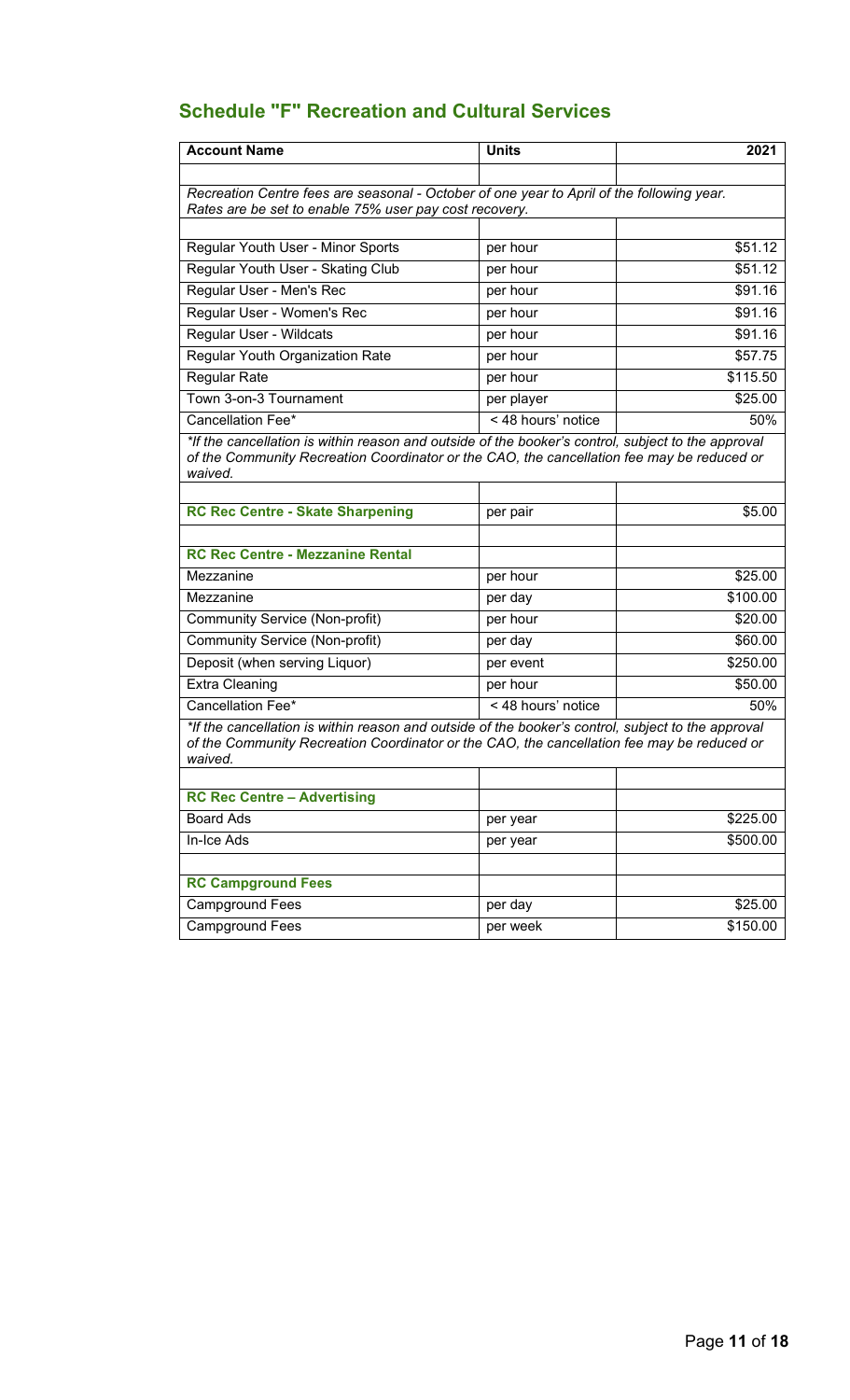| <b>Account Name</b>               | <b>Units</b>                             | 2021       |
|-----------------------------------|------------------------------------------|------------|
|                                   |                                          |            |
| <b>RC Sports Grounds Fees</b>     |                                          |            |
| Adult Ball Teams (18 & over)      | per team per season                      | \$368.00   |
| Minor Sports/Youth Ball Teams     | per player per season                    | \$16.00    |
| <b>Ball Tournament - Local</b>    | per tournament                           | \$263.00   |
| Ball Game/Practice - Non-Local    | per diamond                              | \$32.00    |
| Concession                        | per day                                  | \$100.00   |
| Concession                        | per weekend (5pm<br>Friday - 5pm Sunday) | \$200.00   |
| <b>Beer Garden</b>                | per day                                  | \$75.00    |
| Beer Garden                       | per weekend (5pm<br>Friday - 5pm Sunday) | \$100.00   |
| Horse Track                       | per hour                                 | \$20.00    |
| <b>Horse Track</b>                | per day                                  | \$125.00   |
| Horse Track                       | per weekend (5pm<br>Friday - 5pm Sunday) | \$200.00   |
| <b>Demolition Derby</b>           | per day                                  | \$100.00   |
| <b>Demolition Derby</b>           | per weekend (5pm<br>Friday - 5pm Sunday) | \$175.00   |
| <b>Complete Facility</b>          | per day                                  | \$550.00   |
| <b>Complete Facility</b>          | per weekend (5pm<br>Friday - 5pm Sunday) | \$1,100.00 |
| <b>Sports Grounds Advertising</b> | per sign                                 | \$500.00   |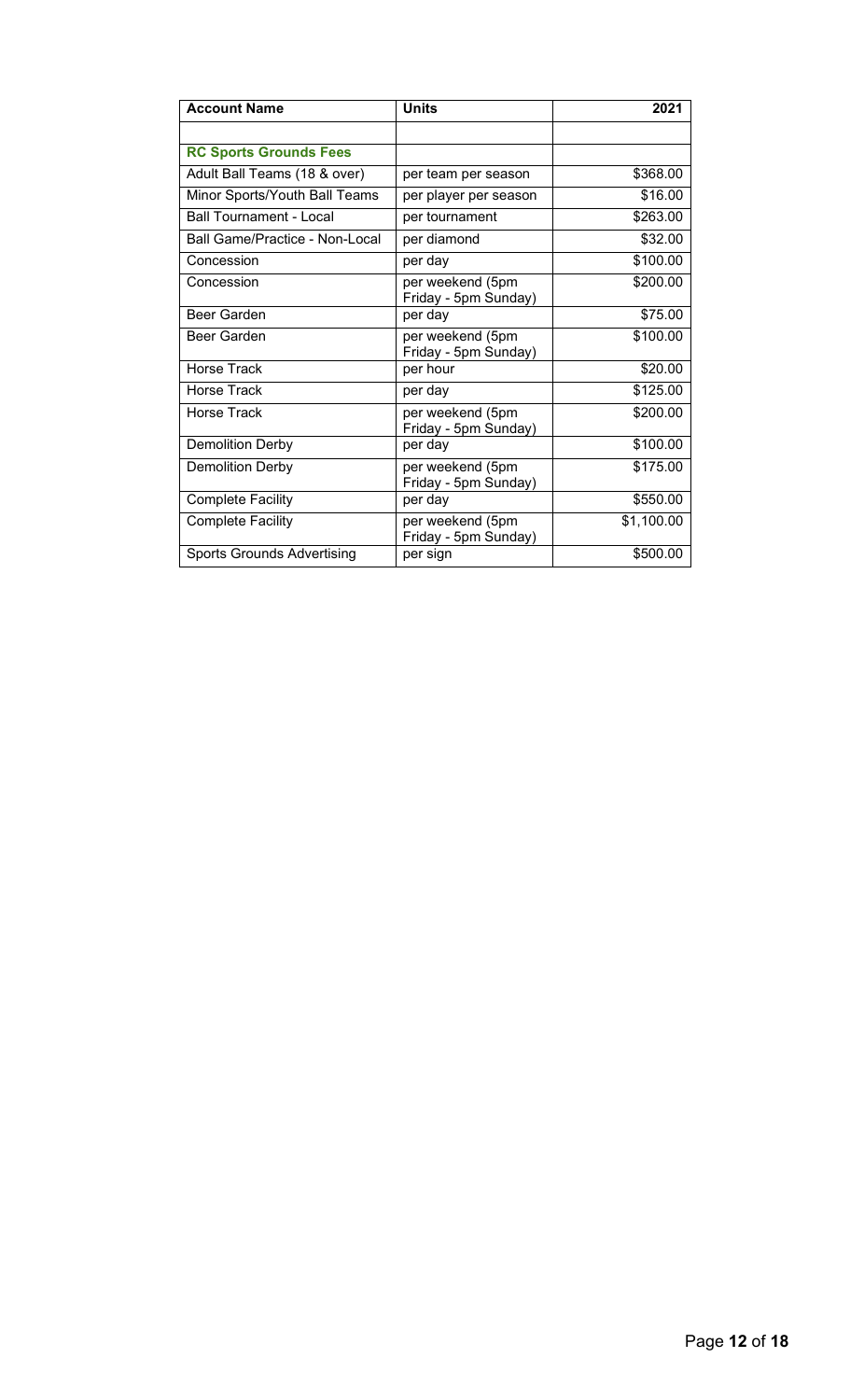| <b>Account Name</b>                                                                                                                                 | <b>Units</b>       | 2021               |             |
|-----------------------------------------------------------------------------------------------------------------------------------------------------|--------------------|--------------------|-------------|
| <b>Wadena Aquatic Centre</b>                                                                                                                        |                    |                    | w/ Season   |
| Rates be set to enable at least 35% user pay cost recovery.<br><b>RC Pool - Lessons</b>                                                             |                    |                    | <b>Pass</b> |
| Lessons - Preschool (4 & Under Years)                                                                                                               | / session          | \$60.00            | \$50.00     |
| Lessons - Swim Kids 1-5 (5+ Years)                                                                                                                  | / session          | \$60.00            | \$50.00     |
| Lessons - Swim Kids 6-10 (5+ Years)                                                                                                                 | / session          | \$60.00            | \$50.00     |
| <b>Bronze Courses</b>                                                                                                                               | / course           | \$130.00           | \$120.00    |
| <b>Private Lessons</b>                                                                                                                              | /30-minute lesson  | \$20.00            |             |
| Private Lessons                                                                                                                                     | / 45-minute lesson | \$30.00            |             |
| Private Lessons                                                                                                                                     | / 60-minute lesson | \$40.00            |             |
| Punch Card - Adult                                                                                                                                  | each               | \$50.00            |             |
| Punch Card - Senior                                                                                                                                 | each               | \$50.00            |             |
| Punch Card - Student                                                                                                                                | each               | \$50.00            |             |
| Aquacise - Adult                                                                                                                                    | / class            | \$8.00             |             |
| Aquacise - Senior                                                                                                                                   | / class            | \$8.00             |             |
| Aquacise - Student (K-12)                                                                                                                           | / class            | \$8.00             |             |
|                                                                                                                                                     |                    |                    |             |
| <b>RC Pool - Season Tickets</b>                                                                                                                     |                    |                    |             |
| Season Pass - Adult                                                                                                                                 | / year             | \$100.00           |             |
| Season Pass - Student (K-12)                                                                                                                        | / year             | \$89.00            |             |
| Season Pass - Senior                                                                                                                                | / year             | \$89.00            |             |
| Season Pass - Family (4)*                                                                                                                           | / year             | \$189.00           |             |
| Season Pass - Family additional<br>members**                                                                                                        | / year             | \$26.00            |             |
| * Family Season Passes are for immediate family<br>only to a maximum of 4 people.<br>** Additional family members are limited to a<br>maximum of 2. |                    |                    |             |
|                                                                                                                                                     |                    |                    |             |
| <b>RC Pool - Daily Admissions</b>                                                                                                                   |                    |                    |             |
| Daily Fees - Adult                                                                                                                                  | / day              | \$7.00             |             |
| Daily Fees - Senior                                                                                                                                 | / day              | \$5.25             |             |
| Daily Fees - Student (K-12)                                                                                                                         | / day              | \$5.25             |             |
| Daily Fees - Under 5 years                                                                                                                          | / day              | \$2.00             |             |
| Daily Fees - Family (4)                                                                                                                             | / day              | \$15.75<br>\$36.75 |             |
| Group Rate (up to 10 people)                                                                                                                        | / day              |                    |             |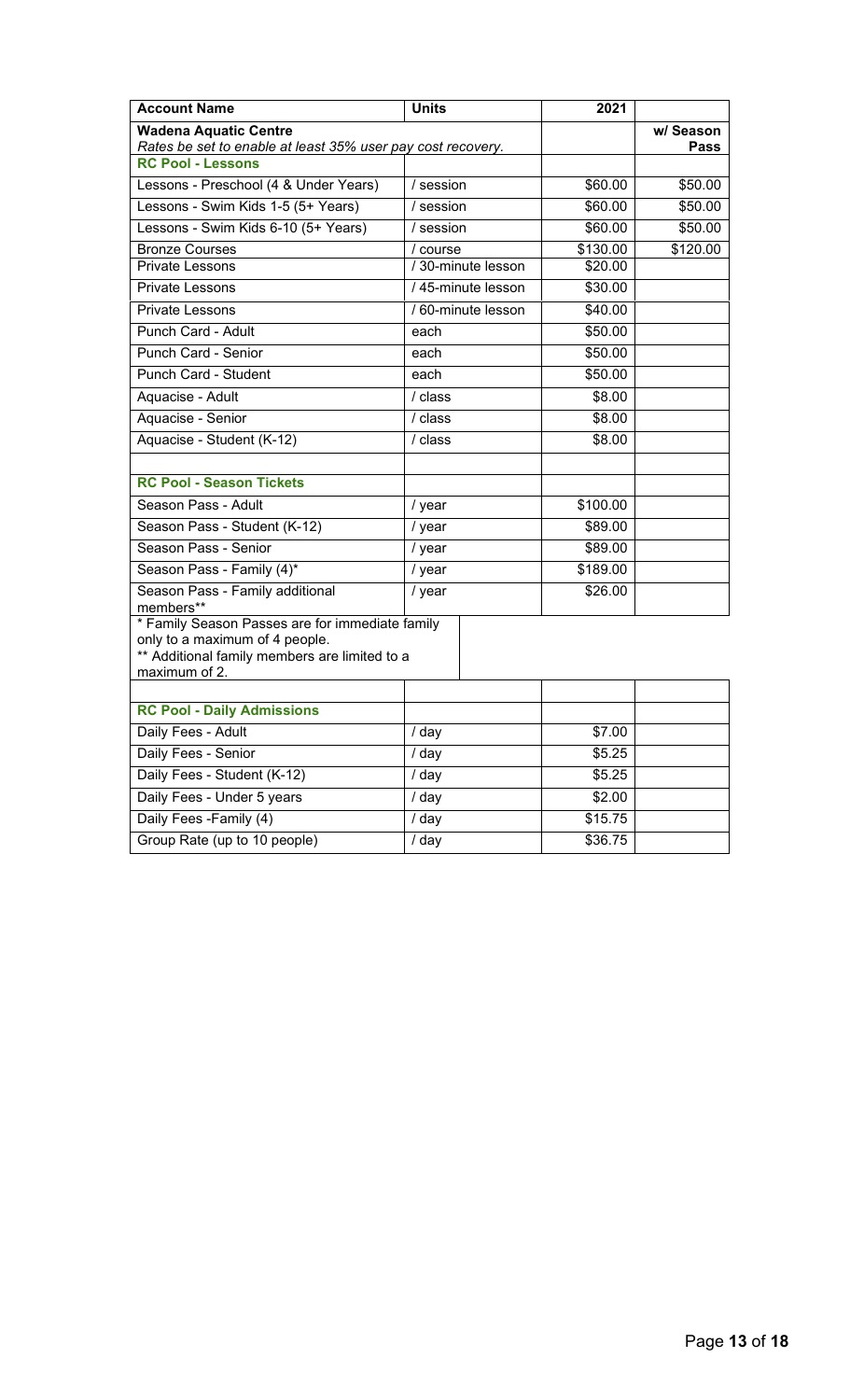| <b>Account Name</b>                                                                                                                                                                                         | <b>Units</b>             | 2021                                     |
|-------------------------------------------------------------------------------------------------------------------------------------------------------------------------------------------------------------|--------------------------|------------------------------------------|
|                                                                                                                                                                                                             |                          |                                          |
| <b>RC Pool - Rental</b>                                                                                                                                                                                     |                          |                                          |
| Group 11-30 people                                                                                                                                                                                          | / hour                   | \$115.50                                 |
| Group 31-75 people                                                                                                                                                                                          | / hour                   | \$189.00                                 |
|                                                                                                                                                                                                             |                          |                                          |
| Canadian Forces Appreciation Program discount                                                                                                                                                               | All Aquatic Centre Rates | 10%                                      |
| Cancellation Fee for Groups/Rentals*                                                                                                                                                                        | < 48 hours' notice       | 50%                                      |
| *If the cancellation is within reason and outside of the booker's control, subject to the approval<br>by the Community Recreation Coordinator or the CAO, the cancellation fee may be reduced or<br>waived. |                          |                                          |
| <b>Replacement Punch Cards</b>                                                                                                                                                                              | No original              | \$25.00                                  |
| <b>Replacement Season Pass</b>                                                                                                                                                                              | No original              | \$25.00                                  |
|                                                                                                                                                                                                             |                          |                                          |
| <b>RC Pool - Concession</b>                                                                                                                                                                                 |                          |                                          |
| Concession                                                                                                                                                                                                  | minimum markup           | 50%                                      |
|                                                                                                                                                                                                             |                          |                                          |
| <b>RC Playground Program</b>                                                                                                                                                                                |                          |                                          |
| Playground program                                                                                                                                                                                          | per child/day            | based on<br>program and<br>grant funding |
|                                                                                                                                                                                                             |                          |                                          |
| <b>RC Custom Work, Equipment Rental</b>                                                                                                                                                                     |                          |                                          |
| <b>Branch Hauling</b>                                                                                                                                                                                       | / hour                   | \$75.00                                  |
| <b>Grass Cutting</b>                                                                                                                                                                                        | / hour                   | \$60.00                                  |
| <b>Tree Trimming</b>                                                                                                                                                                                        | / hour                   | \$100.00                                 |
| Shrub Trimming                                                                                                                                                                                              | / hour                   | \$50.00                                  |
| Chipper & Truck                                                                                                                                                                                             | $/$ hour                 | \$125.00                                 |
| Compressor/Jackhammer (In town only)                                                                                                                                                                        | / hour                   | \$65.00                                  |
| <b>Half-ton Truck</b>                                                                                                                                                                                       | / hour                   | \$55.00                                  |
| One-ton Truck                                                                                                                                                                                               | / hour                   | \$75.00                                  |
| Lawn Roller *No operator*                                                                                                                                                                                   | / hour                   | \$20.00                                  |
| Lawn Roller *No operator*                                                                                                                                                                                   | / day                    | \$60.00                                  |
| Plate Tamper *No operator                                                                                                                                                                                   | / hour                   | \$20.00                                  |
| Plate Tamper *No operator                                                                                                                                                                                   | / day                    | \$60.00                                  |
| Picnic tables                                                                                                                                                                                               | per day per table        | \$30.00                                  |
| BBQ (propane not included)                                                                                                                                                                                  | per day per grill        | \$75.00                                  |

|                                                                                                                                                                              |          |          | 2020               |
|------------------------------------------------------------------------------------------------------------------------------------------------------------------------------|----------|----------|--------------------|
| <b>Portable Toilets</b>                                                                                                                                                      |          | Per Day* | <b>Per Weekend</b> |
| 1 picked up                                                                                                                                                                  | per unit | \$75.00  | \$125.00           |
| 2 picked up                                                                                                                                                                  | per unit | \$150.00 | \$200.00           |
| 3 picked up                                                                                                                                                                  | per unit | \$200.00 | \$250.00           |
| 4 picked up                                                                                                                                                                  | per unit | \$250.00 | \$300.00           |
| 5 picked up                                                                                                                                                                  | per unit | \$300.00 | \$350.00           |
| *Rentals for 7 - 14 days are charged per day at 50% of the established daily rate.<br>*Rentals for 15 days or more are charged per day at 25% of the established daily rate. |          |          |                    |
| To Empty                                                                                                                                                                     | per unit | \$40.00  |                    |
| Deposit                                                                                                                                                                      | per unit | \$100.00 |                    |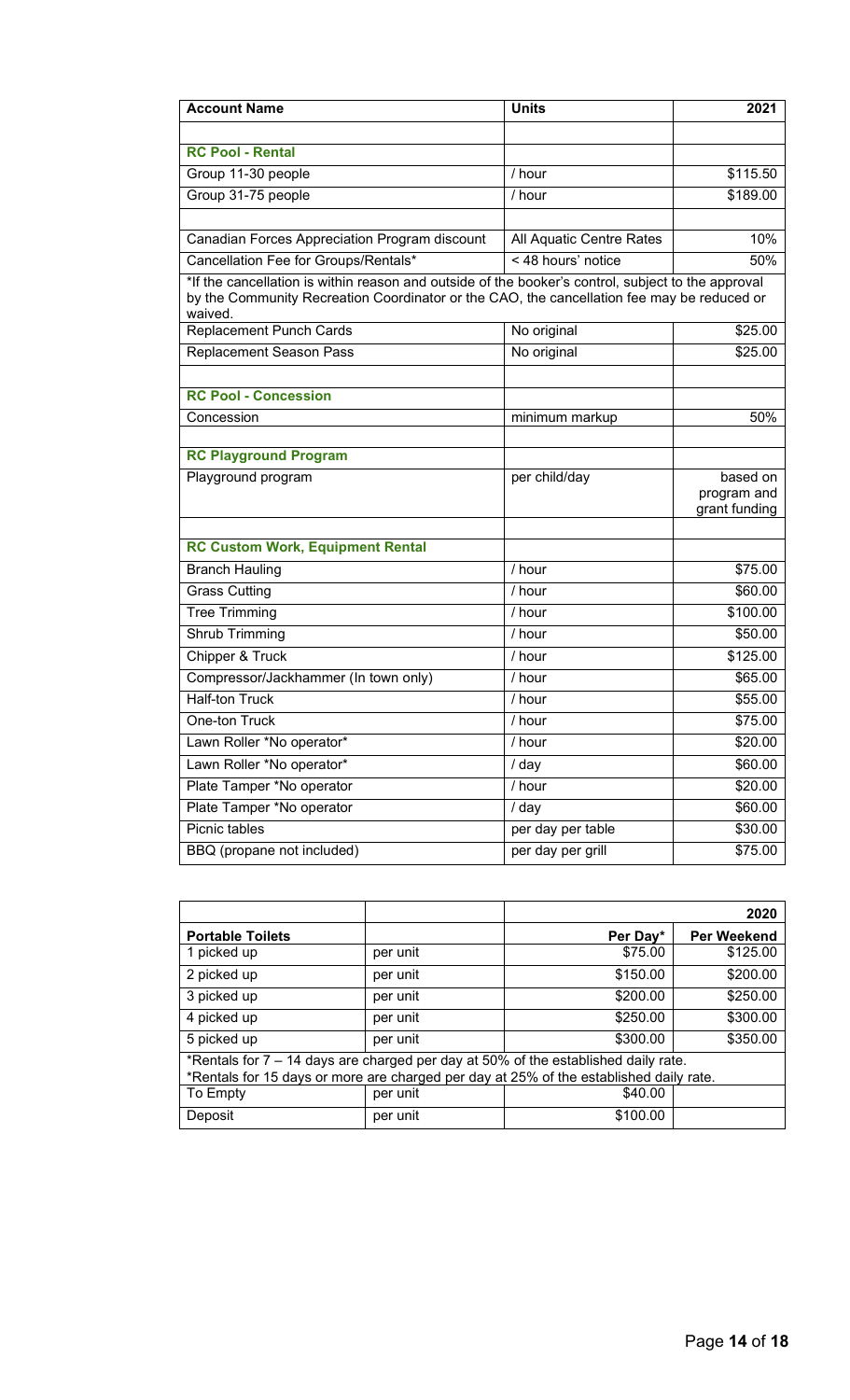| <b>Account Name</b>                                                                                   | <b>Units</b>                          | 2021                         |
|-------------------------------------------------------------------------------------------------------|---------------------------------------|------------------------------|
| <b>RC Hall - Rental</b><br>Minimum 50% user pay cost recovery with a 3%<br>annual increase.           |                                       |                              |
| Rental - Side Room (N/Club)                                                                           | per day                               | \$206.00                     |
| Rental - Side Room (N/Club)                                                                           | per 1/2 day                           | \$103.00                     |
| Rental - Side Room (N/Club)                                                                           | per hour                              | \$51.50                      |
| Rental - Side Room (N/Club)                                                                           | multi day                             | \$257.50                     |
| Rental - Meeting Room (S/Court)                                                                       | per day                               | \$283.75                     |
| Rental - Meeting Room (S/Court)                                                                       | per 1/2 day                           | \$142.14                     |
| Rental - Meeting Room (S/Court)                                                                       | per hour                              | \$77.25                      |
| Rental - Meeting Room (S/Court)                                                                       | multi day                             | \$309.00                     |
| Rental - Main Hall                                                                                    | per day                               | \$360.10                     |
| Rental - Main Hall                                                                                    | per 1/2 day                           | \$180.25                     |
| Rental - Main Hall                                                                                    | per hour                              | \$103.00                     |
| Rental - Main Hall                                                                                    | multi day                             | \$463.50                     |
| Rental - Kitchen                                                                                      | per day                               | \$257.50                     |
| Rental - Kitchen                                                                                      | per 1/2 day                           | \$128.75                     |
| Rental - Kitchen                                                                                      | per hour                              | \$77.25                      |
| Rental - Kitchen                                                                                      | multi day                             | \$309.00                     |
| Rental - Complete Hall                                                                                | per day                               | \$927.00                     |
| Rental - Complete Hall                                                                                | multi day                             | \$1,133.00                   |
| <b>Meetings Not for Profit</b>                                                                        |                                       | 50% of reg                   |
|                                                                                                       | per hour                              | rate<br>50% of reg           |
| Non-profit Fundraising                                                                                | per hour                              | rate                         |
| Storage Rental                                                                                        | per square foot                       | \$2.00/sq                    |
| Storage Rental (non-profit user)                                                                      | per square foot                       | \$1.00/sq                    |
| <b>Extra Cleaning</b>                                                                                 | per hour                              | \$50.00                      |
| <b>Cancellation</b>                                                                                   | $3 - 6$ days' notice prior to         | \$50.00                      |
|                                                                                                       | event<br>24-48 hours' notice prior to | \$50.00 plus                 |
|                                                                                                       | event                                 | full deposit                 |
|                                                                                                       | < 24 hours' notice prior to           | full deposit<br>& rental fee |
| * If the cancellation is within reason and outside of the booker's control, subject to the approval   | event                                 |                              |
| by the Community Recreation Coordinator or the CAO, the cancellation fee may be reduced or<br>waived. |                                       |                              |
| RC Hall- PP, glasses, coffee                                                                          |                                       |                              |
| Coffee/Tea, Supplies, Perk                                                                            | per perk per day                      | \$50.00                      |
| Wineglasses                                                                                           | each                                  | \$0.50                       |
| <b>RC Fitness Centre Memberships</b><br>Rates set to enable 100% user pay cost recovery.              |                                       |                              |
| Memberships-Adult                                                                                     | drop in                               | \$10.00                      |
| Memberships-Adult                                                                                     | monthly                               | \$42.00                      |
| Memberships-Adult                                                                                     | 3 month                               | \$118.00                     |
| Memberships-Adult                                                                                     | 6 month                               | \$228.00                     |
| Memberships-Adult                                                                                     | 1 year                                | \$438.00                     |
| Memberships - Student                                                                                 | drop in                               | \$10.00                      |
| Memberships - Student                                                                                 | monthly                               | \$23.40                      |
| Memberships - Student                                                                                 | 3 month                               | \$65.60                      |
| Memberships - Student                                                                                 | 6 month                               | \$126.70                     |
| Memberships - Student                                                                                 | 1 year                                | \$243.30                     |
| Memberships - Senior                                                                                  | drop in                               | \$10.00                      |
| Memberships - Senior                                                                                  | monthly                               | \$23.40                      |
| Memberships - Senior                                                                                  | 3 month                               | \$65.60                      |
| Memberships - Senior                                                                                  | 6 month                               | \$126.70                     |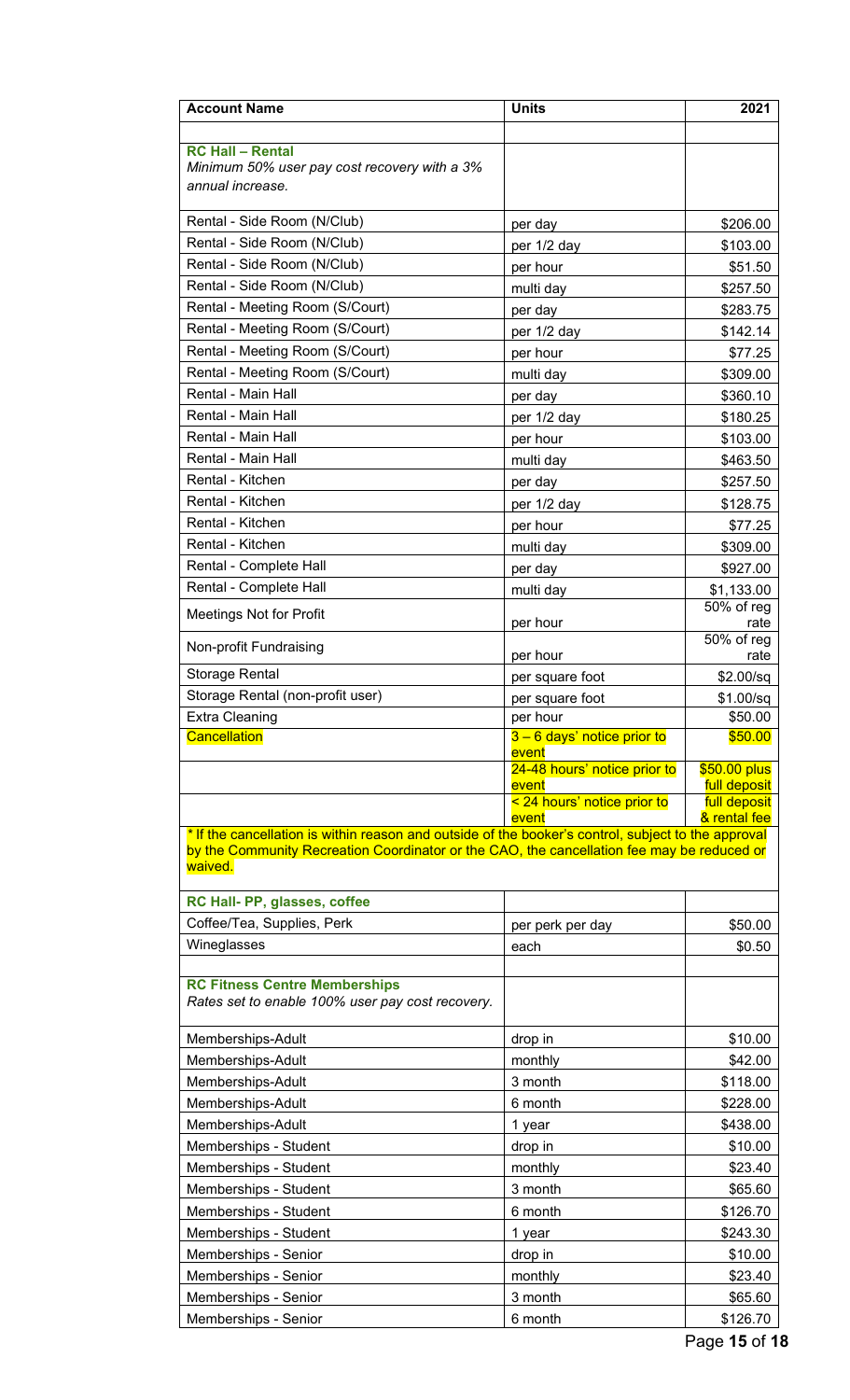| Memberships - Senior                                                                        | 1 vear  | \$243.30     |
|---------------------------------------------------------------------------------------------|---------|--------------|
| Memberships-Family (4)                                                                      | drop in | \$30.00      |
| Memberships- Family (4)                                                                     | monthly | \$128.40     |
| Memberships- Family (4)                                                                     | 3 month | \$360.50     |
| Memberships-Family (4)                                                                      | 6 month | \$696.60     |
| Memberships-Family (4)                                                                      | 1 vear  | \$1,338.30   |
| <b>Membership Pass Card Deposit</b>                                                         | each    | \$20.00      |
|                                                                                             |         | 50%          |
| <b>Membership Cancellation Fee</b>                                                          |         | monthly rate |
| $\star$ Only the worse disembles of the measurable peace minute the expectation for measure |         |              |

\* Only the unused portion of the membership pass minus the cancellation fee may be refunded. If the cancellation or refund request is within reason and outside of the user's control, subject to the approval by the Community Recreation Coordinator or the CAO, the cancellation fee may be reduced or waived.

| <b>Discounts</b>                                                                                                                                                                                            |                    |                 |
|-------------------------------------------------------------------------------------------------------------------------------------------------------------------------------------------------------------|--------------------|-----------------|
| Annual Discount Days - last Friday of Nov to Jan 15                                                                                                                                                         | 1 year             | 50%             |
| Annual Discount Days - last Friday of Nov to Jan 15                                                                                                                                                         | 6 month            | 50%             |
| Annual Discount Days - Sept 1 - 30                                                                                                                                                                          | 3 month            | 25%             |
| Canadian Forces Appreciation Program                                                                                                                                                                        | members & families | 10%             |
|                                                                                                                                                                                                             |                    |                 |
| <b>RC Fitness Centre - Rentals</b>                                                                                                                                                                          |                    |                 |
| Upper Room                                                                                                                                                                                                  | per hour           | \$20.00         |
| Cancellation Fee for Groups/Rentals*                                                                                                                                                                        | < 48 hours' notice | 50% hourly rate |
| *If the cancellation is within reason and outside of the booker's control, subject to the approval<br>by the Community Recreation Coordinator or the CAO, the cancellation fee may be reduced or<br>waived. |                    |                 |
| <b>RC Fitness Centre Classes</b>                                                                                                                                                                            |                    |                 |
| Classes (Town)                                                                                                                                                                                              |                    | $100\%$ cost    |
|                                                                                                                                                                                                             |                    | recovery        |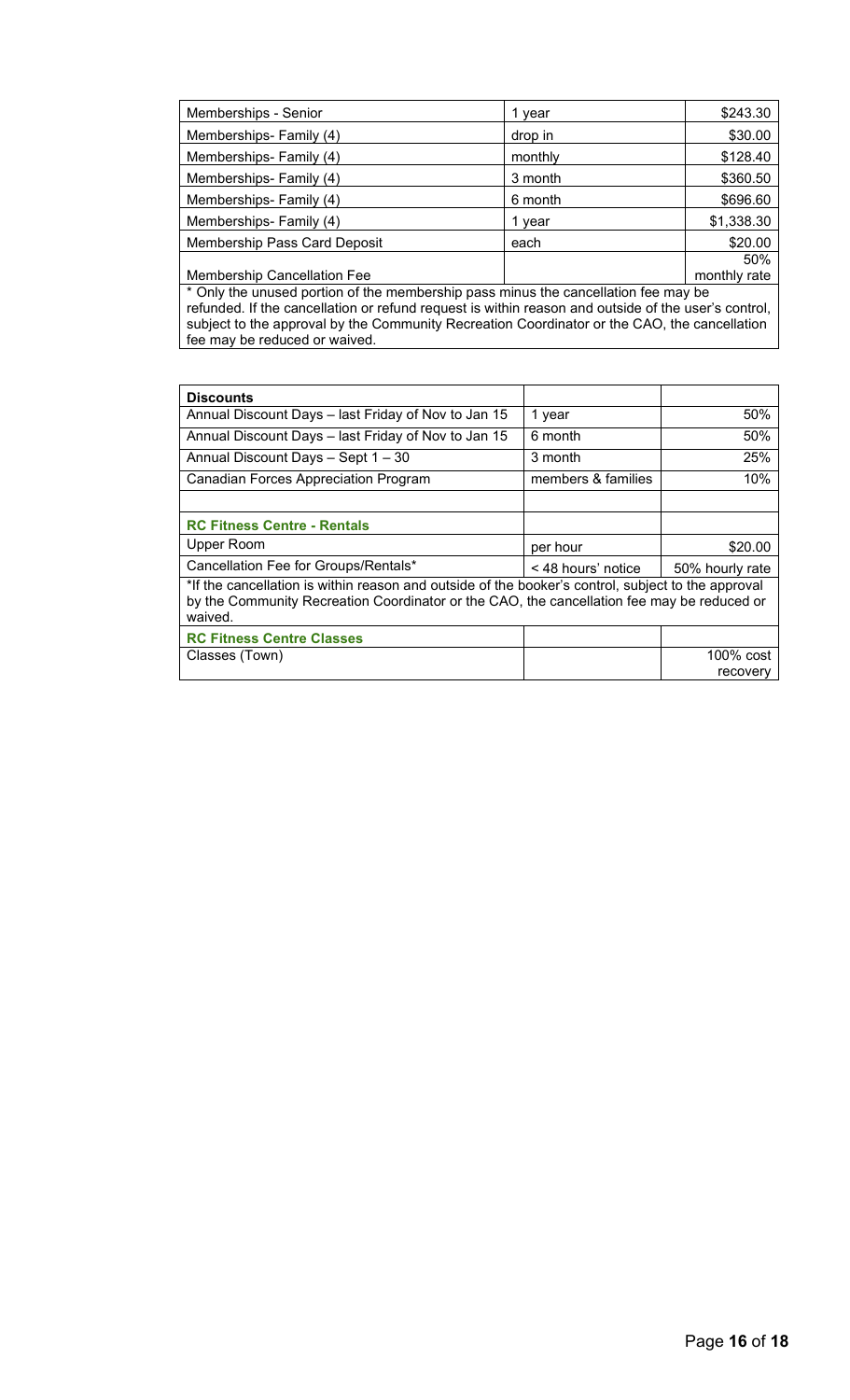# **TOWN OF WADENA**

| <b>POLICY:</b>                                           | <b>COUNCIL RESOLUTION:</b>  |                      |
|----------------------------------------------------------|-----------------------------|----------------------|
| <b>Recreation Facility Booking and Allocation Policy</b> | Resolution # 303-17         |                      |
|                                                          | Effective: October 02, 2017 |                      |
| <b>DEPARTMENT:</b>                                       | <b>POLICY NUMBER: #</b>     | <b>Amended Date:</b> |
| P2017-006<br>Parks & Recreation                          |                             |                      |
|                                                          |                             |                      |

# **A. POLICY STATEMENT**

The Recreation Facility Booking and Allocation Policy is intended to ensure that the Town's indoor and outdoor recreation and park facilities are operated in the most equitable, cost-effective, efficient, and fiscally sustainable manner possible.

# **B. PURPOSE**

Provide a framework for the booking and allocation of recreation facilities and to ensure the following principles are considered when implementing the policy:

- Access and Equity: Strive for fair and equitable access to Town Recreation & Parks Facilities in terms of Regular Users, and Casual Users
- Efficient Use: Strive for efficient use of Recreation & Parks Facilities by maximizing use, creating efficient and documented Booking procedures, and ensuring that the Town is receiving fair compensation for use.
- Diversity: Promote the widest range of program opportunities in Recreation & Parks Facilities as possible.
- Youth Sport Development: Promote the role that the Recreation & Parks Facilities play in the development of minor sport.
- Partnership: Promote the importance of partnerships in the delivery of programs and activities.
- Ease of Use: Town personnel and the public should be able understand, interpret, and implement this policy.

# **C. DEFINITIONS**

1. "Adult Organization or Group" means an organization or group with any portion of its membership or participants composed of individuals eighteen (18) years of age or older.

- 2. "Booking" is an individual time slot based on hour(s) and quarter hour(s).
- 3. "Casual User" means a User with a total duration of less than three (3) Bookings in a one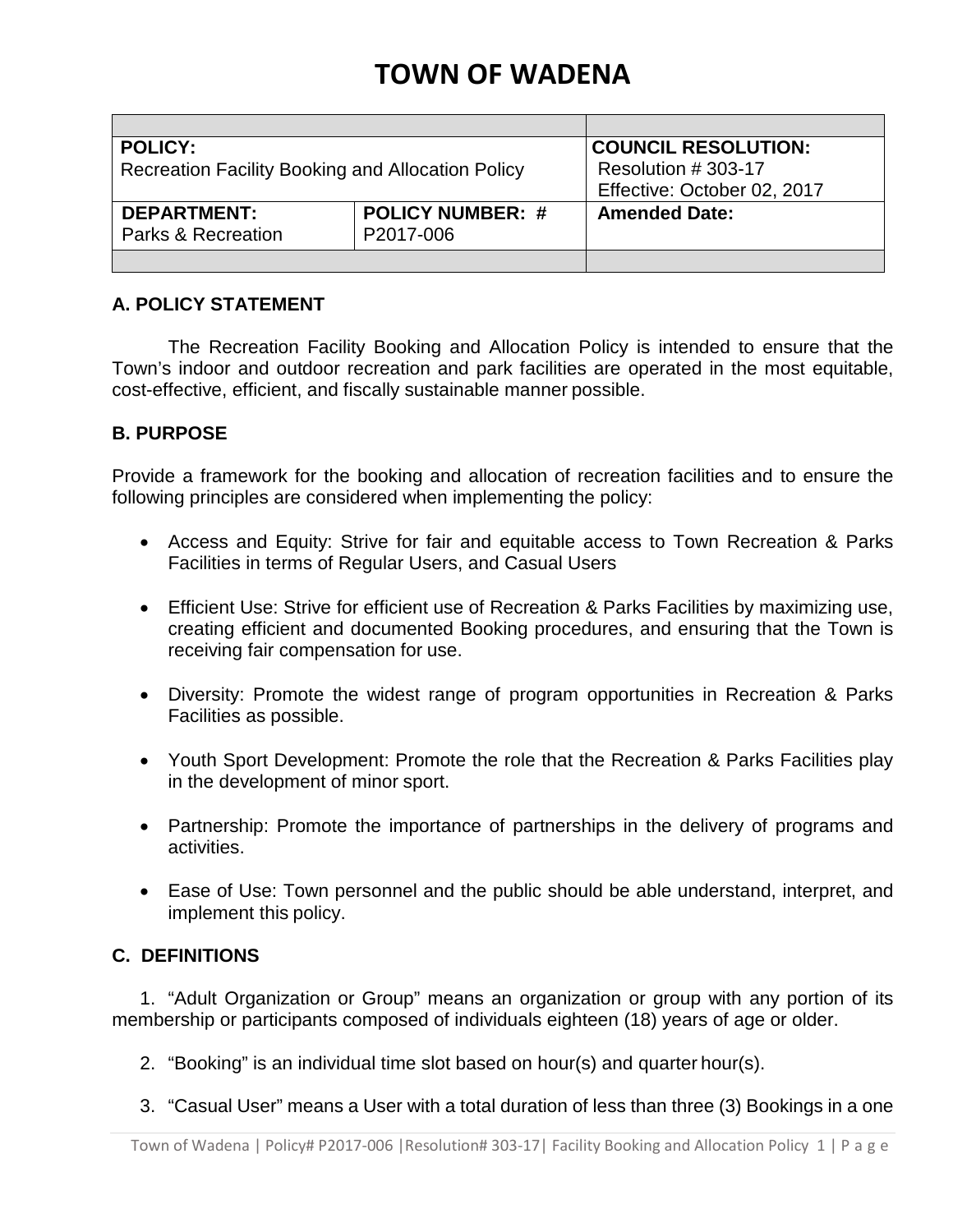month period for a given facility.

4. "Town Programs and Special Events" means any program or special event operated, cosponsored, or sanctioned by the Department of Parks & Recreation.

5. "Town" means the Town of Wadena and the Department of Parks & Recreation.

6. "Contact Person" refers to the User's primary account holder(s) or an alternate designated by the primary account holder(s). For Casual Users, the Contact Person must be the adult(s) listed on the account.

7. "Exclusive Booking" refers to a Booking that provides the User, and persons they approve of, with exclusive and private use of rental rooms, ice surface or surfaces, and aquatics centre or spaces therein of each facility component.

8. "Ice Floods" will be performed after each ice booking unless otherwise requested by the following User. Ice floods may also be scheduled as deemed necessary by the Director of Parks and Recreation. The time allotted for an ice flood is 15 minutes. Regular floods are included in the hourly rates and shall not be charged to Users. The time associated with floods occurring between two Bookings or Users is not billable to any party. However, flood times for tournaments, carnivals, junior hockey games, and/or other events longer than four hours shall be included in the billing at the applicable Rental rates.

9. "Indoor Recreation Facilities" refers to those indoor Town operated venues that are available for User Bookings, including arenas with or without ice, gymnasiums, pools, meeting rooms, programming rooms, dressing rooms, change rooms, and lockers.

10."Junior Hockey" means locally organized hockey teams with membership in a Junior "B" or "A" hockey league.

11."Non-Prime Time Hours" refers to all those arena operating hours during the operational ice season that fall outside of Prime Time Hours.

12."Office" shall refer to the Office of the Department of Parks & Recreation in the Town of Wadena Municipal Office.

13."Operating Hours" refers to the times when the Town Facilities are open for bookings and public use. The normal operational hours of the Town Facilities are from 8:00 a.m. to 11:00 p.m. Bookings outside of the Operating Hours must be approved by the Director of Parks and Recreation. An Operator or Manager has the discretion to discuss increasing or decreasing operating hours in consultation with and with authorization from with the Director Recreation & Parks Services. The facility will be closed on Christmas Day, Boxing Day, and Good Friday. Other closures may occur at the discretion of the Director Recreation & Parks Services based on operational requirements and/or the lack of bookings and other holidays.

14."Outdoor Recreation Facilities" refers to the outdoor parks facilities that are available for User Bookings, including but not limited to the ball diamonds, soccer pitches, and the rodeo/fair grounds. Park facilities that are generally reserved for spontaneous use are outdoor ice rinks, tennis courts, skateboard park, and general park areas. The use of park facilities is managed by the Director of Parks & Recreation.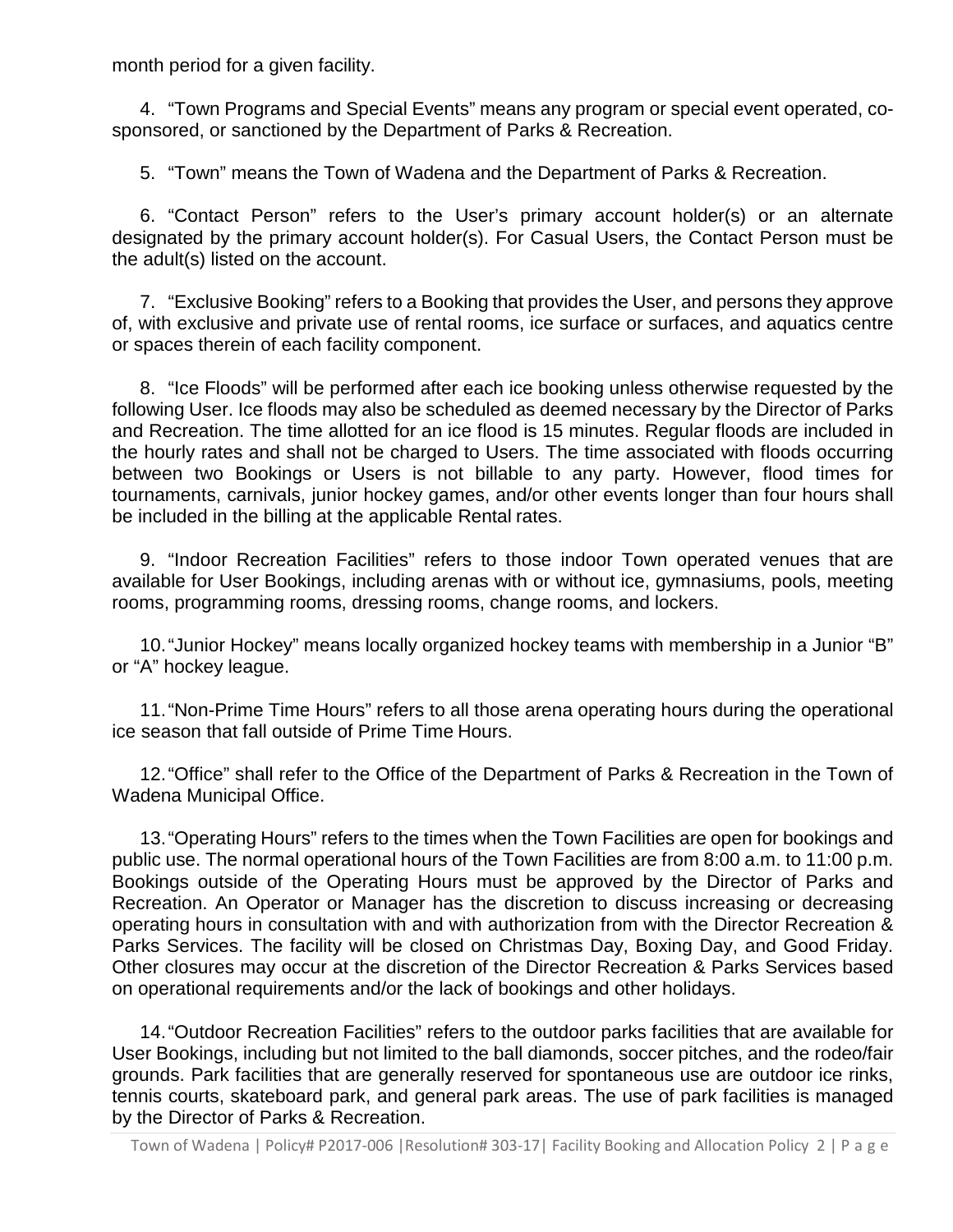15."Prime Time Hours" refer to those hours in the arena during the operational ice season from 4:00 p.m. to 9:30 p.m. on weekdays, all day on weekends, as well as on all days where public school is not in session (e.g. Statutory Holidays, school professional development days, etc.).

16."Regular Ball Season" means the period of time where Town Ball Diamonds are available for public use and Booking. The Regular Ball Season may vary at the discretion of the Director of Recreation and Parks Services, but will generally be considered the first week in May through the last week in July.

17."Regular Ice Season" means the period of time where ice is present on the arena's playing surface and the arena is available for public use and Booking. The Regular Ice Season may vary at the discretion of the Director of Parks and Recreation, but generally falls between the first Sunday in September and the last Saturday in March of each year. This season may be extended to complete scheduled league playoffs, provincial finals, and to host events of significance.

18."Regular User" means a User that averages four (4) or more Bookings per month for a given facility.

19."Rentals" are made up of either a single booking or multiple bookings. A single booking is defined as a minimum one hour rental of a recreation facility. Multiple bookings is defined as separate booking within a day, week, and/or month. The total of the bookings would comprise the User's Rental.

20."School Use" refers to any bookings by schools within the Town of Wadena and Rural Municipality boundaries for activities that occur during regular school operating hours as part of the school curriculum.

21."School Recreation Swim" refers to a school booking in the aquatics facility where instruction or lesson plans are not provided by Town personnel.

22."School Swim Lesson" refers to a school booking where Town personnel provide instruction and leadership to participants.

23."Special Event" means a public or private event directly operated or sponsored by the Town of Wadena.

24."Spontaneous Use Recreation & Parks Facilities" refers to Town operated venues that are not generally available for dedicated user bookings, including but not limited to, outdoor ice rinks arenas, Skateboard Park, outdoor aquatic venues (including a water park), tennis courts, playgrounds, and green spaces.

25."Summer Arena Ice" refers to ice that is available during dates that are outside of the Regular Ice Season.

26."Tournament" refers to any competitions between multiple persons or teams that gather together under the direction of an organization or group for the purpose of determining a winner amongst the competitors.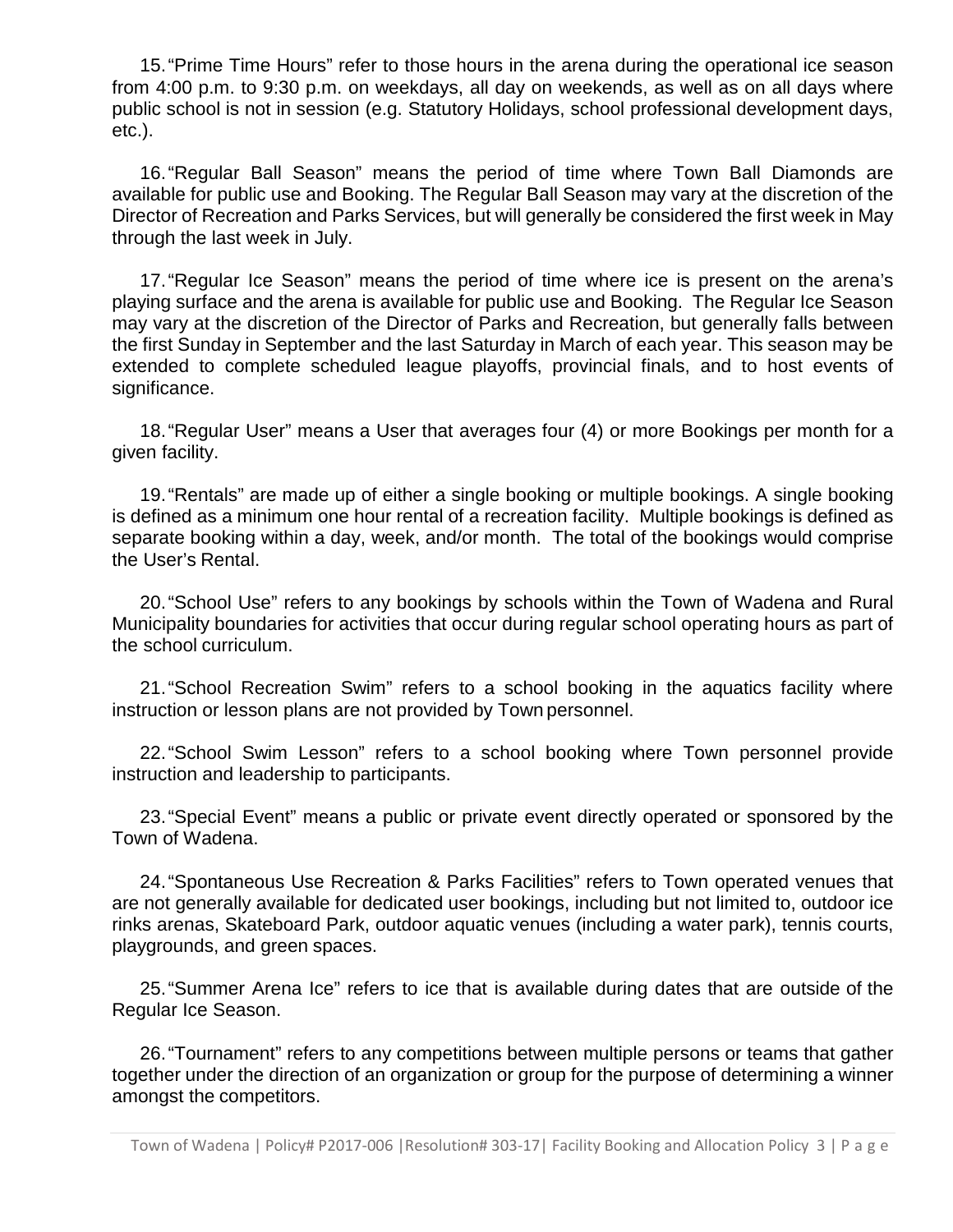27."User" refers to anyone who wishes to use a Recreation Facility.

28."Youth Organization or Group" means an organization or group, which includes extracurricular school programs, with all of its membership or participants composed of individuals less than eighteen (18) years of age.

# **D. FACILITY TERMS OF USE**

All Users are subject to the terms and conditions of facility use as outlined in the Recreation Rates & Use Policy and the booking agreement.

# **E. FEES, CANCELLATIONS, AND REFUNDS**

All use of Recreation Facilities is subject to the applicable fees and terms outlined in the Recreation Rates & Use Policy.

# **F. FACILITY RULES AND REGULATIONS**

All Users are required to abide by all the formal and informal rules and regulations set forth by the Town.

# **G. REGULAR USER ICE BOOKING PROCEDURES**

1. The following priority ranking will be used to assist with Booking request conflict resolution at the start of each year. This will ensure that all Users are given the opportunity to use Town Arenas, and will help in determining the Regular Ice Season Schedule.

**First Priority:** Town of Wadena Special Events and Programs **Second Priority:** Other Special Events and Tournaments **Third Priority:** Senior & Minor Sport League Games requiring pre-season Booking **Fourth Priority:** Youth Organizations and Groups non-league activities **Fifth Priority:** Adult Organizations and Groups **Sixth Priority:** All other Users (including Casual Users)

2. Annual Ice User Meetings will be implemented as follows:

| Pre-season Meeting: | August 15 <sup>th</sup> – September 15 <sup>th</sup> |
|---------------------|------------------------------------------------------|
| Mid-season Meeting: | January 2 <sup>nd</sup> – 21 <sup>st</sup>           |
| Season End Meeting: | March 15 <sup>th</sup> – April 1 <sup>st</sup>       |

 $3.$  By February 28<sup>th</sup> of each year, a reminder letter will be sent to each Regular User to inform and/or remind them of the Booking process for the next Regular Ice Season. The letter will contain the following information:

- The Users hourly Booking totals for the current and previous season.
- The Tournament and Special Events Schedule for the current year, as well as a space for next season's tournament and event date requests
- The current year's Weekly Master Schedule for each arena.
- A blank copy of the Weekly Master Schedule for each arena, which the Regular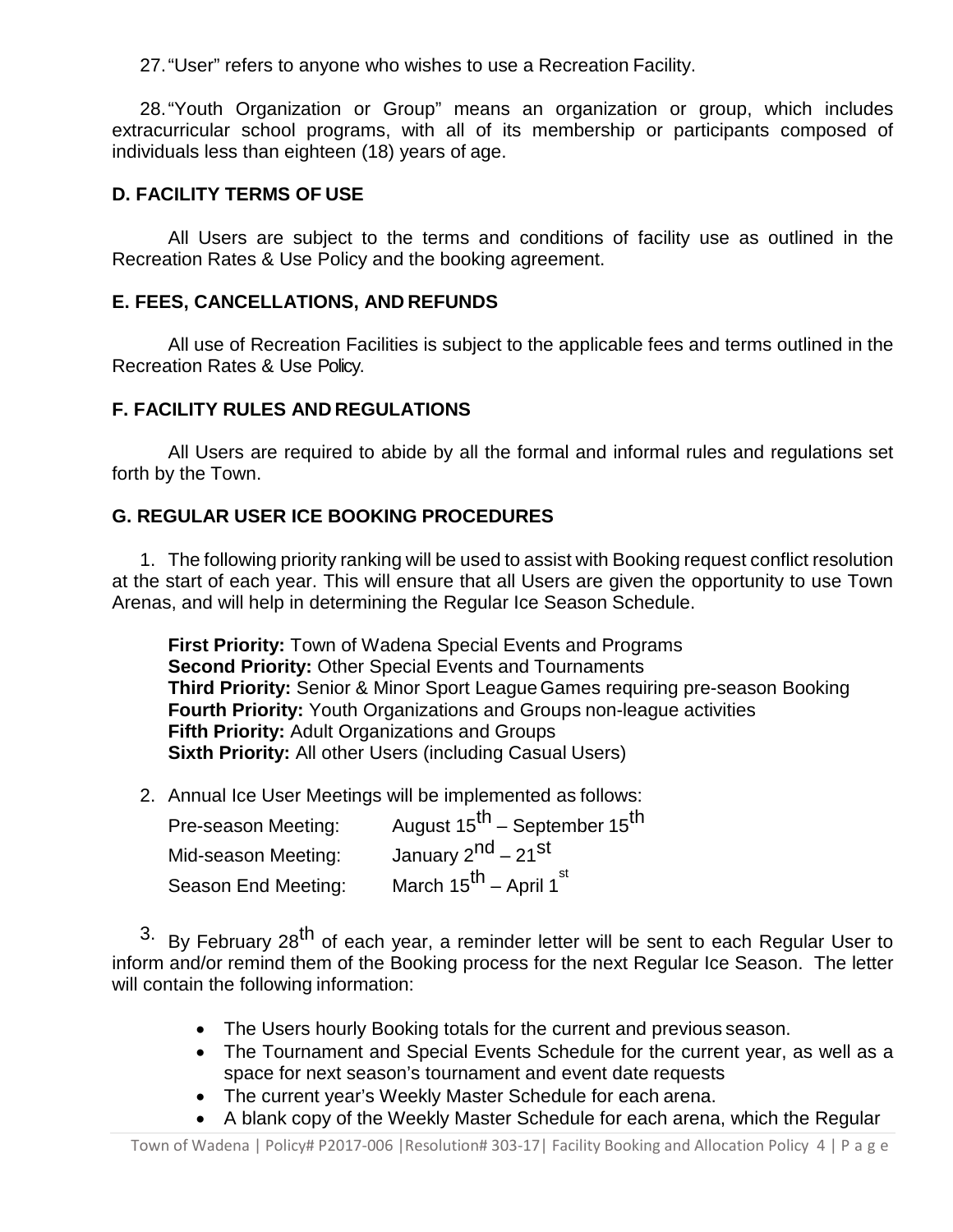• Users will use to make ice allocation requests for the next Regular Ice Season.

4. All Booking requests for the next Regular Ice Season, including Tournaments and Events, shall be submitted to the Director of Parks and Recreation no later than August 1 $^{\rm st}$  of each year.

5. All Regular Users and the Director of Parks and Recreation shall meet no later than September 30<sup>th</sup> to resolve booking request conflicts. All Rental/Booking requests will remain tentative until after the booking request conflicts are resolved.

6. Where there is a conflict in the development of the regular ice season schedule the higher priority ranked booking will be provided the ice time.

7. Where conflicts arise between bookings of the same ranking the affected Users will resolve the conflict. If no resolution is agreed upon, the Director of Parks and Recreation will make the final determination.

8. The development of the Regular Ice Season Schedule will take into account the previous year's ice allocations and cancellations. Final determination of ice allocations based on previous use, will be at the discretion of the Director of Parks and Recreation.

9. Regular Users may, at the discretion of the Town, be required to take a portion of their total bookings during non-prime time hours. In such instances, the allocation of non-prime time hours shall be based on the overall percentage of prime time hours used by the regular user.

10.Playoffs for Regular Users shall be booked so as not to limit the availability of ice to other Users. In the event of cancellation of playoff ice and subject to the cancellation policy, the User's Contact Person or Alternate shall give notice to the Town immediately upon requiring further playoff game Bookings.

11.Upon notification, the Town will allocate the ice time required to host playoff games. Should a required time slot already be allocated to another User, the Town will contact that User to reschedule or cancel their Booking. Youth playoff games shall take precedence over all other Bookings, except Special Events, Tournaments, and Junior Hockey.

# **H. CASUAL USER ICE BOOKING PROCEDURES**

Casual User Booking requests will be considered after the Regular Users Ice Allocations are set. Casual User Booking requests must be made using a Facility Booking Request Form and will be considered on a "first come, first served" basis.

# **I. SUMMER ICE BOOKING PROCEDURES**

1. The provision of Summer Arena Ice is subject to the approval of Town Council, and must meet the following provisions:

• Notification of Summer Arena Ice Rental request must be made prior to March 1<sup>st</sup> of the year in which Summer Arena Ice is being requested.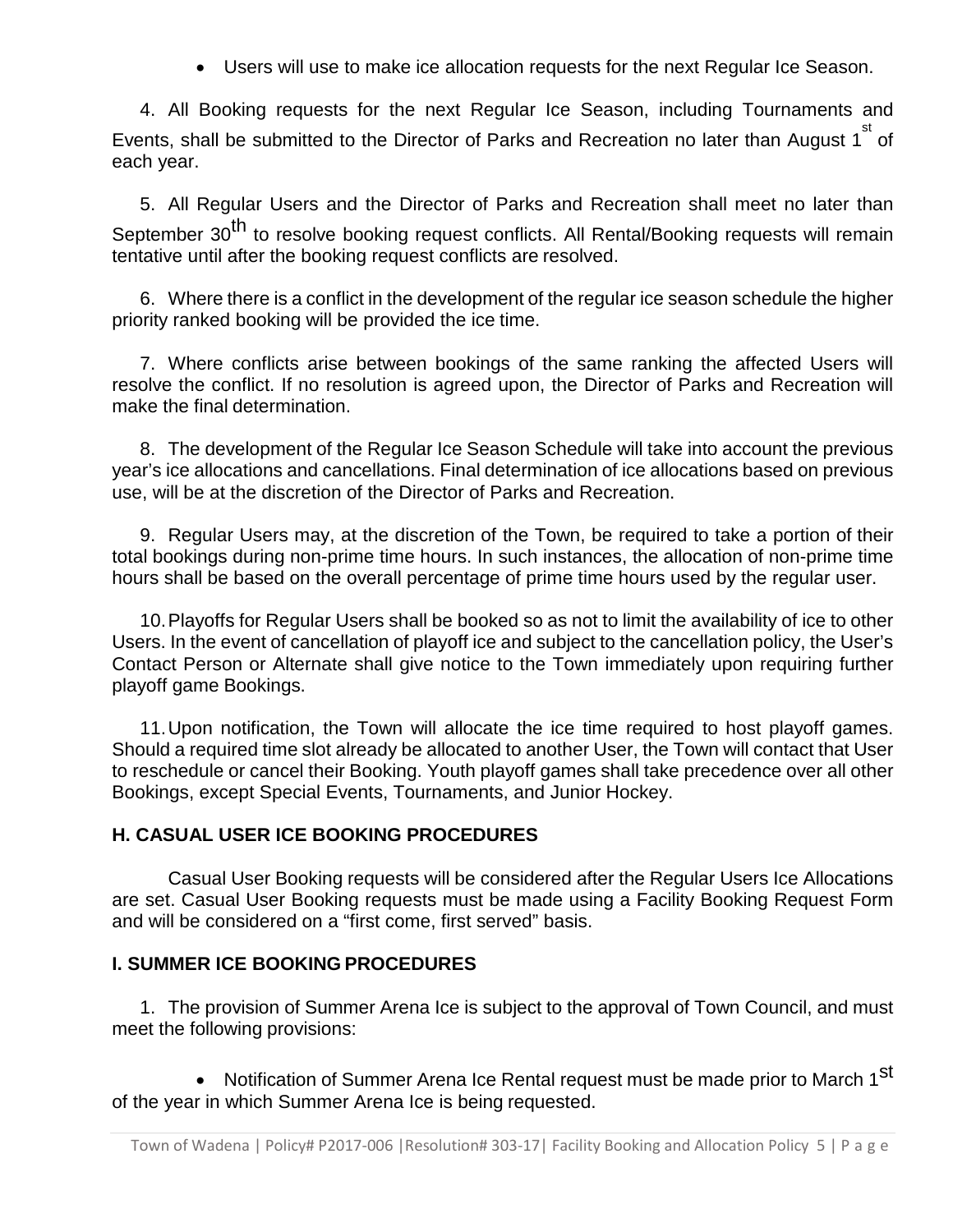• In order to reflect the full operating costs of the arena in the summer, all Users will be billed the adult rate for Summer Arena Ice Rentals.

• The User(s) making the request for ice must guarantee rentals of a minimum of forty (40) hours per week for the entire Rental period, as well as the period of time between the beginning/end of the Rental and the end/start of the Regular Ice Season.

2. Once the provisions for providing Summer Arena Ice are met, all Users can make Summer Arena Ice Bookings on a "first-come, first served" basis by submitting a Facility Booking Request Form.

# **J. BALL/SOCCER BOOKING PROCEDURES**

1. The following priority ranking will be utilized to assist with booking conflict resolution at the start of the year. This will ensure that all Users are given the opportunity to use Town Ball Diamonds and will help in determining the Regular Ball Season Schedule.

**First Priority:** Town of Wadena Special Events and Programs **Second Priority:** Other Special Events and Tournaments **Third Priority:** Youth Organizations - Games **Fifth Priority:** Adult Organizations and Groups – Games **Sixth Priority:** All other Users (including Casual Users)

Practices for all groups will take a lower priority then games and shall be held on school ground diamonds, as permitted under the joint use agreement, if there are conflicts with games.

2. Annual Ball User Meetings will be implemented as follows:

| Pre-season Booking Meeting March 1st -15 <sup>th</sup> |                                             |
|--------------------------------------------------------|---------------------------------------------|
| Mid-Season Meeting                                     | May $15^{\text{th}}$ – June 1 <sup>st</sup> |
| <b>Season End Meeting</b>                              | July $15^{\text{th}} - 31^{\text{st}}$      |

- 3. By January 31<sup>st</sup> of each year, a reminder letter will be sent to each Ball User and/or Soccer User to inform and/or remind them of the booking process for the next Regular Ball Season. The letter will contain the following information:
	- The Users previous season total use.
- The Tournament and Event Schedule for the previous season, as well as a space for requesting next season's tournament and event dates.
	- The previous year's Weekly Master Schedule for Ball Diamonds/Soccer Pitches.

• A blank copy of the Weekly Master Schedule for Ball Diamonds/Soccer Pitches, which the Users will use to slot in booking requests for the next Regular Ball Season.

4. All booking requests for the next Ball of Soccer Season, including Tournaments and Events, shall be submitted to the Director of Parks and Recreation no later than March 1 $^{\rm st}$  of each year.

5. All Ball and Soccer Users and the Director of Parks and Recreation shall meet no later than March 15<sup>th</sup> to resolve Booking conflicts between Users.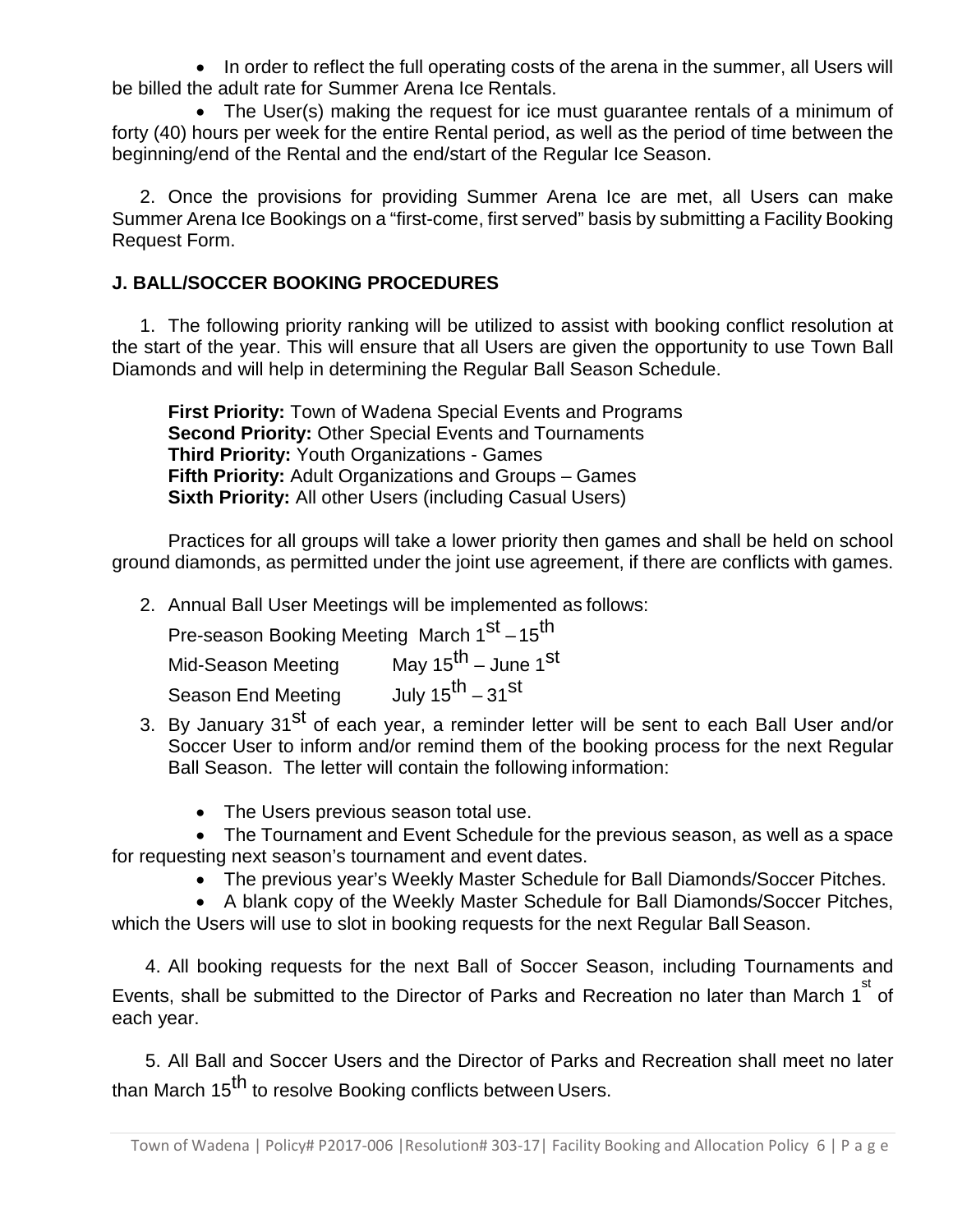6. The development of the Ball and Soccer Season Schedule will take into account the previous year's allocations and cancellations. Final determination of diamond/soccer pitch allocations based on previous use and availability of other booking slots, will be at the discretion of the Director of Parks and Recreation.

7. Where there is a conflict in the development of the Regular Ball Season Schedule, and there is no alternative booking available, the higher priority ranked booking will be provided for the ball diamond/soccer pitch.

8. Where Booking conflicts arise between bookings of the same ranking, the Users will resolve the conflict. If no resolution is agreed upon, the Director of Parks and Recreation will make the final determination.

9. Users shall not pre-book or reserve Ball Diamonds/Soccer Pitches for anticipated playoff games, as it results in the cancellation of Ball Diamonds that would otherwise be available to Users. During the playoff season, the Contact Person or Alternate shall notify the Town immediately upon requiring playoff Bookings.

# **K. CASUAL USER BALL/SOCCER BOOKINGPROCEDURES**

Casual User booking requests will be considered after the Regular Ball/Soccer Users allocations are set. Casual User Booking requests must be made using a Facility Booking Request Form and will be considered on a "first come, first served" basis.

# **L. OFF ICE SEASON ARENA & MEZZANINE BOOKING PROCEDURES**

• User Bookings will not displace Town of Wadena Special Events and Programs.

• Booking requests from Users will be made using a Facility Booking Request Form and will be considered on a "first come, first served" basis.

• If multiple Users are requesting a given facility at the same time on a regular basis, the Director of Parks and Recreation will meet with the affected Users to resolve the Booking request conflicts. In such cases, a Regular User Booking procedure may be implemented.

• For off ice leagues the same booking process as per the operational ice season shall apply.

# **M. SPONTANEOUS USE INDOOR & OUTDOOR RECREATION FACILITIES**

1. The Town reserves the right to sole use of a Spontaneous Use Facility for Special Events and maintenance.

2. Spontaneous Use Recreation Facility Bookings are not permitted. Users may inform the Town of their intentions regarding use of a Spontaneous Use Recreation Facility, but this in no way provides the User special rights and privileges to the facility beyond those extended to all other Users and members of the public.

# **N. AQUATICS CENTRE BOOKING PROCEDURES**

1. All Booking requests shall be submitted using a Facility Booking Request Form and will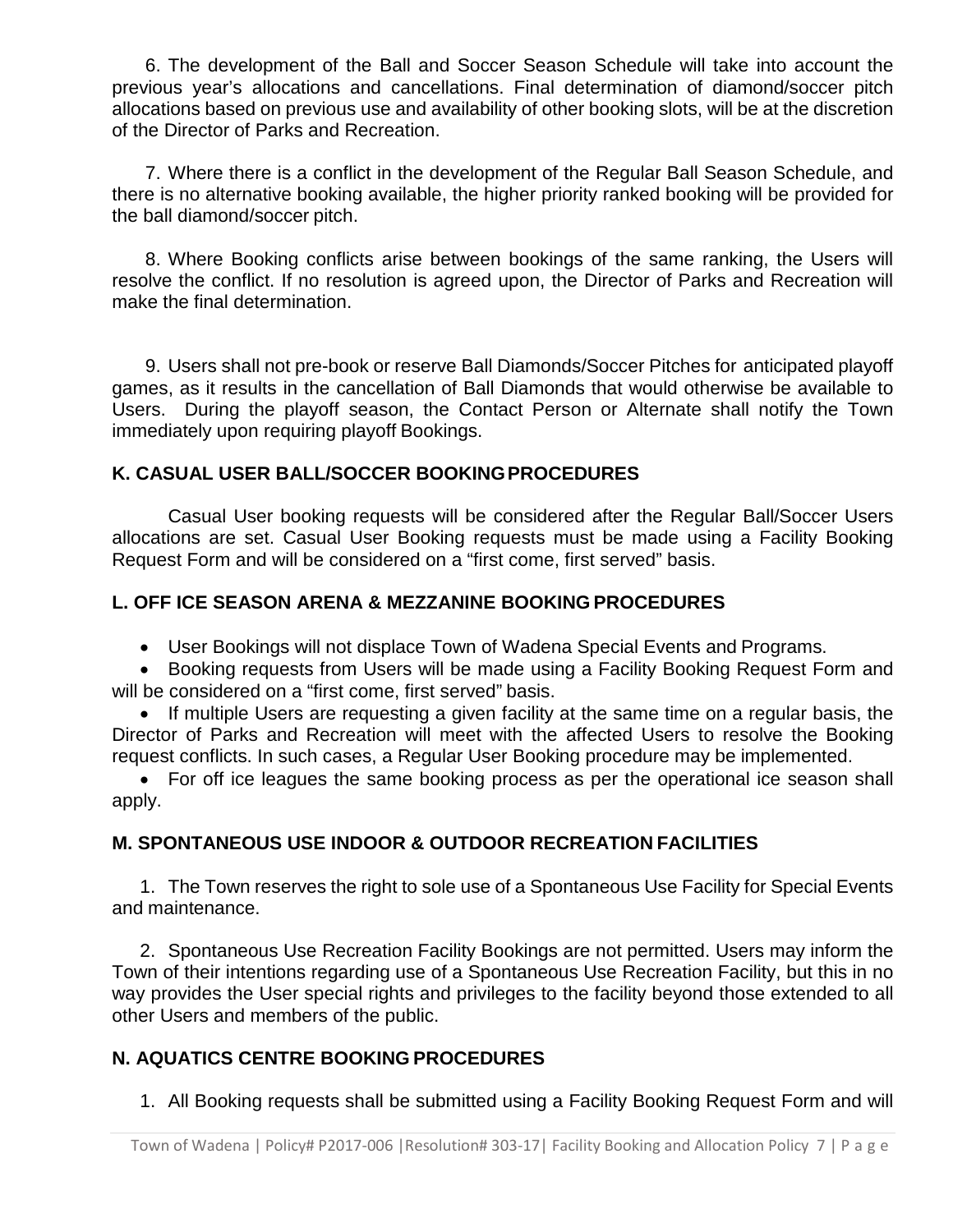be considered on a "first-come, first served" basis.

2. Exclusive Pool Bookings are permitted outside of the normal program and aquatic facility schedule, and are subject to the availability of appropriate staffing levels as determined by the Aquatics Supervisor. Exclusive Pool Bookings requested during normal operating hours may be permitted for Special Events subject to the approval of the Director of Parks and Recreation.

3. Pool Party Pack Bookings are only permitted during scheduled public swimming times.

4. Multiple Pool Bookings are not permitted to occur at the same time, excepting the following:

• When two School Recreation Swim Bookings consist of less than 30 participants each;

• When a School Recreation Swim Booking of less than 30 participants is offered at the same time as a School Swim Lesson; and

• For any number of Pool Party Packs.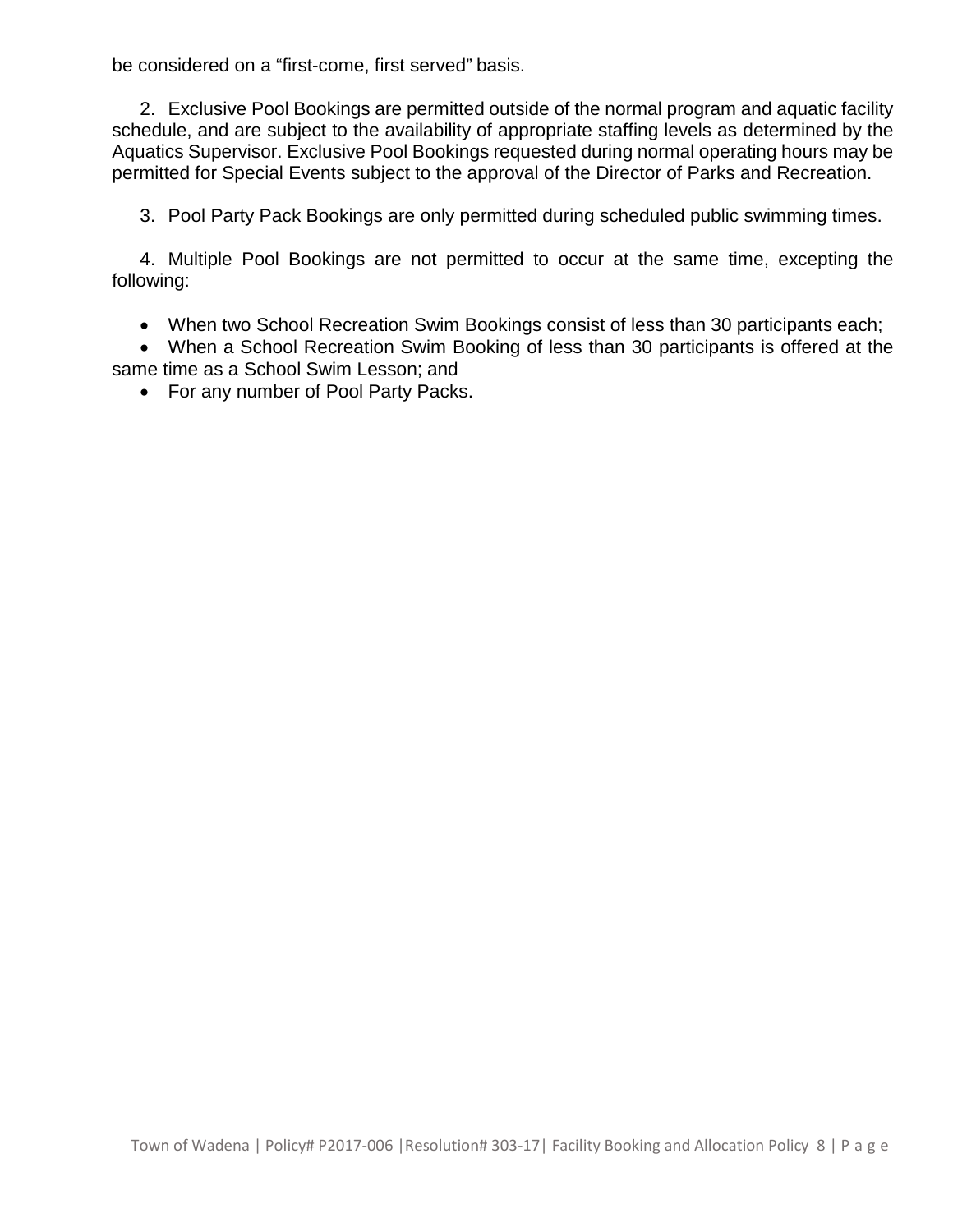# **TOWN OF WADENA**

| <b>POLICY: Recreation Rates &amp; Use Policy</b> |                                                           | <b>Effective Date:</b><br>Oct 17, 2017                                                                                                                                                                                                                                       |                                                                                                                                                                                                                                                           |
|--------------------------------------------------|-----------------------------------------------------------|------------------------------------------------------------------------------------------------------------------------------------------------------------------------------------------------------------------------------------------------------------------------------|-----------------------------------------------------------------------------------------------------------------------------------------------------------------------------------------------------------------------------------------------------------|
| Department:<br>Parks & Recreation                | <b>POLICY NUMBER:</b><br>#2017-008<br>(Resolution 329-17) | <b>Amended Date:</b><br>Res 354-17: Nov 6, 2017<br>Res 131-18: Apr 16, 2018<br>Res 136-18: Apr 16, 2018<br>Res 160-18: May 7, 2018<br>Res 179-18: May 23, 2018<br>Res 301-18: Aug 13, 2018<br>Res 406-18: Oct 16, 2018<br>Res 419-18: Nov 5, 2018<br>Res 422-18: Nov 5, 2018 | Res 447-18: Nov 29, 2018<br>Res 048-19: Feb 11, 2019<br>Res 049-19: Feb 11, 2019<br>Res 063-19: March 4, 2019<br>Res 080-19: March 19, 2019<br>Res 159-19: May 6, 2019<br>Res 385-19: Nov 4, 2019<br>Res 404-19: Nov 19, 2019<br>Res 441-19: Dec 17, 2019 |
|                                                  |                                                           |                                                                                                                                                                                                                                                                              |                                                                                                                                                                                                                                                           |

# **PURPOSE:**

The Town of Wadena is committed to a consistent and fair process of setting and billing for rates for our recreational facilities in order to maximize use, efficiency and costs of operating and maintaining our facilities and show support for youth activities. All rentals are subject to any booking allocation policy in place. Rates are subject to change with 90 days' notice to affected users. Cancellations and refund regulations are noted per facility. Rates are plus all applicable taxes. *It is Council's direction that rates be set to achieve a desired user pay cost recovery at each facility. Any proposed increase for future years may shift an additional 2%- 5% based on potential for increased costs of operation of any facility.*

# **Definitions:**

*Seniors* - primarily geared for those over 55

*Youth* - primarily geared for those under 18

*Music/Theater Groups* - whose main purpose is musical or theatrical and community oriented

*Regular User* - non-profit user group who is a regular user of a Town of Wadena facility, is invoiced for fees and maintains their accounts in good standing

*Fundraiser* - non-profit organization putting on a special event where 100% of all profits made at the event go towards a local non-profit group or charity. Does not include Farmer's Markets or Trade Shows.

# **REC CENTRE**

It is understood that booking of the ice/rink includes use of the ice/rink surface, bathrooms and lobby as well as designated dressing rooms, if applicable. Ice/rink bookings, with the exception of tournament bookings, do not include use of the Mezzanine, which must be booked separately. Wadena Minor Hockey and Skating Clubs may receive Mezzanine use free of charge for a year-end party on an "as needed/as requested" basis; Mezzanine use must still be booked with the Director, and any applicable deposits may still be charged. *It is Council's direction that rates be set to enable a 75% user pay cost recovery at the Rec Centre. The remaining burden on the tax base may be reduced by the revenue from the sale of advertising space and fundraisingevents.*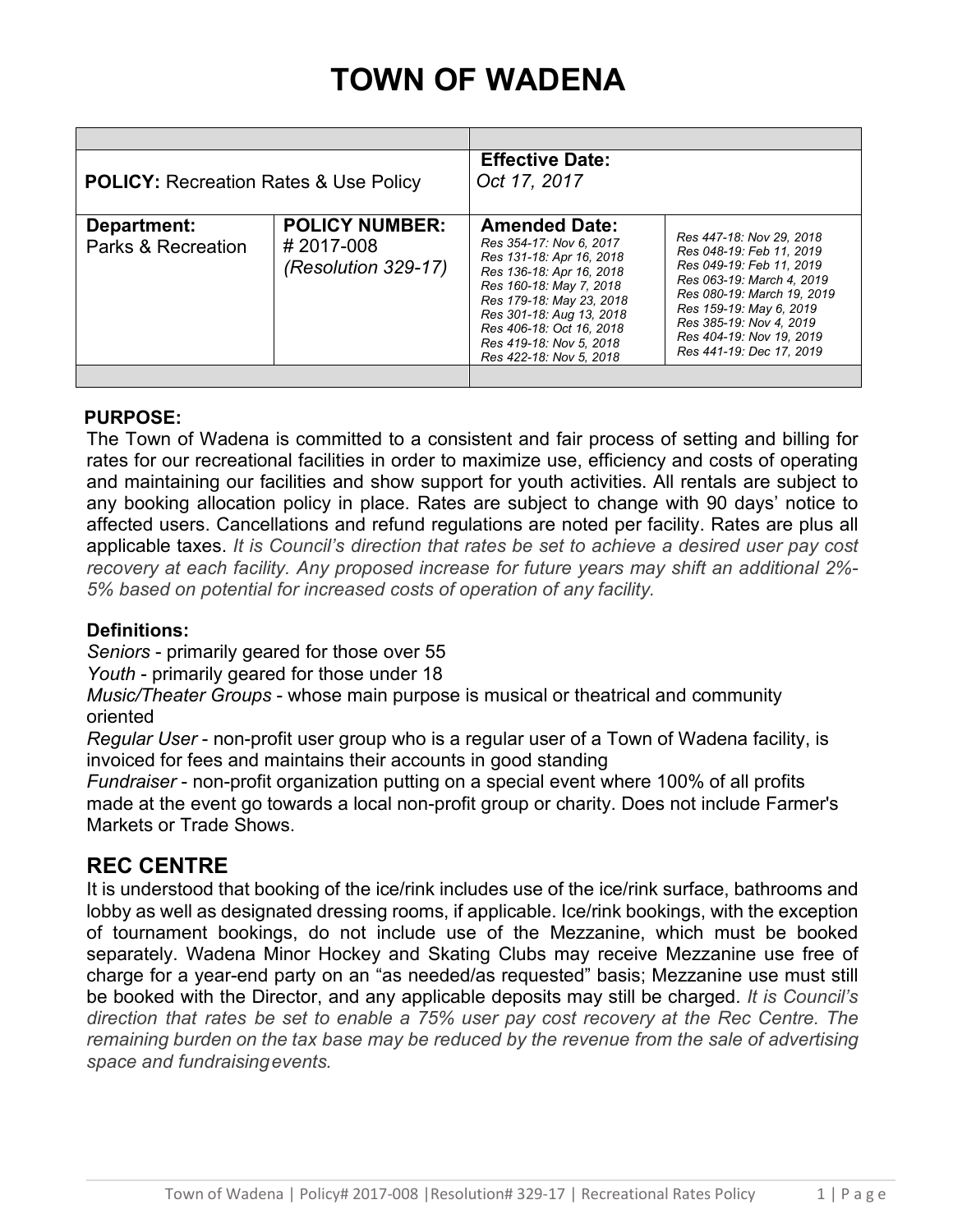# **Ice/Rink Rates**

*Ice rates will increase 5% annually in September of each year (3% towards operation, 2% towards capital/infrastructure). Rates are plus applicable taxes.*

|                                                                                      | # of Hours       | 2017/2018  | 2018/2019  | 2019/2020         | 2020/2021   |
|--------------------------------------------------------------------------------------|------------------|------------|------------|-------------------|-------------|
|                                                                                      | 535 (incl.       |            |            |                   |             |
| <b>Minor Hockey</b>                                                                  | tournaments)     | \$22,500   | \$23,625   | \$24,806.25       | \$26,046.56 |
| Wadena                                                                               |                  |            |            |                   |             |
| <b>Skating Club</b>                                                                  | 100              | \$4,200    | \$4,410    | \$4,630.50        | \$4,862.02  |
| <b>Ladies Rec</b>                                                                    | 18 (incl. 1      |            |            | Regular<br>season |             |
| <b>Hockey</b>                                                                        | tournament)      | \$1,359.75 | \$1,427.74 | hourly rental     | \$1,574.09  |
| <b>Men's Rec</b>                                                                     | 18 (incl. 1      |            |            |                   |             |
| <b>Hockey</b>                                                                        | tournament)      | \$1,350    | \$1,417.50 | \$1,488.38        | \$1,562.80  |
|                                                                                      | 10 games, 20     |            |            |                   |             |
| <b>Wildcats</b>                                                                      | practices        | \$3,750    | \$3,937.50 | \$4,134.38        | \$4,341.10  |
| Summer                                                                               |                  |            |            |                   |             |
| <b>Rentals</b>                                                                       | Per day/per hour | \$525/\$42 | \$551/\$44 | \$579/\$46        | \$608/\$48  |
| Boqular second rapid for ine time: \$100/hour sequring between October 1st and March |                  |            |            |                   |             |

Regular season rental for ice time: \$100/hour occurring between October 1<sup>st</sup> and March 31st.

Off-season rental for ice time: \$150/hour occurring between April 1<sup>st</sup> and September 30<sup>th</sup> inclusive in any given year and this rate is separate and above all other rates charged for in-season ice time.

The ice rental fee for youth organizations, other than those listed above, is 50% of the regular or off-season hourly rental rates.

Cancellations of less than 48 hours in advance will be subject to a cancellation fee equal to 50% of the regular or off-season hourly rental rate for the total hours booked for the cancelled event. If the cancellation is within reason and outside of the booker's control, subject to the approval by the Director of Parks & Recreation or the CAO, the cancellation fee may be waived.

# **Dressing Rooms**

All users are required to vacate dressing rooms no later than one hour after games/practices unless authorization has been granted.

# **Skate Sharpening Rate**

Skate sharpening fee: \$5

# **Mezzanine Rates**

Bookings and applicable deposits must be paid in advance to confirm booking.

Day Rental: \$100 Hourly Rental: \$25 Community Service Rental: \$25/session *or* \$50/day

To receive the community service rental rate, rentals must: Be booked by a *non-profit*  agency or organization, be for a minimum of 4 consecutive weekly sessions *or* a series of day sessions between the hours of 8 am and 4 pm, over the course of 2 or more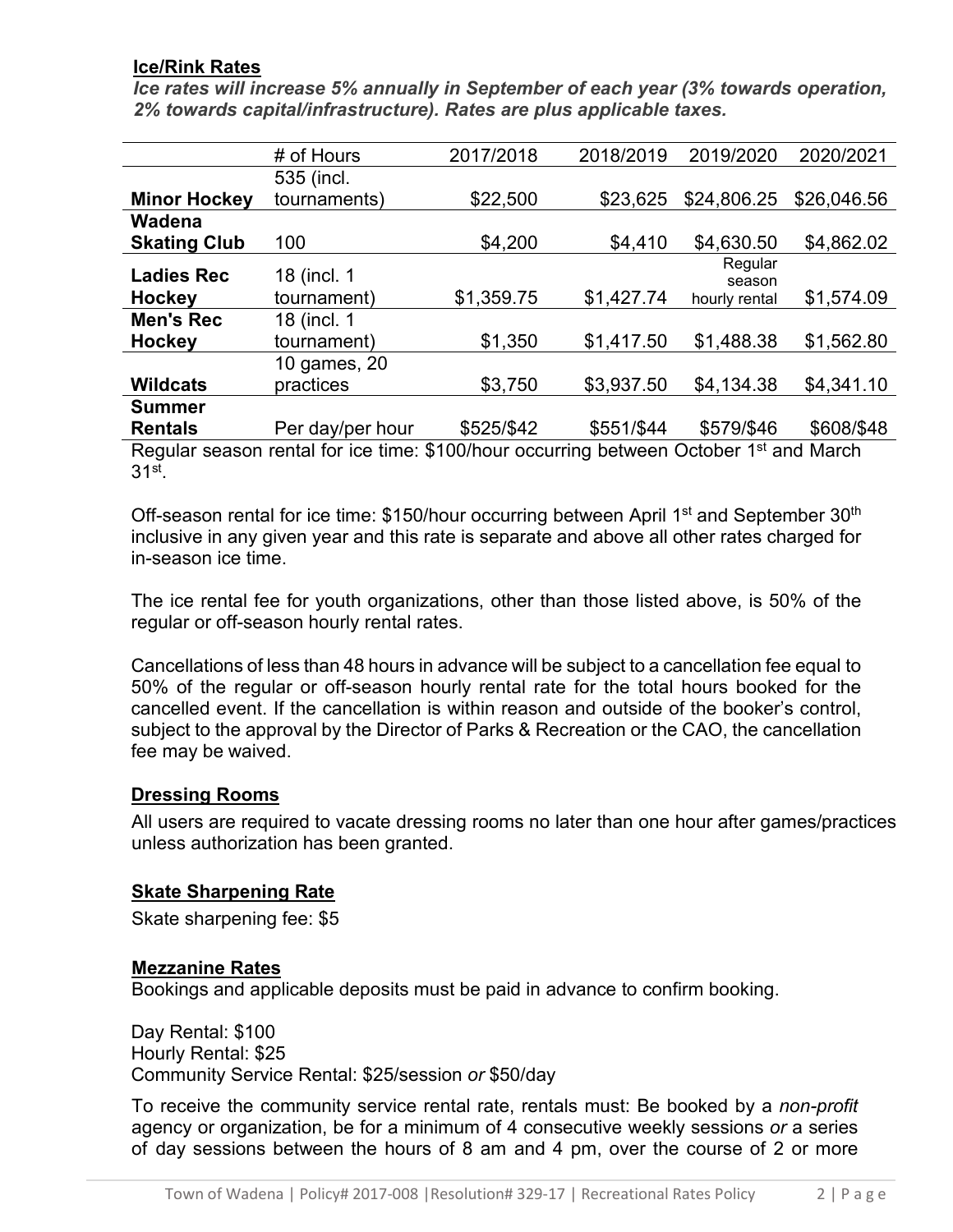continuous days.

*Deposit:* A deposit of \$250 may apply if liquor is being served (a liquor license is required). Municipal approval of liquor licenses is required through SLGA. Events must be completed no later than midnight. A \$50/hour cleaning fee may apply if extra cleaning/damage occurs over what may be covered by the deposit.

Cancellations of less than 48 hours in advance will still be subject to a cancellation fee equal to 50% of the hourly rental rate for the cost of the lost revenue. If the cancellation is within reason and outside of the booker's control, subject to the approval by the Director of Parks & Recreation or the CAO, the cancellation fee may be waived.

# **No Charge Events**

By resolution of Council, the following are to receive use of the facility at no charge, but must still sign a rental agreement:

• Wadena Minor Sports – monthly meetings of the Executive

# **Advertising Rates**

Advertising rates may be subject to up to a 2% annual increase. Renewals for ads will be due on September 1 of each year for the following calendar year. Clients with ads in place will get the first right of refusal at renewal time. If not renewed by the renewal deadline the ad will be removed and arrangements made for the client to pick up their sign/logo. Signs or logos not picked up within 60 days of removal may be destroyed.

*Payment Terms:* Payment is annual and in advance. Clients may pay in advance for multiple years at once up to a five year term.

*Board Ads*: Advertisers are required to have their own sign made at their own expense according to the specifications given by the town to fit in the allotted space. Spaces are offered on a first come first serve basis. Final placement is at the discretion of the Director. Board ads purchased after the ice is already in place for the season may have their signs placed elsewhere in a visible location at the Rec Centre until such time as the sign can be placed in the boards. The Town will install the sign.

*Board Ad Rate*: \$225/year (January – December)

*Ice Logos*: Advertisers are required to submit their logo/graphic to the Town according to the specifications given by the Town. Spaces are offered on a first come first serve basis. Final placement is at the discretion of the Director. Ads purchased after the ice is already in place for the season may require a wait period before installation until such time as the logo can be placed in the ice without significant disrupting to the schedule for ice use already in place. The cost of the graphic/logo is included in the advertising rate. A minimum 5 year commitment is required to place a logo on the ice.

*Ice Logo Ad Rate*: \$500/year (January – December) minimum 5 year commitment

*Ad Rates will not be pro-rated. Ads purchased in November or December will be for the following calendar year, but may be placed/installed in November or December at no additional charge.*

# **FITNESS CENTRE**

No food or drink may be served or present at the Fitness Centre, with the exception of nonalcoholic beverages in closed containers. *It is Council's direction that rates be set to enable a 100% user pay cost recovery at the Fitness Centre to make it a self-sustaining facility. Rates*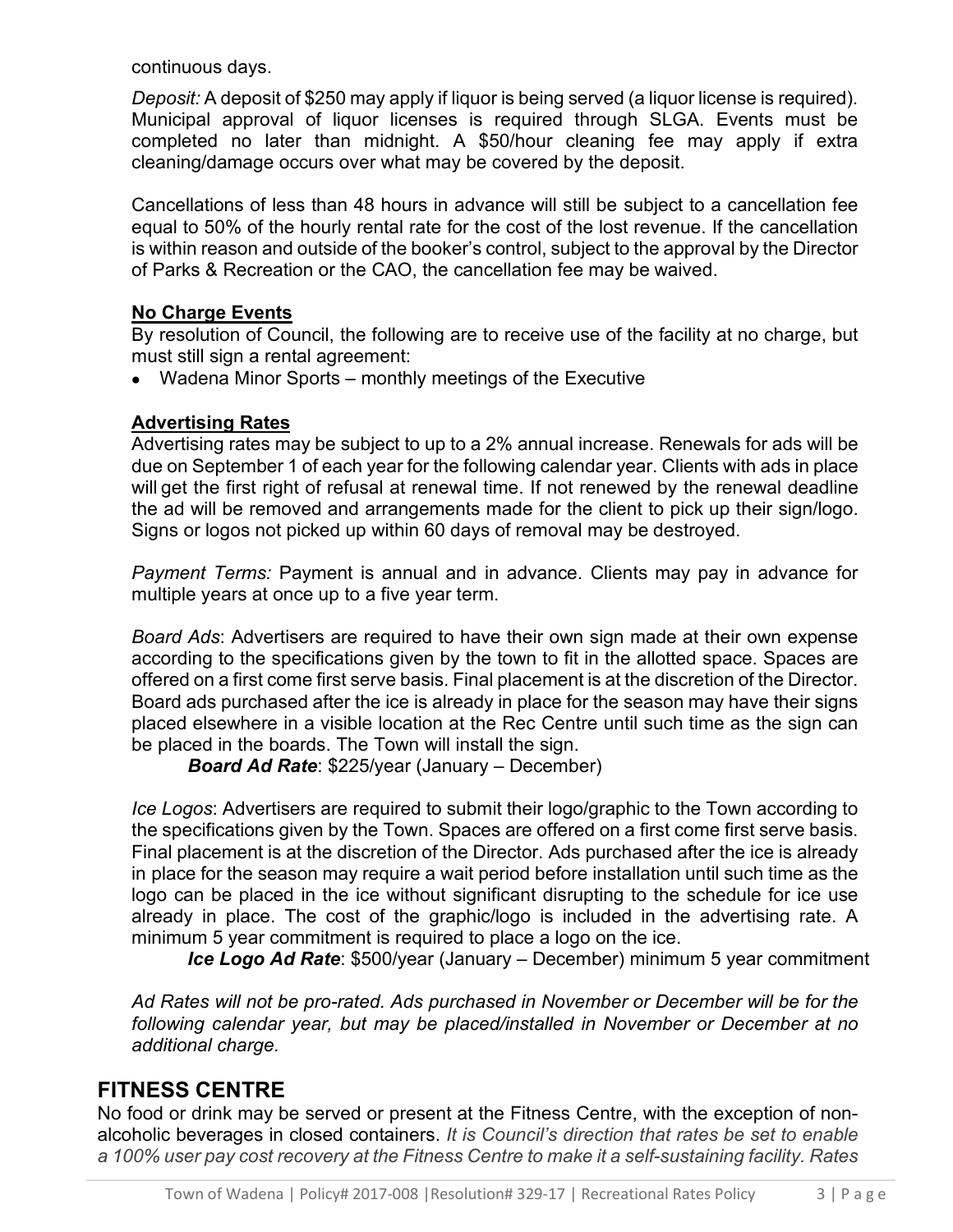# **Memberships**

Memberships are based on calendar months and calendar years for full months only. Additional days may be pro-rated. Membership/Pass cards are subject to a \$20 deposit to be refunded upon return of the card to the Town Office.

- *Prorating:* If purchased after the 1<sup>st</sup> of the month, the membership rate for that month may be pro-rated at the monthly rate divided by the number of days in that month multiplied by the number of days the pass will be active for.
- *Multi-Month and Annual passes*: If purchased before the 15<sup>th</sup> day of any month, the pass begins retroactive to the 1<sup>st</sup> day of the current month purchased in. If purchased on or after the 15<sup>th</sup> day of any month, the pass begins on the 1<sup>st</sup> day of the following month.
- *Rate Changes:* If a rate is set to change part way through a pass period, the pass amount will be charged out at the current rate at the time it was purchased.
- *Discounts:*
	- o Annual Discount Days: 50% off 6 month and yearly memberships beginning on the last Friday of November – January 15; 25% off 3month memberships September 1 - 30
	- o Canadian Forces Appreciation Program: The Town will partner with the Canadian Forces to offer a 10% discount on Fitness Centre memberships to members and their families. To prove eligibility for the CF Appreciation Program discounts,each customer must show their CF One Card issued by the Canadian Forces Morale and Welfare Services (CFMWS).
	- o The group rate for Mallard Diversified Services will be \$100/month without limiting the number of clients for use of both upstairs and downstairs for supervised group visits and a single pass be issued with the applicable \$20 deposit.

|                | <b>Adult</b>  | <b>Senior</b> | <b>Student</b> | Family (4)     |
|----------------|---------------|---------------|----------------|----------------|
| Drop-in        | \$<br>10.00   | 10.00         | \$<br>10.00    | \$<br>30.00    |
| <b>Monthly</b> | \$<br>40.00   | 20.00         | 20.00<br>\$    | 110.00<br>\$   |
| 3 Month        | 108.00<br>\$  | 60.00         | \$<br>60.00    | 330.00<br>\$   |
| 6 Month        | \$216.00      | 120.00<br>\$. | 120.00<br>\$   | \$<br>660.00   |
| Yearly         | 432.00<br>\$. | \$240.00      | \$240.00       | 1,320.00<br>\$ |

# **Fitness Centre Membership Rates**

\* Refund requests and cancellations will be subject to a cancellation fee equal to 50% of the monthly rate. Only the unused portion of the pass minus the cancellation fee may be refunded. If the cancellation or refund request is within reason and outside of the user's control, subject to the approval by the Director of Parks & Recreation or the CAO, the cancellation fee may bewaived.

# **Upper Room Rental**

Community service and/or activity clubs or groups, as well as instructors providing a series of courses, not provided under the Town of Wadena, may rent the upper room of the Fitness Centre at the following rates, subject to approval by the Director of Parks & Recreation. A brief set-up and clean-up time may be permitted for each rental at no charge, provided it does not conflict with or run into another rental. **Hourly Rate: \$20/hour**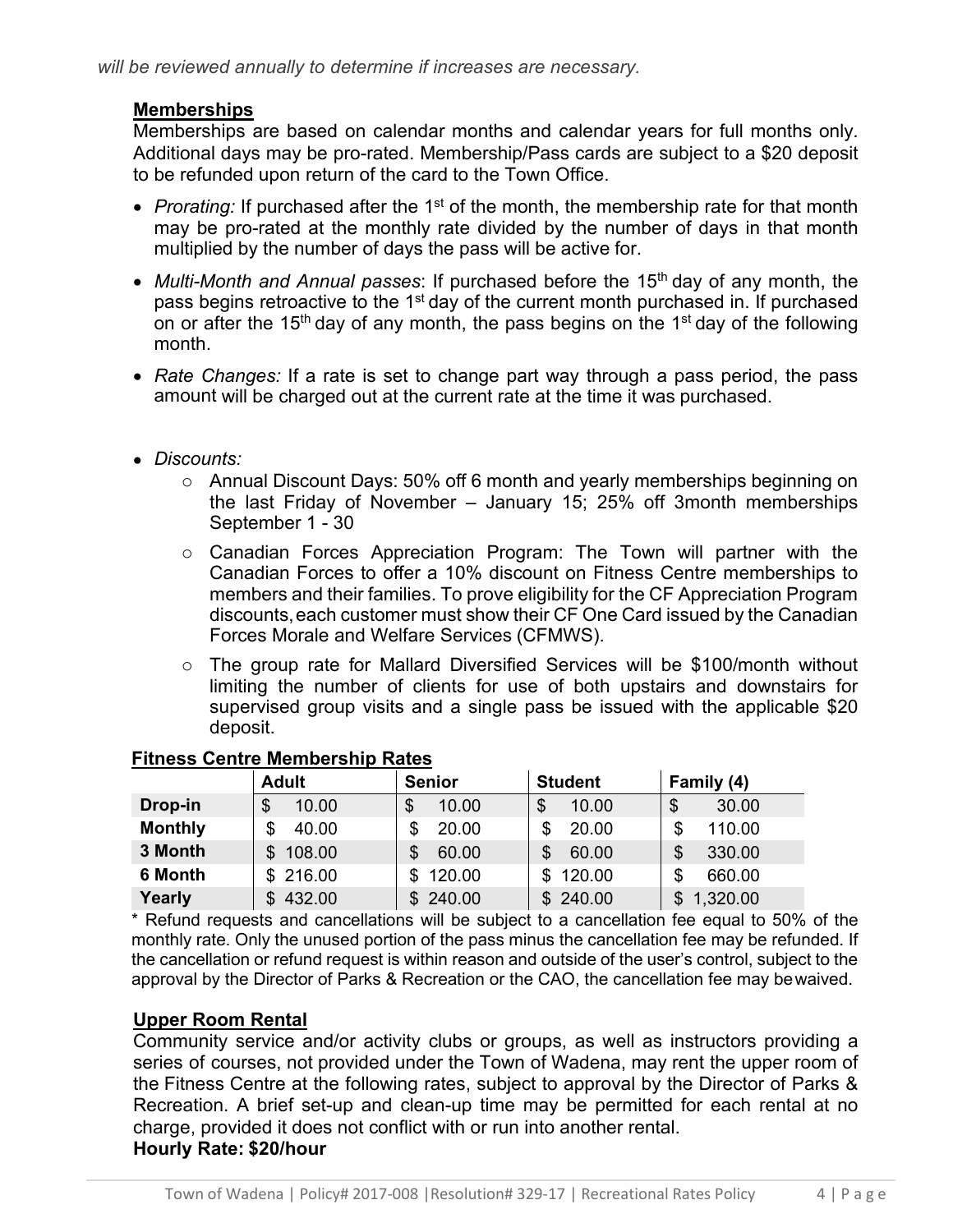Cancellations of less than 48 hours in advance will still be subject to a cancellation fee equal to 50% of the hourly rental rate for the cost of the lost revenue. If the cancellation is within reason and outside of the booker's control, subject to the approval by the Director of Parks & Recreation or the CAO, the cancellation fee may be reduced or waived.

# **Fitness Classes (Town)**

Fitness classes may be offered by the Town at a user registration cost of \$90 per person for 8 weeks of instruction. The drop-in rate is \$15 per class. The Town will pay the instructor a set fee for services rendered and take registrations.

# **Fitness Classes (Other)**

Instructors may rent the facility for the set hourly rental fee to offer classes. Instructors will manage their own registrations, cancellations and collect their own fees and refunds. The Town may include the offered class in the schedule of the Fitness Centre and any promotions for the Fitness Centre providing the instructor's contact information for registration.

# **WADENA AQUATIC CENTRE (SWIMMING POOL)**

The Wadena Aquatic Centre capacity is 100 people. There must not be more than 100 people within the fence. Private pool bookings can only be reserved between afternoon and evening public swim times and must be made at least one week in advance. Swimming pool may not be rented for private use during lesson or public swim times. To accommodate smaller bookings, groups of 10 or less are permitted to purchase a group admission rate for use during public swim times. *It is Council's direction that rates be set to enable at least a 35% user pay cost recovery at the Aquatic Centre.* 

|                                           | <b>Adult</b> | <b>Senior</b> | Student (K-12) | <b>Under</b><br>5 years | Family $(4)^*$ |
|-------------------------------------------|--------------|---------------|----------------|-------------------------|----------------|
| <b>Season Pass</b>                        | \$95.00      | 85.00<br>\$   | 85.00          | N/A                     | 180.00<br>\$.  |
| <b>Punch Card</b><br>$(12 \text{ swims})$ | \$50.00      | 50.00<br>\$   | 50.00          | N/A                     | N/A            |
| <b>Daily Fees</b>                         | 5.00<br>\$   | \$<br>5.00    | \$<br>5.00     | \$2.00                  | \$15.00        |
| <b>Aquasize</b>                           | 8.00<br>S    | \$<br>8.00    | 8.00<br>\$     | N/A                     | N/A            |

## Aquatic Centre Admission

\*Family Season Passes are for immediate family only to a maximum of 4 people. Each additional family member is \$25 to a maximum of 2.

# **Groups & Rentals**

11-30 people: \$110/hour 31-75 people: \$180/hour Group Admission Rate (up to 10 people): \$35

# **Lesson Rates**

Preschool Programs & Swim Kids 1,2,3,4,5: \$60 Swim Kids 6,7,8,9,10: \$70 Bronze Courses: \$130 Private Lessons: \$20/30 minute lesson; \$30/45 minute lesson; \$40/60 minute lesson

**Discounts:** Users may receive a \$10 discount on pre-school, swim kids and bronze course lessons if they purchase a season pass. Valid season pass number must be provided with lesson registration to receive discount. (for example: purchase a family pass and then receive a \$10 discount per child per class under your family pass, purchase a student pass and then receive \$10 off your youth lesson). Discount does not apply to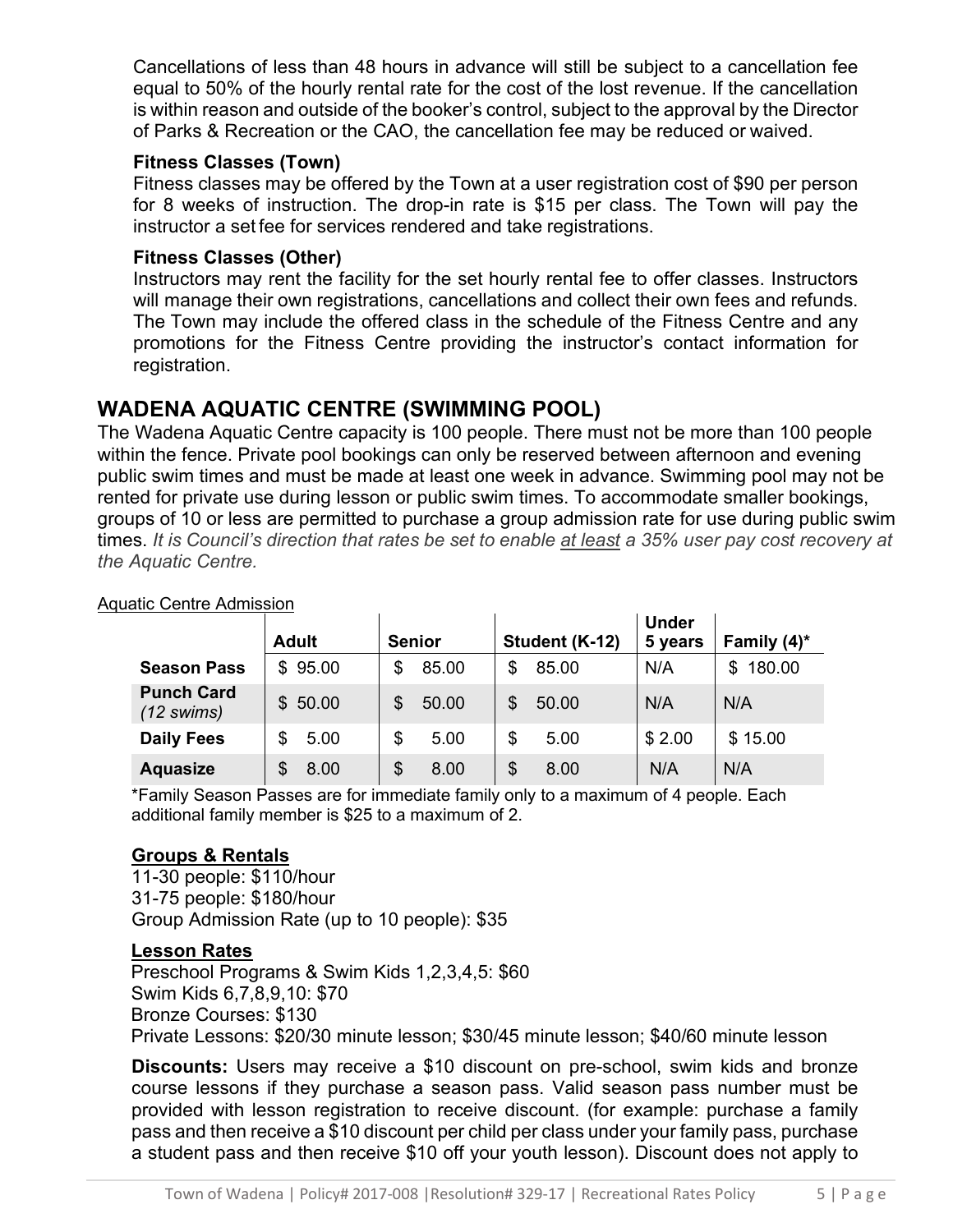private lessons. Limited to one discount per person per season.

Mallard Diversified Services Inc. (MDSI) may purchase a family season pass at regular price and an unlimited number of Mallard residents may access the pass and the pass will also allow entry for an accompanying person or aid for the residents without additional admission costs.

**Canadian Forces Appreciation Program:** The Town will partner with the Canadian Forces to offer a 10% discount on all Aquatic Centre rates to members and their families. To prove eligibility for the CF Appreciation Program discounts, each customer must show their CF One Card issued by the Canadian Forces Morale and Welfare Services (CFMWS).

**Cancellations** of Groups/Rentals less than 48 hours in advance will be subject to a cancellation fee equal to 50% of the rental. If the cancellation is within reason and outside of the booker's control, subject to the approval by the Director of Parks & Recreation or the CAO, the cancellation fee may be reduced or waived.

**Refunds:** Refunds of daily admission fees is not permitted. Punch cards may only be refunded if they are returned without having been punched and remain in like-new condition.

**Replacements:** In order to have a punch card or season pass replaced, the original must be returned and voided by staff. If the original cannot be returned, the replacement will be subject to a \$25 replacement fee and the original pass number marked as void in the system.

# **WADENA COMMUNITY LEGION HALL**

Hall users must be made aware within the booking contract that the Legion Hall is the muster point for our Emergency Measures Organization (EMO) and as such, should an emergency arise, all bookings during the period of use by the EMO are effectively cancelled, and will be refunded after the emergency is over and the Town Office is again open for regular business. Rates are subject to an annual increase with 90 days notice to affected users. *Starting September 1, 2018, a fee increase over a four year period will be introduced based on achieving a minimum 50% user pay cost recovery rate, followed by an annual 3% increase.*

Deposit must be paid in order to confirm booking. For all bookings, the full booking fee is due in full a minimum of one week prior to the event, or the booking may be cancelled.

- No group can be guaranteed exclusive use of the entire facility during their booking, unless booking the complete facility.
- Use of the Bar and Stage is included in all Main Hall Rentals.
- Use of the Kitchen can be added to any rental at the appropriate Kitchen use rate.
- Users may not access the facility prior to their booked time and must be removed from the facility and cleaned up no later than the set end time.
- Any portions of the facility available to rent by the hour are indicated under hourly rates.
	- Any groups/purposes allowed special or discounted rates are set-out in this policy which may be amended from time to time by resolution of Council.

# **Time definitions:**

**Hourly:** for bookings by the hour or to add extra hours onto day or multi-day bookings **Day**: 12 consecutive hours (1/2 day is 6 consecutive hours at half the day rate) **Multi-Day**: 48 consecutive hours.

*(Set up and extra time may be offered pending other bookings and may be adjusted at any time by the Director of Parks & Recreation to allow for most efficient and fair use of the facility.)*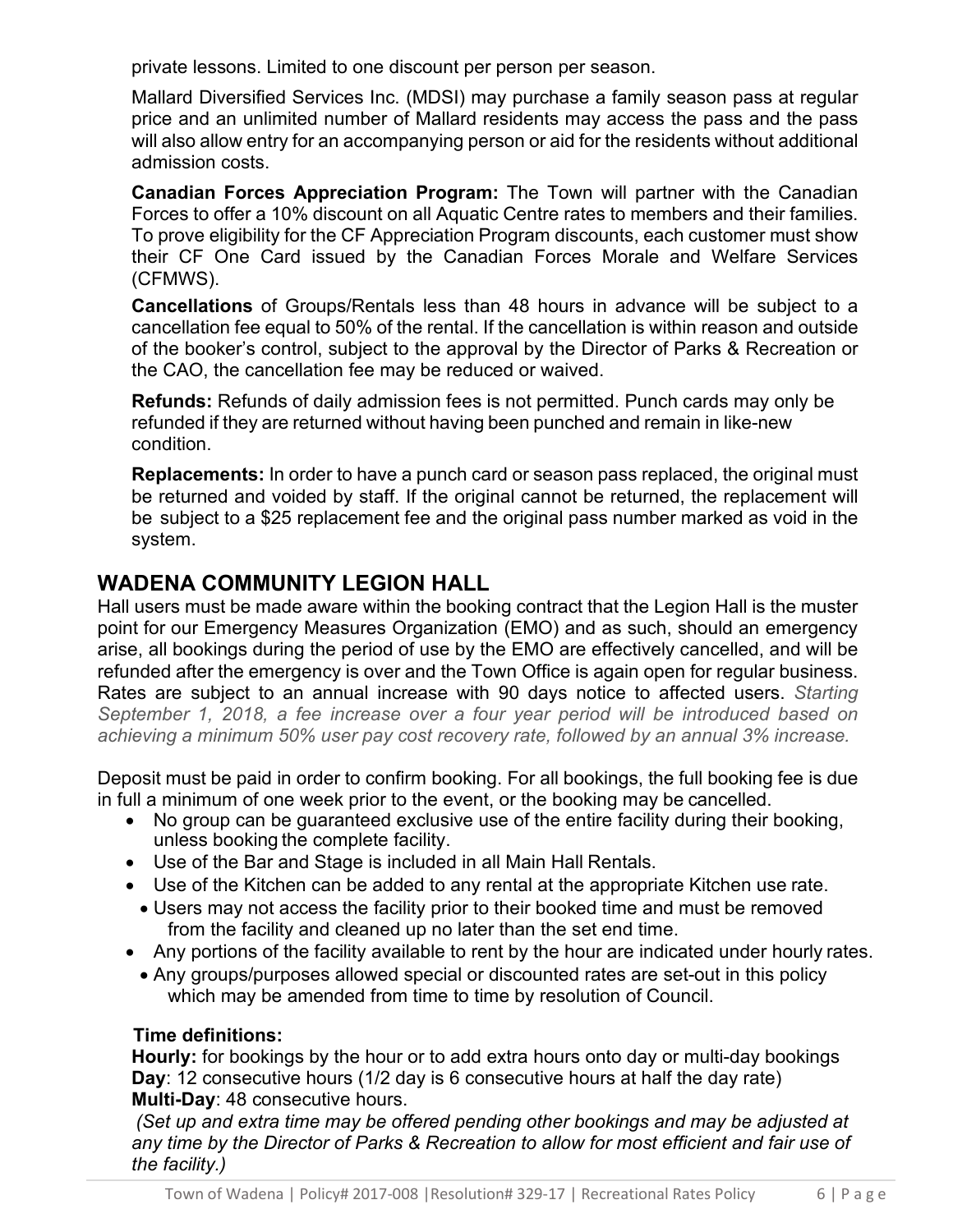# **Deposits**

Deposits must be paid to confirm booking. Any extra cleaning required beyond the deposit will be charged out at a rate of \$50/hour. Groups/services not required to pay a deposit are still responsible for the hourly rate for any extra cleaning required. Any and all damages with costs beyond the deposit are payable by the person/group booking. Deposits eligible for refund will have refunds processed within 14 days of the event.

**Main Hall:** Deposit is \$300 (no liquor), or \$500 (liquor) **Side/Meeting Room**s: Deposit is \$150 (no liquor), or \$300 (liquor) **Kitchen only**: Deposit is \$200

| $H =$ Hourly<br>$\frac{1}{2}$ <b>D</b> = Half Day, 6 hrs (1/2 of Day Rate)                                                                                                                                                                                                                                                                  | $D =$ Daily, 12 hrs<br>$MD = Multi-Day, 48 consecutive hrs$ |
|---------------------------------------------------------------------------------------------------------------------------------------------------------------------------------------------------------------------------------------------------------------------------------------------------------------------------------------------|-------------------------------------------------------------|
| SIDE ROOM (North/Club) Deposit: Liquor \$300, No liquor \$150<br>D \$200 $\frac{1}{2}$ D \$100<br>H \$50<br><b>MD \$250</b>                                                                                                                                                                                                                 |                                                             |
| MEETING ROOM A (South/Court) Deposit: Liquor \$300, No liquor \$150<br>D \$275 $\frac{1}{2}$ D \$137.50 MD \$300<br>H \$75                                                                                                                                                                                                                  |                                                             |
| MAIN HALL (incl Stage & Bar) Deposit: Liquor \$500, No liquor \$300<br>H \$100 D \$350 1/2 D \$175 MD \$450                                                                                                                                                                                                                                 |                                                             |
| <b>KITCHEN</b> Deposit: \$200<br>D \$250 $\frac{1}{2}$ D \$125 MD \$300<br>H \$75                                                                                                                                                                                                                                                           |                                                             |
| <b>COMPLETE HALL</b> (incl Kitchen) Deposit: Liquor \$500, No liquor \$300<br>MD \$1100<br>D \$900                                                                                                                                                                                                                                          |                                                             |
| Coffee/Tea, Supplies, Coffee Perk (incl cups, napkins, cream, sugar, etc)<br>\$50/perk/day (when Kitchen not booked)                                                                                                                                                                                                                        |                                                             |
| Full Business/Media Package (sound, projector, computer, screen, technician)<br>\$50                                                                                                                                                                                                                                                        |                                                             |
| <b>Deluxe Lighting &amp; Sound System</b> (sound, media, lighting, staging, technician)<br>\$100                                                                                                                                                                                                                                            |                                                             |
| <b>Linens</b> Tablecloths \$5.50 ea, Chair covers \$1 ea, Napkins & Sashes 50¢ ea<br><b>Wineglasses</b> $50¢$ ea                                                                                                                                                                                                                            |                                                             |
| Special Event Package (Complete Hall) Deposit: Liquor \$500, No liquor \$300<br>Incl Deluxe Lighting and Sound Package, full consultation, setup, takedown, chair covers,<br>table linens, glassware (based on items available from the Town), \$150 rebate in Wadena<br>Bucks provided with deposit refund cheque<br>D \$1200<br>MD \$1400 |                                                             |

\*Administration may market additional options for special event packages if it is deemed efficient and effective to do so.

# **Cancellations**

- Cancellations occurring a minimum of 7 days prior to an event will have a full refund processed without penalty.
- Cancellations within 3-6 days of the event will be subject to a penalty in the amount of \$50.
- Cancellations within 24-48 hours of the event will cause the deposit to be nonrefundable. In the event a deposit was not paid, a \$50 cancellation fee will apply.
- Cancellations on the day of the event will cause the deposit and booking fee to be entirely non-refundable. Cancellations due to unforeseeable circumstances or circumstances beyond the booker's control and within reason, may allow the booker to have cancellation fee

reduced or waived at the discretion of the Director of Parks & Recreation or the CAO.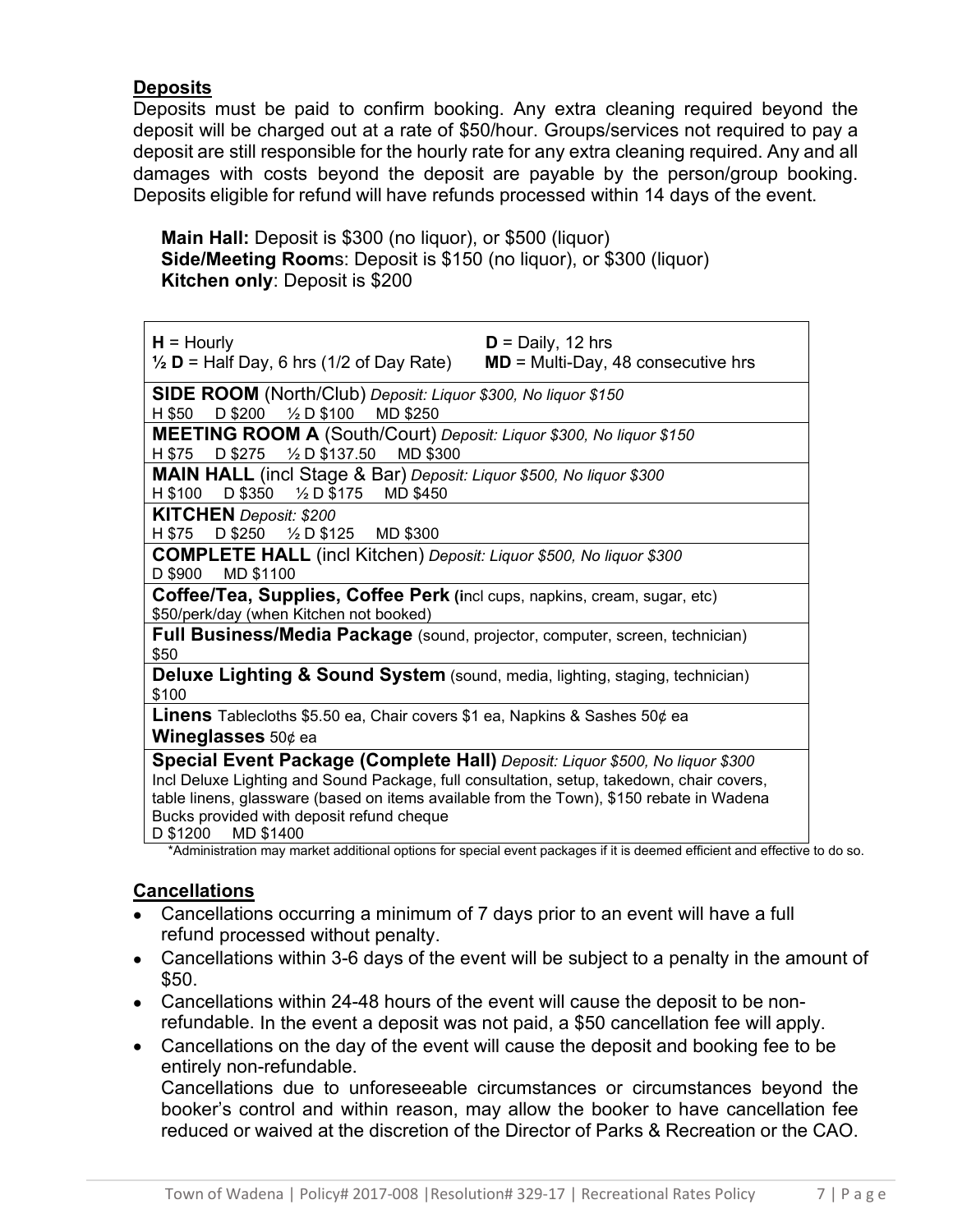# **Agreements**

The Town may enter into a contract with any Local/Regional, Provincial or Federal Government or Agency, or any non-profit organization to provide discounted rates/services at any rate or under any conditions deemed acceptable to the Town. Each group or organization receiving a discounted rate shall sign a rental or usage agreement with the Town.

# **Discounted Rates**

Groups/Purposes receiving discounted rates may not take precedence or priority over those paying full rental rates with the exception of Funerals/Memorials and Court services which take booking precedence where possible. The Director of Parks & Recreation or CAO may determine if a group/person/purpose fits under the purpose and intent of any discounted category, or if a group must be bumped for another booking.

*Canadian Forces Appreciation Program*: The Town partners with the Canadian Forces to offer a 10% discount on all Funeral/Memorial rentals at the Hall if the deceased was an eligible member. To prove eligibility for the CF Appreciation Program discounts, the CF One Card issued by the Canadian Forces Morale and Welfare Services (CFMWS) for the deceased, or an appropriate facsimile thereof, must be shown when booking.

# **Regular User Groups**

Regular non-profit user groups will be invoiced for bookings after the event(s) or on a monthly basis or as negotiated in their agreement.

# **Weekly or Monthly Activities**

Groups offering regular weekly or monthly activities for seniors, youth or musical/theatre groups as defined in this policy will see an increase in rates over a four year period, after which the rates will increase by up to 3% annually starting September 1, 2021. The below rates are based on the  $\frac{1}{2}$  day rate which is approximately 6 hours of use. These particular user groups of the Hall will receive one free Day rental per year at no charge for a fundraiser, recital or AGM for their group.

| $\frac{1}{2}$ Day Rates | Sept 1, 2018 | Sept 1, 2019 | Sept, 2020 | Sept, 2021 |
|-------------------------|--------------|--------------|------------|------------|
| Main Hall               | \$59.38      | \$68.76      | \$78.14    | \$87.50    |
| Club Room               | \$31.25      | \$37.50      | \$43.75    | \$50.00    |
| Court Room              | \$35.94      | \$46.88      | \$57.82    | \$68.75    |

Note: Kitchen 50% off of regular rates

Day rate will be double the above  $\frac{1}{2}$  day rates listed. Hourly and multi-day will be billed at 50% off of regular rates.

**Wadena Players Theatre:** The Town shall sign an annual use contract with the Wadena Players Theatre group for use of the facility in recognition of their continued valuable contribution to the facility and its upgrades. The rate for use will be \$500 per year with a 3% increase annually starting January 1, 2019.

**Legion:** The Town shall sign an annual free use contract with the Wadena Legion for use of the facility in recognition of their valuable contribution to the building facility. All use of the facility for the Legion will be at no charge.

**Wadena Farmer's Market:** The Town shall sign an annual use contract with the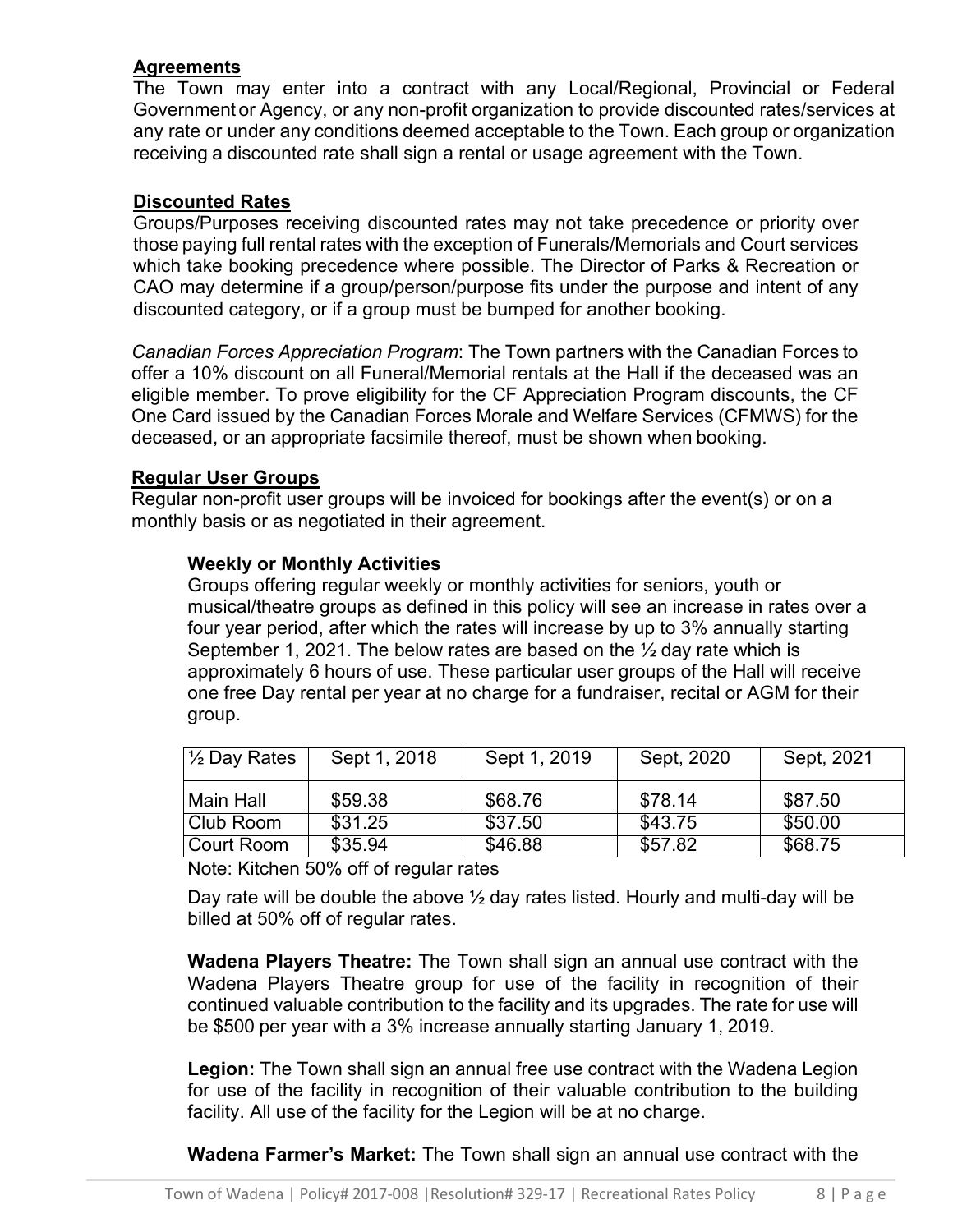Wadena Farmer's Market for use of the facility at a reduced rate as follows: regular markets at a rate of \$350 (Main Hall, Kitchen & Club Room included) and Christmas/Holiday market at a rate of \$450 (Main Hall, Kitchen, Club Room and Court Room included) and the rates be subject to review by Council as needed.

**Meetings:** Meetings booked by local non-profit organizations/groups receive 50% off regular rates effective immediately. Groups must supply their own coffee supplies but may use the standard 10-12 cup coffee maker. Perks and supplies may be rented if needed.

**Non-profit Fundraising:** Community dances, dinners with entertainment, performances, etc. to which the public is invited, where 100% of all event profits go to a local non-profit organization or charity, and which are booked by an approved non-profit organization receive 50% off regular booking rates for space used effective immediately.

# **No Charge Events**

By resolution of Council, the following are to receive use of the facility at no charge, but must still sign a rental agreement:

- Health Action Group Annual Auction Fundraiser
- Town & Country Fair Board Annual Town & Country Fair
- Wadena Elementary School Christmas Play
- Saskatchewan Health Authority Influenza Immunization Clinic

*Groups/Users not listed herein that are requesting discounted or free use of the facility or any portion thereof, or any listed group requesting additional discounted use, must provide any such request in writing for Council's consideration. Groups requesting ongoing discounted use may be required to sign a contract for such use.*

# **Storage Rooms/Office Space**

Regular non-profit user groups, or non-profit groups in which the Town is a stakeholder or operates under bylaw of the Town, may use the lobby area offices at no charge on a first come, first serve basis. If bookings are needed to secure space and time, this may be done through the Town Office. Bookings, if any, will be posted on the office doors. Use of the offices under the Court rental agreement will take precedence in any bookings.

Storage rooms may be rented with a signed agreement. Office space may be rented/booked by the hour, day, and week or by the month as indicated with a signed rental agreement. Rental fees are due in advance (if paying annually) or on the first day of each month if paying monthly, at the Town Office or by preauthorized debit.

Base rental rates for storage and offices are calculated based on square footage at a rate of \$1/sq ft starting January 1, 2019, increasing to \$2/sq ft January 1, 2020, and are subject to a potential annual increase of up to 3%.

Non-profit Regular User Groups will pay the base rate annually (i.e. 10 x 10 room = 100 sq ft x  $$1$ /sq ft =  $$100$ /year) starting September 1, 2019

All other rentals will be negotiated per contract.

| Square footage reference chart |             |
|--------------------------------|-------------|
| Upper Stage Left               | $180$ sq ft |
| Upper Stage Right              | 144 sq ft   |
| Attic – Stage Right            | 132 sq ft   |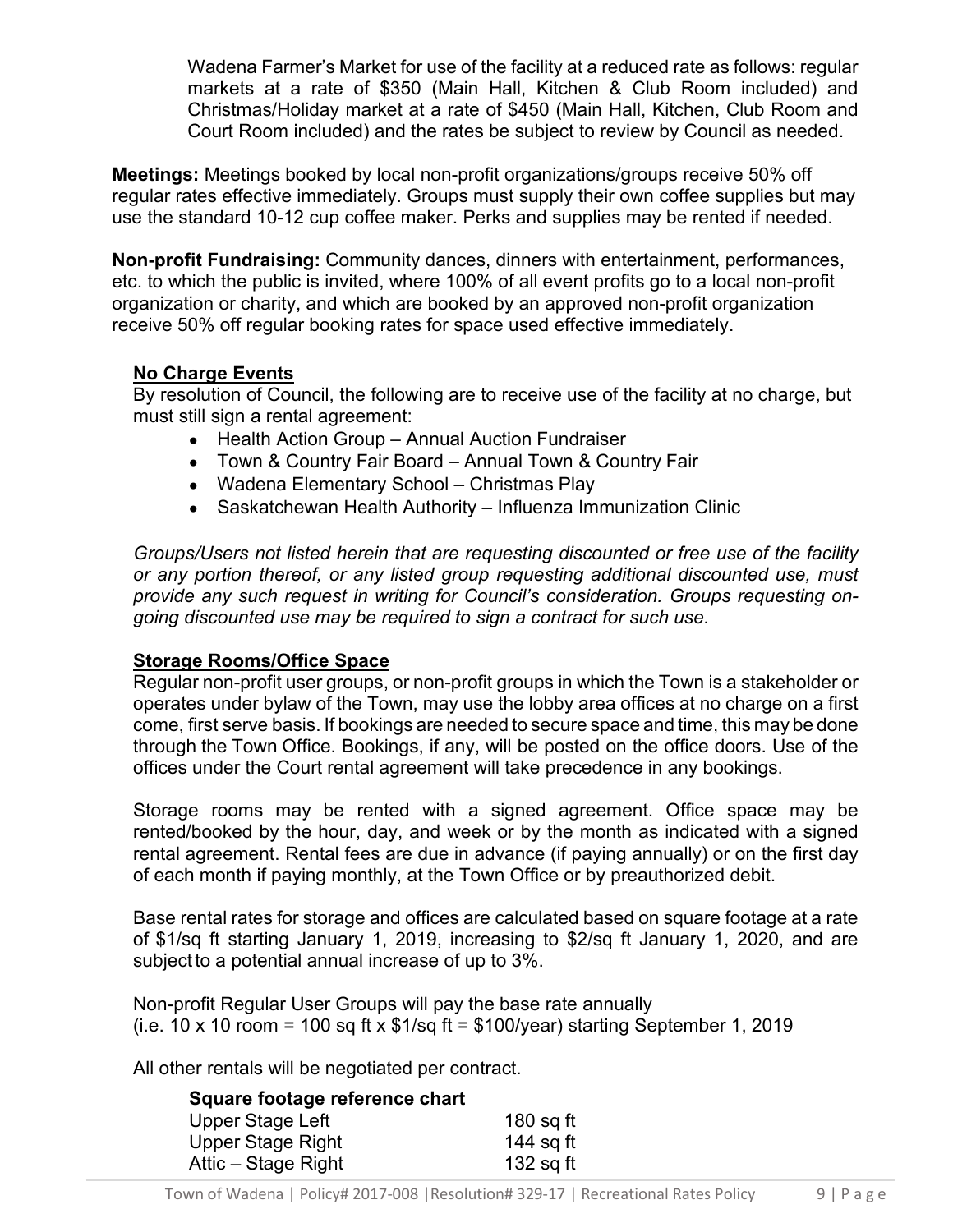Lower Stage Left 150 sq ft Lower Stage Right 150 sq ft Storage 1: "Legion Room" 64 sq ft (no charge to Legion) Storage 2: "Lions Room" 80 sq ft Storage 3: "Kin Room" 80 sq ft (no charge to Kin) Storage: Court/Meeting Room A 108 sq ft Storage: Court Storage Closets 20 sq ft Office 1: 100 sq ft Office 2: 100 sq ft

# **MCCLYMONT SPORTS GROUNDS**

Fees for use of the facilities at the Sports Grounds are as follows:

# **Ball Diamonds**

Adult teams (18 & over): \$350/team/season includes a tournament\*, games and practices includes youth playing in adult leagues Minor Sports & Youth Teams: \$15/minor sports player/season includes a tournament\*, games and practices

*\*Teams may not charge fees for entry into the Sports Grounds/Fair Grounds for tournaments marked above as included in the ball diamond use rates.*

Tournaments: \$250 (includes concession and beer gardens) Out of Town Bookings: \$30/diamond/game or practice

# **Concession and Beer Gardens**

Concession: \$100/day, \$200/weekend Beer Gardens: \$75/day, \$100/weekend

Fees for use of Sports Grounds will be put directly back into maintenance and upgrades at the Sports Grounds and will be held in a separate reserve account.

Organizations booking any part of the facility are required to complete the Rental Agreement and obtain all necessary licenses, permits, liability insurance and security as may be required.

# **CAMPGROUNDS**

Campground sites are to be booked/reserved in advance through the Town.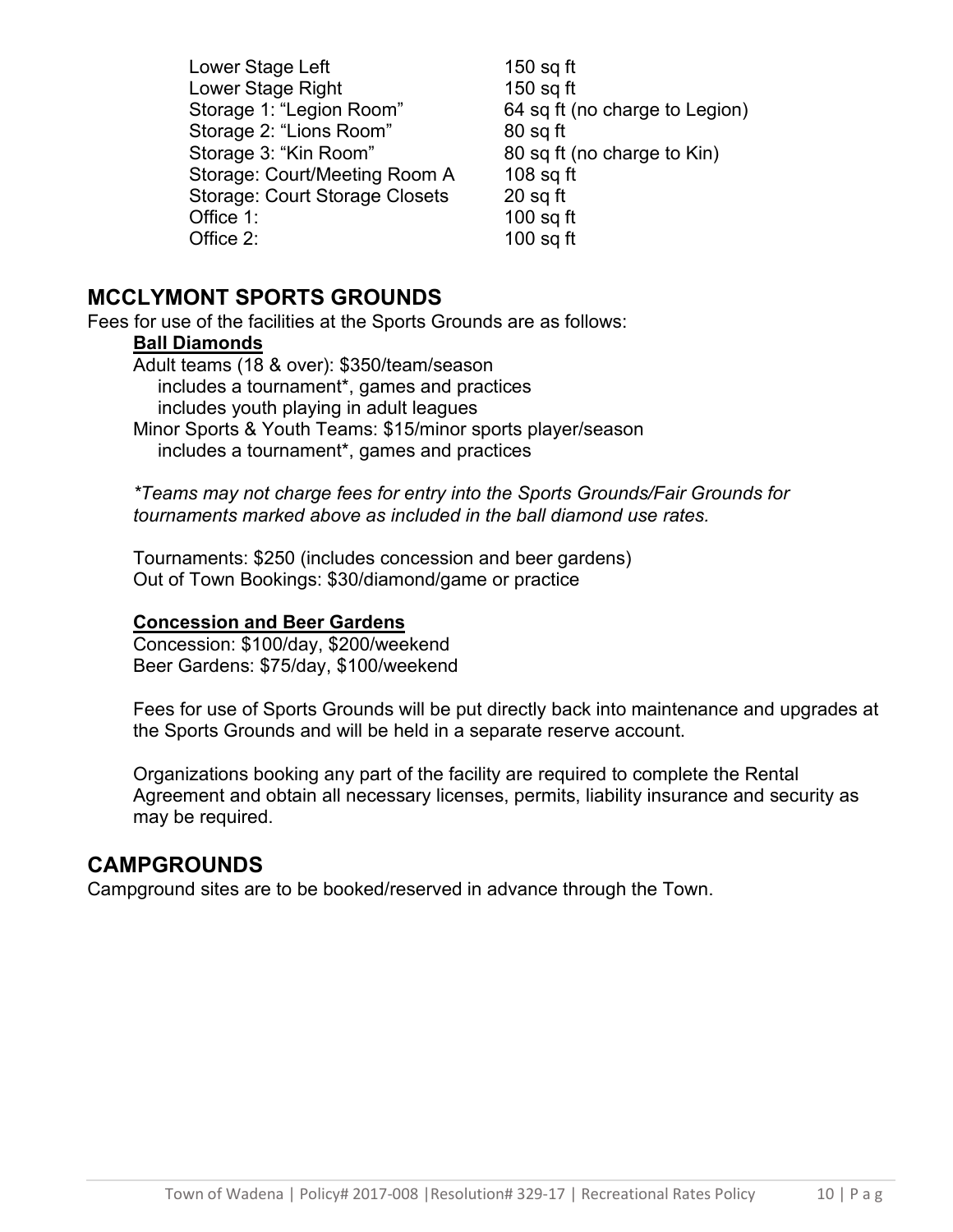

| TO:          | Committee of the Whole                           |
|--------------|--------------------------------------------------|
| <b>FROM:</b> | Jennifer Taylor, Chief Administrative Officer    |
| DATE:        | January 14, 2021                                 |
| RE:          | Wadena Aquatic Centre – Engineering Services RFP |

#### **ISSUE:**

Committee of the Whole needs to review submissions and award the Engineering Services RFP for the upgrade to the Wadena Aquatic Centre.

#### **BACKGROUND:**

On December 21, Council authorized Administration to obtain two (2) quotes to write the Request for Proposal for the Aquatic Centre Upgrade with the following scope:

- Repair to metal pool wall
- Replace gaskets to skimmers, lights, plumbing, rope hooks
- Replace cracked skimmers
- Seal metal walls
- Replace PVC liner
- Replace lifeguard stand
- Control systems for chemical system revamp
- Liquid pool cover system
- Revise boiler and water heating piping
- Electrical confirmation of transformer primary protection by licenced electrician.

#### **ALTERNATIVES:**

1) Committee of the Whole can recommend acknowledgment of the submissions that have been received, review them in camera, and recommend award of the project when out of camera.

#### **FINANCIAL IMPLICATIONS:**

The Aquatic Centre Upgrade is unbudgeted in the 2021 interim budget and will need to be considered in preparation of the 2021 capital budget. The pool liner replacement was originally budgeted for in the Town's capital budget in 2023. The Town received \$155,122 through the Municipal Economic Enhancement Program (MEEP) for this project that must be used by March 2022.

#### **ANALYSIS:**

The request for proposals was published on the Town's website, and emailed directly to McGinn Engineering and Associated Engineering on December 29, 2020. The RFP closed on January 13, 2021 at 4pm and 2 submissions were received.

#### **ADMINISTRATIVE RECOMMENDATION(S):**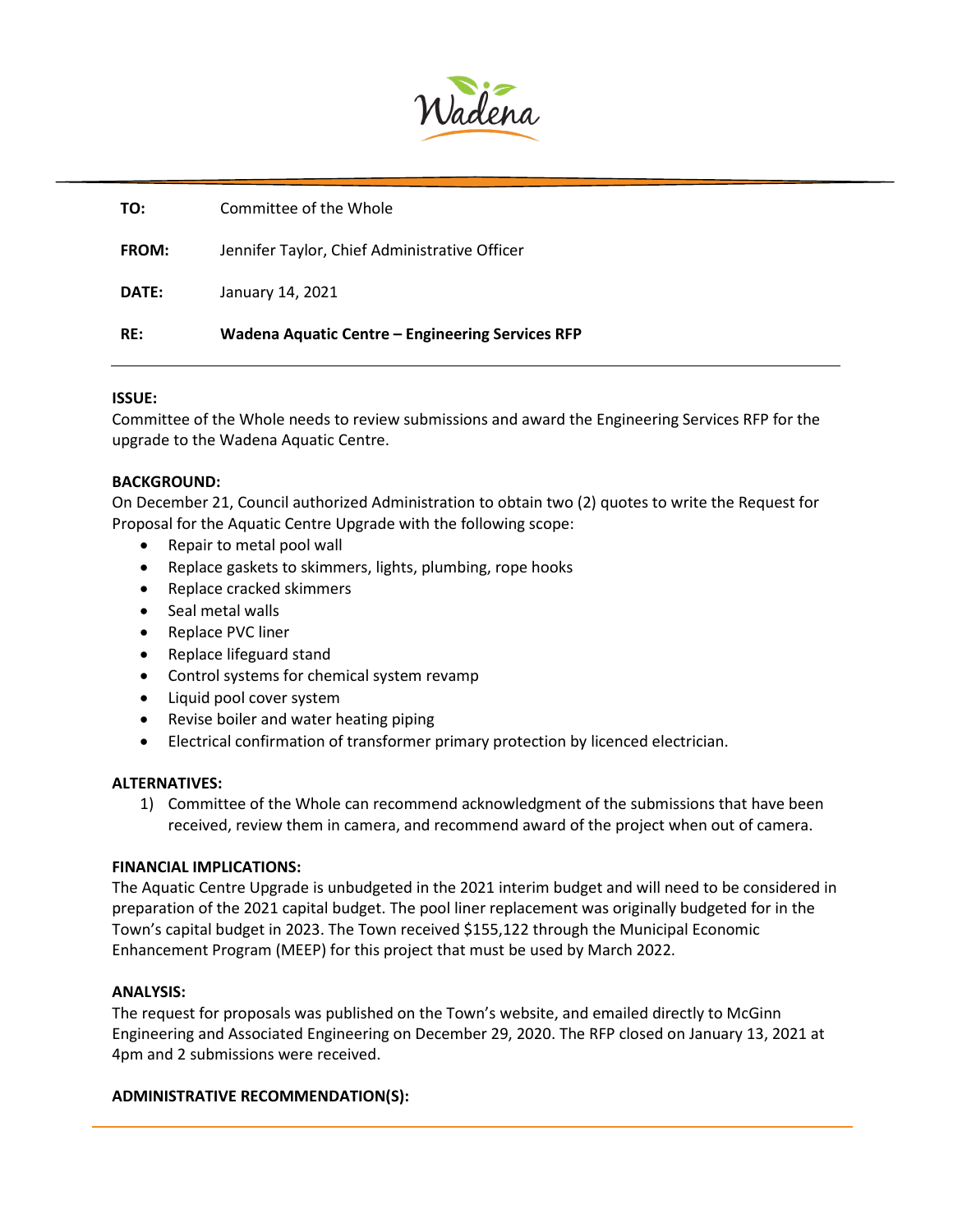

"THAT the submissions received for Request for Proposals for Engineering Services for the Aquatic Centre from the following firms be acknowledged:

- Associated Engineering
- McGinn Engineering Limited."

#### **ATTACHMENT:**

2020-02 WADENA RFP for Engineering Services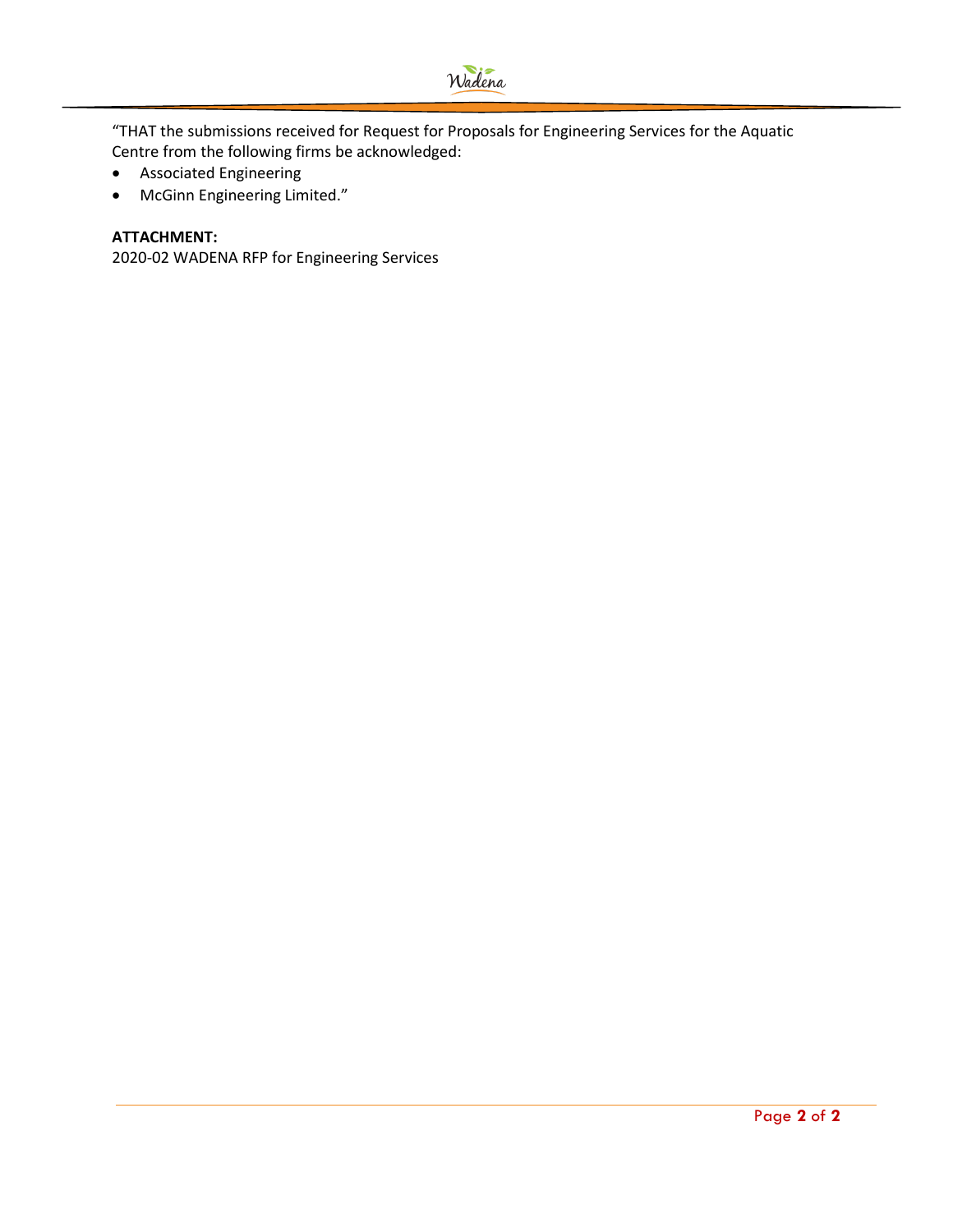



# Request for Proposals

# ENGINEERING SERVICES

TOWN OF WADENA

Request for Proposal No: 2020-02WADENA Issued: December 29, 2020 Submission Deadline: January 13, 2021 at 4:00PM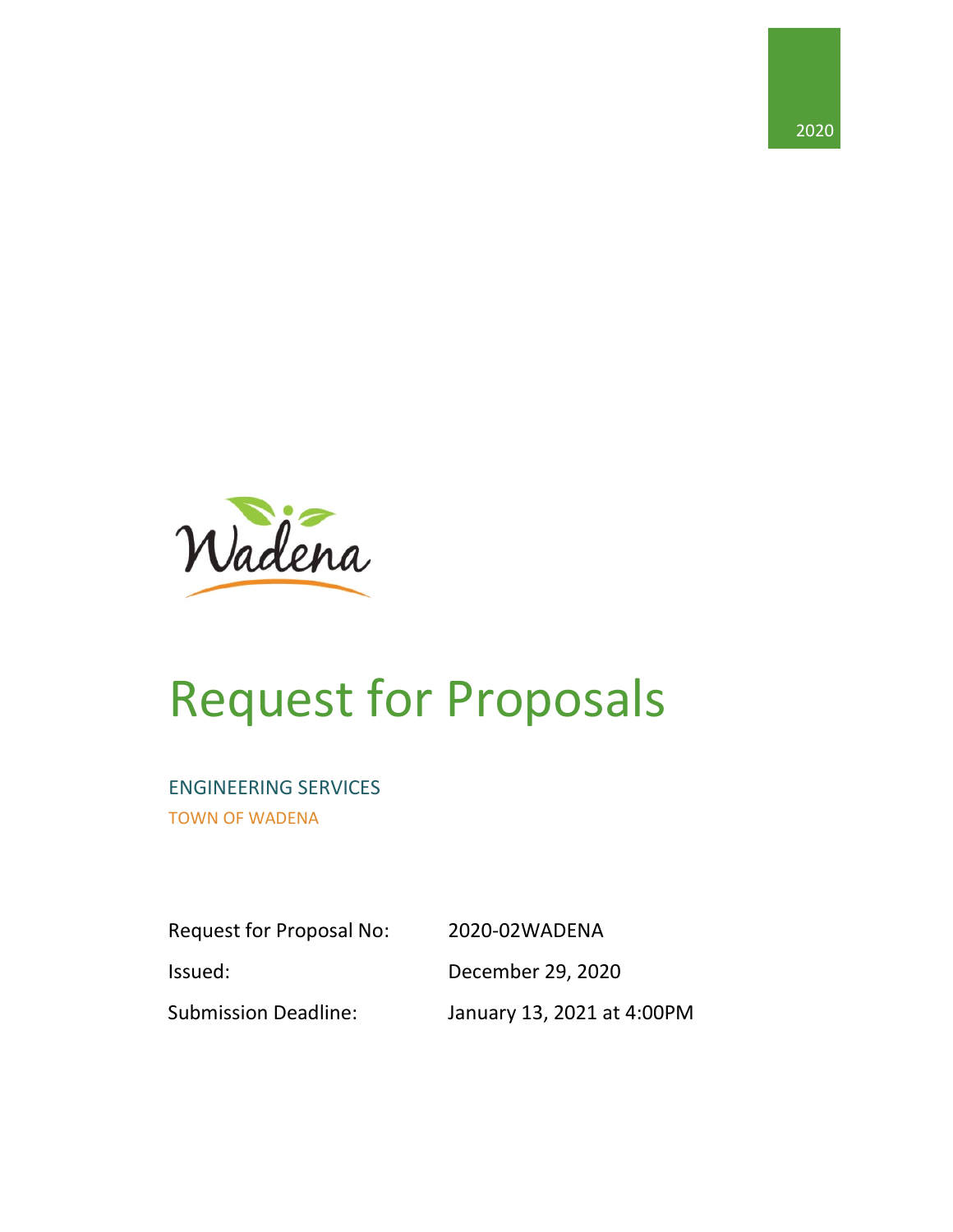# **REQUEST FOR PROPOSAL**

# **Engineering Services**



#### **1. INTRODUCTION**

The Town of Wadena, located at 102 Main Street North, Wadena Saskatchewan, is soliciting proposals from engineering teams to prepare a Request For Proposal, including specifications and drawings, to solicit contractor quotations to execute the work required for an upgrade of the Wadena Aquatic Centre, the Town's community swimming pool.

#### **2. PROJECT SPECIFICATIONS**

2.1. Work to be included:

2.1.1.Document preparation of a Request For Proposal for contractor/construction services including, but not limited to text descriptions and specific drawing details, for an upgrade of the Wadena Aquatic Centre;

The Town of Wadena Aquatic Centre, Structural, Mechanical & Electrical Integrity Physical Plant Audit & Property Condition Assessment may be requested for reference.

#### 2.2. Workmanship

2.2.1.All work shall be done of the highest quality in accordance with best trade practice, and to the satisfaction to the Town.

2.3. The Town will inspect the final report prior to payment.

#### **3. PREPARATION OF PROPOSALS**

- 3.1. Proposals will be received in hard copy or electronically.
- 3.2. For hard copy proposals:
	- 3.2.1.Envelopes containing Proposals shall be labeled as stated on cover page and must be presented so that they may be easily identified as containing a Proposal. Envelopes must include the following:
		- 3.2.1.1. Wadena Aquatic Centre 66 Jim Headington Way.
		- 3.2.1.2. Name and address of bidder.
		- 3.2.1.3. Addressed to: Attn: Jennifer Taylor

Town of Wadena 102 Main St N PO Box 730 Wadena, SK S0A 4J0

- 3.3. For electronic delivery:
	- 3.3.1.Email address Jennifer Taylor

wadadmin@sasktel.net

3.3.2.Enter "Wadena Aquatic Centre Engineering Services Proposal" in the subject line.

#### **4. PRE-QUALIFICATION**

4.1. To be considered as eligible to submit a Proposal must be legally licensed under applicable laws in the Province of Saskatchewan.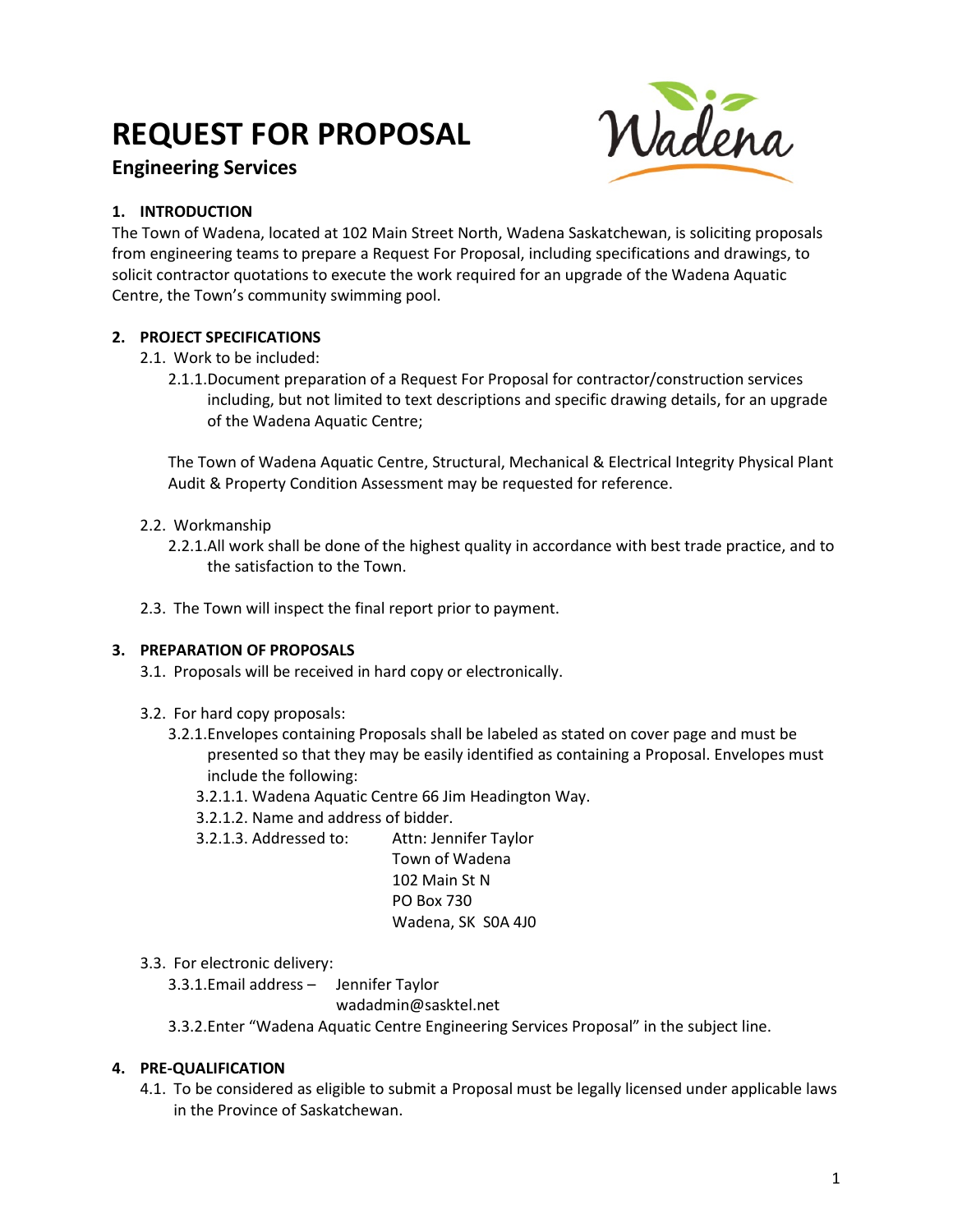4.2. Engineer must have demonstrated prior experience in assessing similar facilities in accordance with applicable codes, standards, rules and regulations.

### **5. SCOPE OF WORK**

- 5.1. Scope of Services and Responsibilities to be defined:
	- 5.1.1.Meet with the Town, inspect the pool site (if necessary), and determine the specific scope for contractor/construction services including, but limited to:
		- 5.1.1.1. Repair to metal pool wall
		- 5.1.1.2. Replace gaskets to skimmers, lights, plumbing, rope hooks
		- 5.1.1.3. Replace cracked skimmers
		- 5.1.1.4. Seal metal walls
		- 5.1.1.5. Replace PVC liner
		- 5.1.1.6. Replace lifeguard stand
		- 5.1.1.7. Control systems for chemical system revamp
		- 5.1.1.8. Liquid pool cover system
		- 5.1.1.9. Revise boiler and water heating piping
		- 5.1.1.10. Electrical confirmation of transformer primary protection by licenced electrician
	- 5.1.2.Prepare documents for request for proposal for contractor/construction services including, but not limited to:
		- 5.1.2.1. Detailed specifications and drawing package to describe all the work required;
		- 5.1.2.2. Providing for consideration of quantifying aspects of work that may only be established once existing liner is removed. Ex. condition of pool basin slab (heaves, cracks, spalling), extent of metal wall retrofit, quantity of replacement of skimmers, etc., and establishing the process for adjusting the contract once quantities for the select work can be determined.
		- 5.1.2.3. Completion of all the contracted work for an early June 2021 opening.
	- 5.1.3.Assist with the tendering of request for proposal for contractor/construction services, and assist in the evaluation of the tenders received by the Town (to be provided as OPTIONAL); and
	- 5.1.4.Provide construction administration including, but limited to, site meetings/inspections, site instructions, change orders, progress claim evaluations, final inspection, and deficiency inspections (to be provided as OPTIONAL).

#### **6. FORM OF PROPOSAL**

- 6.1. Proposals must include the following information in the order indicated below:
	- 6.1.1.Cover letter stating interest in project with signature of duly authorized principal.
	- 6.1.2.Proposed methodology.
	- 6.1.3.Timeline of completion of project.
	- 6.1.4.Cost of services breakdown in accordance with Section 5 Scope of Services.
	- 6.1.5.Technical qualifications.
	- 6.1.6.Experience with similar projects involving swimming pool or similar facility structural and mechanical reviews.
	- 6.1.7.Experience of key staff personnel assigned to the project.
	- 6.1.8.List of Professional/Owner references and cost history.
	- 6.1.9.Evidence of License in the Province of Saskatchewan.
	- 6.1.10. Proof of registration with the recognized Saskatchewan Professional/Licensing Association.